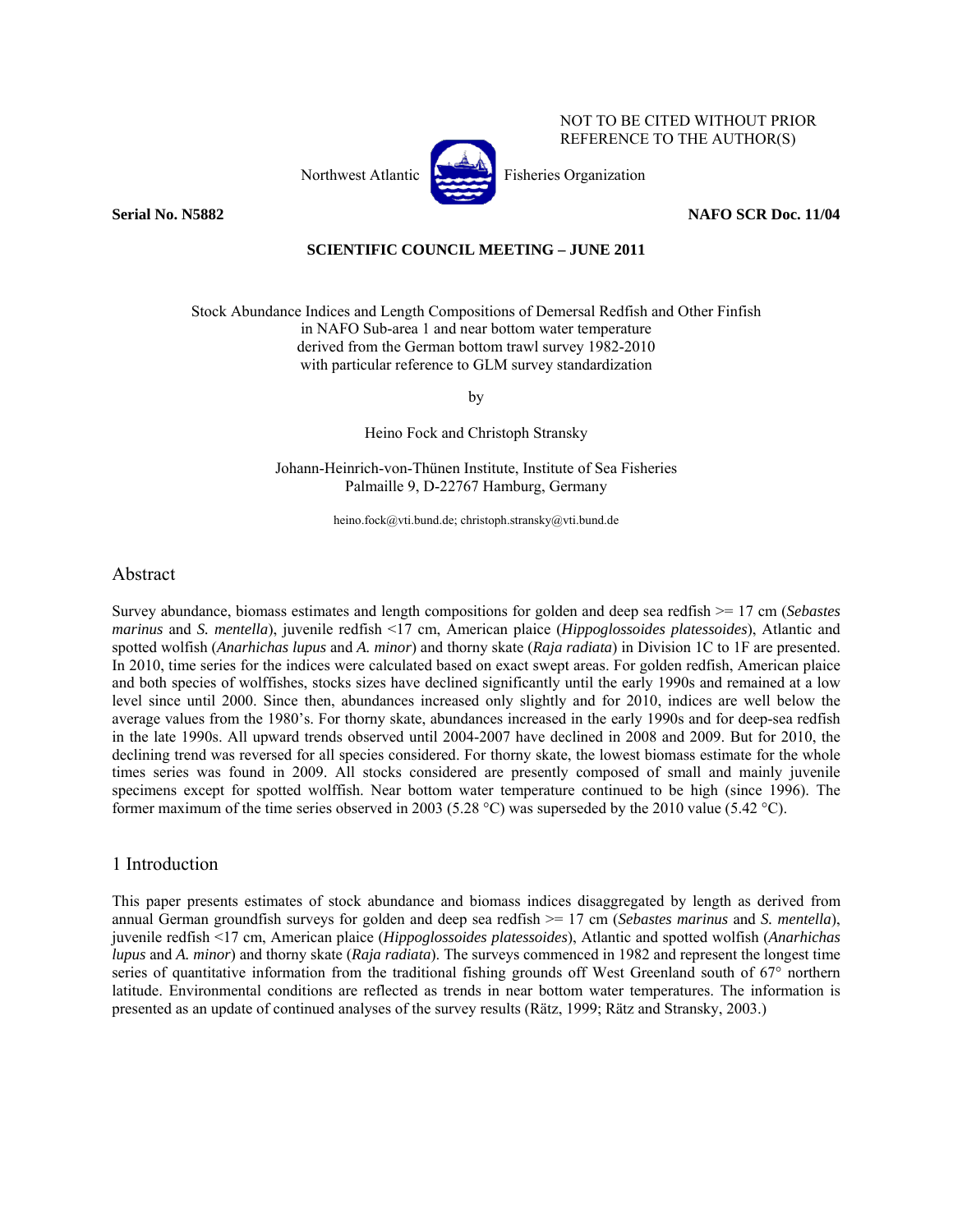### 2 Materials and Methods

Abundance, biomass estimates and length structures were derived from annual groundfish surveys covering shelf areas and the continental slope off West Greenland. Surveys commenced in 1982 and were primarily designed for the assessment of cod. Because of favourable weather and ice conditions and to avoid spawning concentrations, autumn was chosen for the time of the surveys. These were carried out by the research vessel (R/V) WALTHER HERWIG (II) throughout most of the time period. In 1984 R/V ANTON DOHRN was used and she was replaced by the new R/V WALTHER HERWIG III since 1994, respectively.

The surveys were primarily designed for the assessment of cod. In order to reduce the error of abundance estimates, the subdivision of shelf areas and the continental slope into different geographic and depth strata was required due to a pronounced heterogeneity of cod distribution. The survey area was thus split into four geographic strata. Each stratum was itself subdivided into two depth strata covering the 0-200 m and 201-400 m zones. Figure 1 and Table 2 indicate the names of the 8 strata, their geographic boundaries, depth ranges and areas in nautical square miles (nm2). All strata were limited at the 3 mile offshore line.

The applied strategy was to distribute the sampling effort according both to the stratum areas and to cod abundance. Consequently, fifty percent of the hauls were allocated proportionally to strata by stratum area while the other fifty percent were apportioned on the basis of a review of the historical mean cod abundance/nm², all hauls being randomly distributed within trawlable areas of the various strata. Non-trawlable areas were mainly located inshore. During 1982-2002, 1 697 successful sets were carried out, the numbers of valid sets by year and stratum being listed in Table 3. In 1995 and since 2001, the survey area off West Greenland was incompletely covered due to technical problems. Only 75 % of the strata of West Greenland were covered in 2005. Figure 1 shows the positions of hauls conducted during the most recent survey.

The fishing gear used was a standardized 140-feet bottom trawl, its net frame rigged with heavy ground gear because of the rough nature of the fishing grounds. A small mesh liner (10mm) was used inside the cod end. The horizontal distance between wing-ends was 25 m at 300 m depth, the vertical net opening being 4 m. In 1994, smaller Polyvalent doors  $(4.5 \text{ m}^2, 1,500 \text{ kg})$  were used for the first time to reduce net damages due to overspread caused by bigger doors (6 m², 1,700 kg), which have been used earlier. Fish were identified to species or lowest taxonomic level and the catch in number and weight was recorded. Total fish lengths were measured to cm below.

Hauls, which received net damage or became hang-up after less than 15 minutes, were rejected. Some hauls of the 1987 and 1988 surveys were also included although their towing time had been intentionally reduced to 10 minutes because of the expected large cod catches as observed from echo sounder traces. The coefficient of catchability was set arbitrarily at 1.0, implying that estimates are merely indices of abundance and biomass. The towing time was normally 30 min. at a speed of 4.5 knots (Table1). Stratified abundance estimates were calculated from catch-pertow data using the stratum areas as weighting factor for the arithmetic means (Cochran, 1953; Saville, 1977). All calculations of abundance and biomass indices were based on the 'swept area' method using 22 m horizontal net opening as trawl parameter, i. e. the constructional width specified by the manufacturer.

In previous years, the conversion of catch-per-tow  $(C_{\text{tow}})$  to catch per nautical square mile  $C_{\text{spam}}$  was achieved by using towing time:

 $C_{\text{sam}}=C_{\text{tow}}*30$  minutes/trawled time\*84.1616/2.25

Henceforth, catch is related to the actual distance trawled and thus directly linked to the area swept:

 $C_{\text{sgnm}}=C_{\text{tow}}/distance$  \*84.1616

Respective confidence intervals (CI) were set at the 95% level of significance of the stratified mean.

Near bottom water temperature was measured directly before or after a trawl haul be means of a CTD sonde.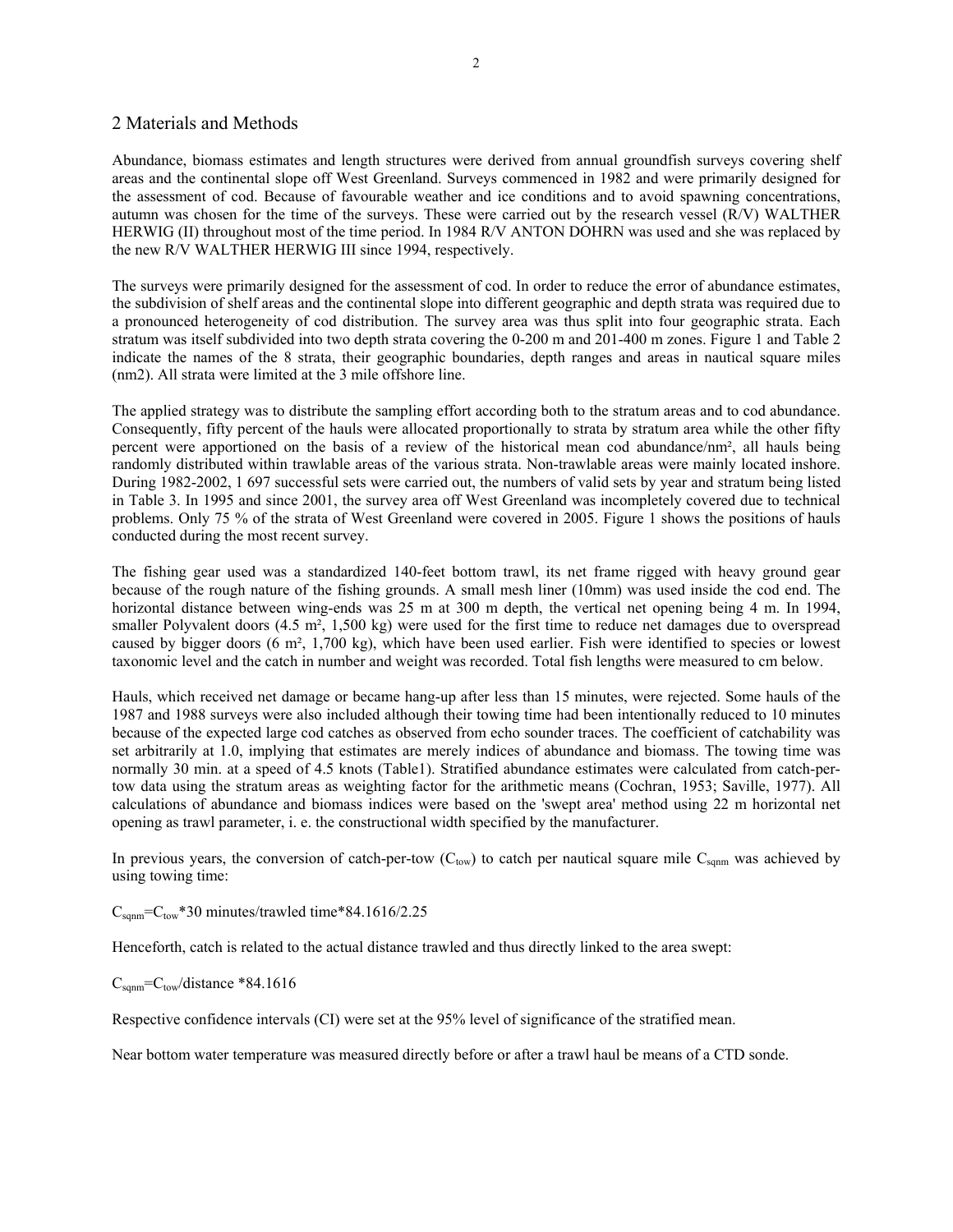#### 3 Survey standardization

Strata with less than five valid sets were rejected from the calculation of biomass and abundance indices.

(1) To account for missing strata, a further experimental General Linear Model (GLM) index was calculated for biomass assuming multiplicative effects of year and stratum on biomass, which implies log-transformation of the catch data C. The GLM delivers standardized survey estimates by year and stratum:

log  $(C_{\text{tow}}+1) = \alpha + \beta 1$  year +  $\beta 2$  stratum + e (=a)

Accordingly, residuals are assumed log-normally distributed. Specific treatment of zero catches is required (here: unit value is added to every catch datum) and backtransformation to the stratum mean follows

 $C_{\text{stratum year}} = \exp(a + b/2) - 1$ 

where a is the mean by stratum and year and b is the corresponding stratum variance. Using the stratum variance improved the performance of the GLM considerably as compared to cases when the variance of the mean was applied. The addition of b/2 accounts partly for negative bias due to log-transformation. Though the addition and subtraction of unit value to the catch prior to transformation is incorrect, for catch rates the application of the lognormal model is likely more realistic than the gamma model (Venables and Dichmont 2004).

GLM estimates depend on matrix decomposition procedures and thus estimates change as the length of time series increases. This may be seen as retrospective pattern for this type of analysis. Figure A shows the respective figure *A. minor*. The pattern becomes weaker as the length of time series increases.



Fig. A GLM with different time series length indicate the degree of retrospective pattern, here for *Anarhichas minor*. Numbers indicate time series length in years.

(2) Three other models were tested. A gamma model proved to be less sensitive (not shown). The second model was based on the SAS SURVEYREG procedure using strata as class variables and year as variable defining unequally distributed subsamples to account for changing sample sizes between years with log+1 transformed data and subsequent backtransformation. Many SAS/STAT procedures, such as the MEANS and GLM procedures, can compute sample means and estimate regression relationships. However, in most of these procedures, statistical inference is based on the assumption that the sample is drawn from an infinite population by simple random sampling. If the sample is actually selected from a finite population using a complex design, these procedures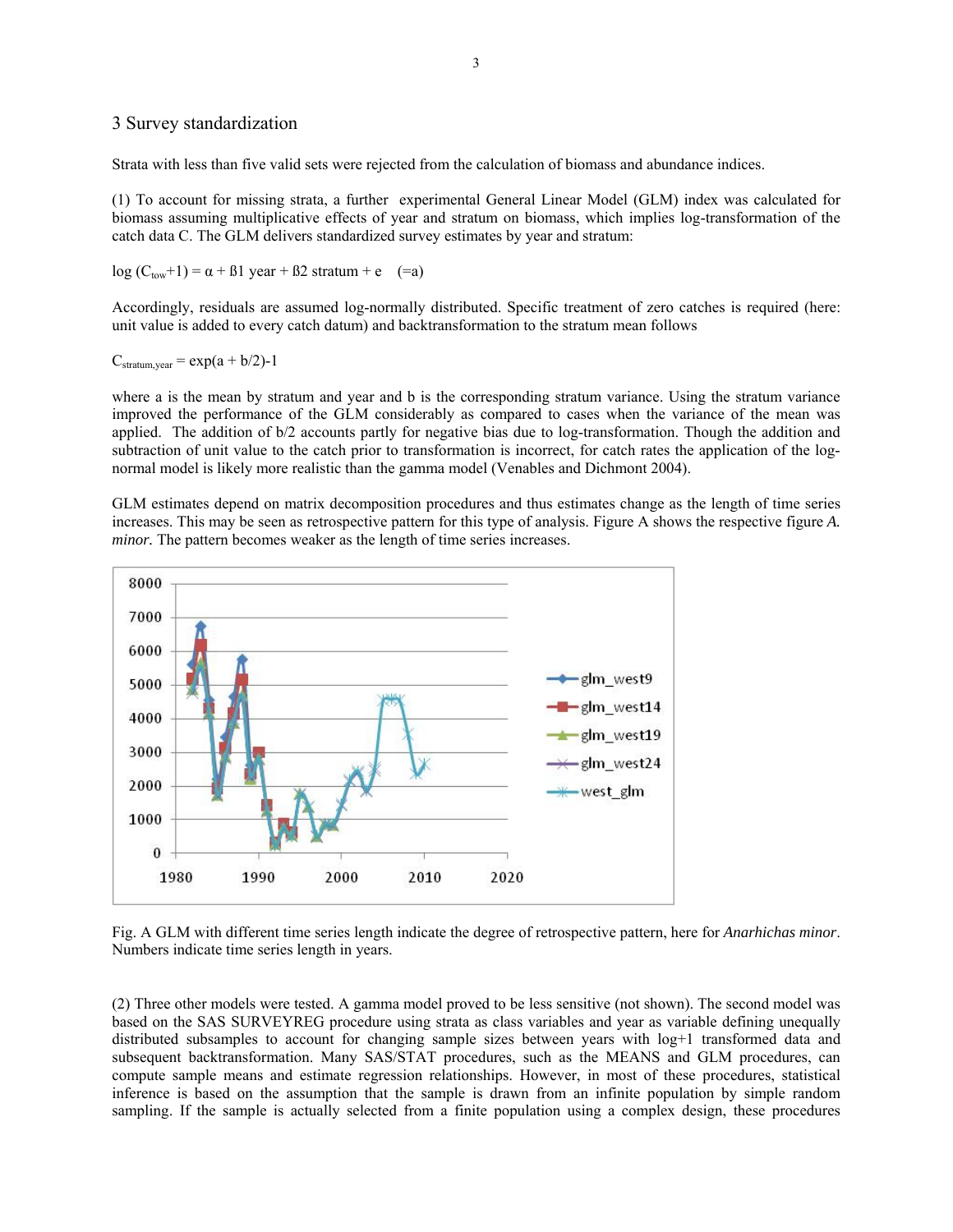generally do not calculate the estimates and their variances correctly. The SURVEYREG procedures does properly analyze survey data, taking into account the sample design. These procedures use the Taylor expansion method to estimate sampling errors of estimators based on complex sample designs. This method obtains a linear approximation for the estimator and then uses the variance estimate for this approximation to estimate the variance of the estimate itself. When the design is stratified, the procedures pool stratum variance estimates to compute the overall variance estimate (SAS 2010).

(3) Third model tested was a generalized linear model applying the negative binomial distribution as error distribution in conjunction with a log link function for the dependent variable.

Table A shows, that on average GLM had the closest fit to the traditional survey index thus providing the most conservative estimate of a standardized index.

| Table A : Deviation statistics of three standardization models in relation to the survey index (Biomass, $*103$ ). |  |  |  |  |  |  |
|--------------------------------------------------------------------------------------------------------------------|--|--|--|--|--|--|
| Smaller values indicate a better fit.                                                                              |  |  |  |  |  |  |

| Species           | <b>GLM</b> | Negative binomial with SURVEYREG | with             |
|-------------------|------------|----------------------------------|------------------|
|                   |            | log link function                | TAYLOR expansion |
| Raja radiata      | 13.5       | 38.7                             | 15.7             |
| Sebastes marinus  | 73.4       | 70.6                             | 116.5            |
| Sebastes mentella | 17.4       | 52.3                             | 21.1             |
| Hippoglossoides   | 40.1       | 63.6                             | 47.4             |
| platessoides      |            |                                  |                  |
| Anarhichas lupus  | 36.3       | 60.0                             | 44.6             |
| Anarhichas minor  | 18.8       | 42.6                             | 29.6             |

### Results

Fig. 1 displays the coverage of the survey area by the geographical haul distribution in 2007.

The abundance and biomass indices by stratum of *S. marinus*  $\ge$  17 cm is given in Table 3 and illustrated in Figure 2. The stock is indicated to be depleted since the early 1990s. Since 2002 a slight increase was observed. However, in 2008 all indices (abundance, biomass, GLM) showed a downward trend again, but increased in 2010. Thus, recovery back to historical levels does not appear. Both incoming year classes (specimens < 20 cm) and larger speciemens (>40 cm) were more frequently encountered than in previous years (Table 4, Fig. 3).

Table 5 lists the abundance and biomass indices of *S. mentella* >= 17 cm by stratum, the values being presented in Figure 4. Abundance peaked in 1997. Since then, three further years with high abundances have been recorded including 2006. Since 2006, abundance declined but the trend was halted in 2010.

In 2008, the length distribution was multi-modal with peaks at 17 cm, 22 cm, 26 cm, 31 cm, 35 cm. This indicates several year classes present, however at low abundances each (Fig. 5 and Table 6). In 2010, peaks appeared at 19 cm, 24 cm, 28 cm and 35 cm. Assuming that the 2010 peaks correspond to those of 2008 indicates a slow growth of 1-2 cm per year. This is less than for *S. mentella* observed at Flemish Cap (Saborido-Rey et al. 2004) but comparable to VBGF results from the Irminger Sea(Stransky et al. 2005). It must be noted, that the survey design hardly covers the distribution area of deep sea redfish, and the survey results should be carefully interpreted. Larger fish are likely to replenish the pelagic stock of *S. mentella*.

The abundance of juvenile redfish <17 cm *Sebastes spp.* has varied over a wide range since 1982. The recent index is among the lowest observed since 1982 (Fig. 6 and Table 7). The length composition revealed no strong peaks, so that at present age classes 0, 1 and 2 are only weakly represented in the autumn survey (Fig. 7 and Table 8).

Abundance and biomass of American plaice *Hippoglossoides platessoides* significantly declined since the late 1980s but increased slightly since 2002 – 2004 (Fig. 8 and Table 9). Since then, a decline is evident in survey index and GLM index. In 2010, in particular small specimen's (< 20 cm) were caught in the survey, resulting in an increase in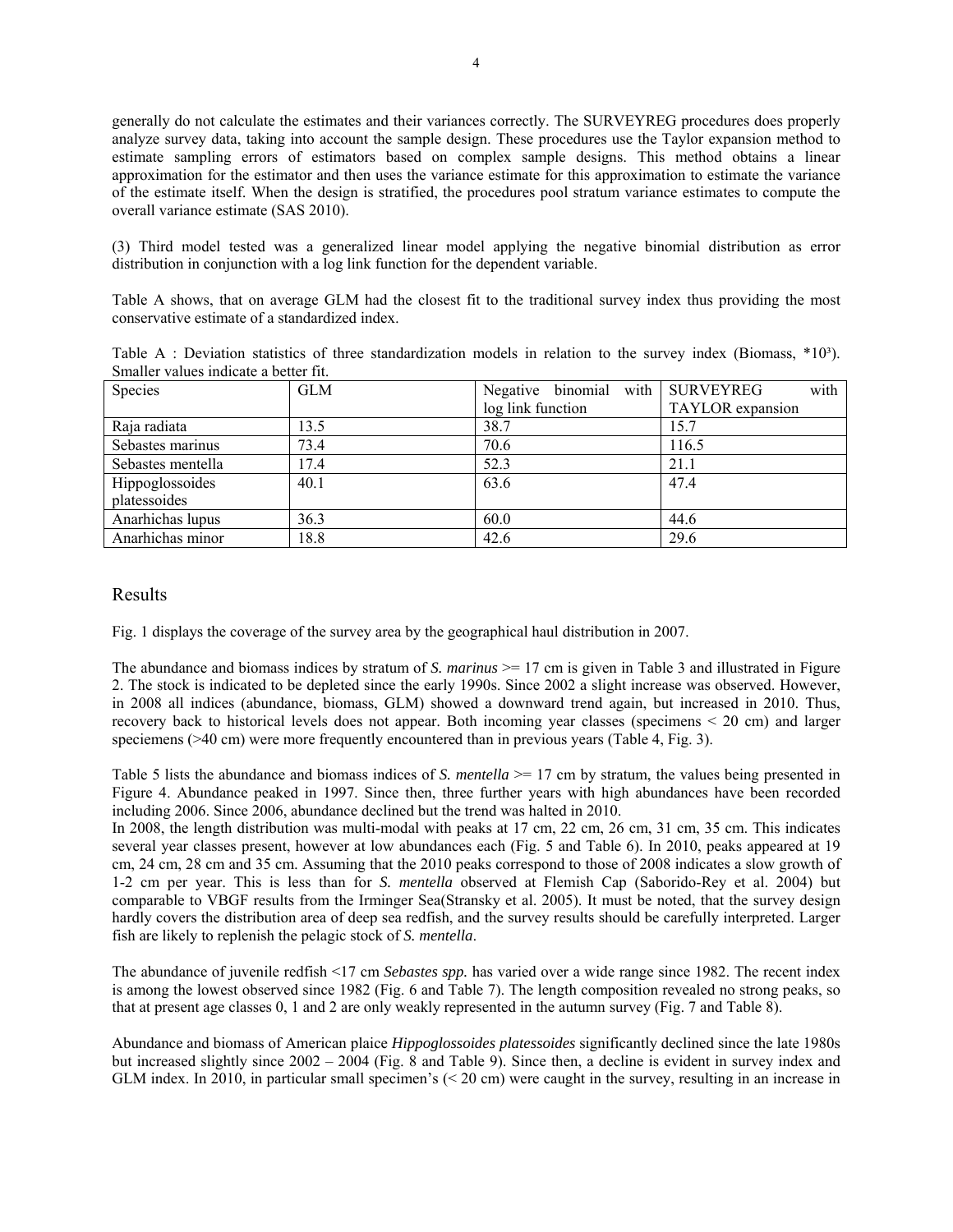survey abundance halting the decline trend (Figure 9 and listed in Table 10). The catchability of flatfish by the survey gear is considered poor but the time series seems is deemed appropriate to indicate the trend of the stock.

With regard to biomass index, Atlantic wolfish *Anarhichas lupus* has recovered slightly after 2002 but still is below historical stock levels and is declining since 2004 (Fig. 10 and Table 11). In 2010, both biomass and abundance increased. As in 2009, the length distribution for 2010 revealed strong presence of 0-group specimens at a length of 6-7 cm (Figure 11). Table 12 shows that since 1998 the share of specimens larger than 40 cm has increased until 2005 but decreased since then.

The abundance and biomass of spotted wolfish *Anarhichas minor* decreased significantly until 1992 (Fig. 12 and Table 13). From 2000 to 2007, stock size increased in terms of biomass, but decreased in 2008 and 2009. An increase was revealed for 2010. The size distribution is scattered as a result of low catch rates and high variation in body length (Fig. 13 and Table 14).

Both abundance and biomass indices of thorny skate *Raja radiata* are recently very low compared to the values estimated during the 1980s and early 1990s (Fig. 14 and Table 15). For 2009, the GLM index indicates the lowest biomass value in the time series since 1982. However, in 2009 a significant number of 0-groupspecimens at a size of ca 10 cm TL was indicated. As in previous years, size composition was dominated by small specimens below 25 cm body length (Fig. 15 and Table 16).

Trends in near bottom temperature means by stratum and stratified mean temperature are listed in Table 2, 17 and shown in Figure 16. Near bottom water temperature continued to be high (since 1996). The former maximum of the time series observed in 2003 (5.28 °C) was superseded by the 2010 value (5.42 °C). The stratum mean temperatures show a significant depth effect, with the colder temperatures measured in the shallow strata (<200 m). Deeper strata are generally warmer by about 1-2°C.

### References

Cochran, W. G. 1953. Sampling techniques. John Wiley & Sons Inc., New York: 1-330

- Rätz, H.-J. 1999. Structures and Changes of the Demersal Fish Assemblage off Greenland, 1982-96. NAFO Sci. Coun. Studies, 32: 1-15
- Rätz, H.-J. and C. Stransky 2003. Stock Abundance Indices and Length Compositions of Demersal Redfish and Other Finfish in NAFO Sub-area 1 based on the German bottom trawl survey. NAFO SCR Doc. 03/15, Ser. No. N4821, 28 pp.
- Saborido-Rey F, Garabana D, Cerviño S (2004) Age and growth of redfish (Sebastes marinus, S. mentella, and S. fasciatus) on the Flemish Cap (Northwest Atlantic). ICES Journal of Marine Science: Journal du Conseil 61:231-242

Saville, A. 1977. Survey methods of apprising fishery resources. FAO Fish. Tech. Pap. 171: 1-76

Stransky C, Gudmundsdóttir S, Sigurdsson T, Lemvig S, Nedreaas K, Saborido-Rey F (2005) Age determination and growth of Atlantic redfish (Sebastes marinus and S. mentella): bias and precision of age readers and otolith preparation methods. ICES Journal of Marine Science: Journal du Conseil 62:655-670

Venables W. N., Dichmont C. M. 2004. GLMs, GAMs and GLMMs: an overview of theory for applications in fisheries research. *Fisheries Research* 70:319-337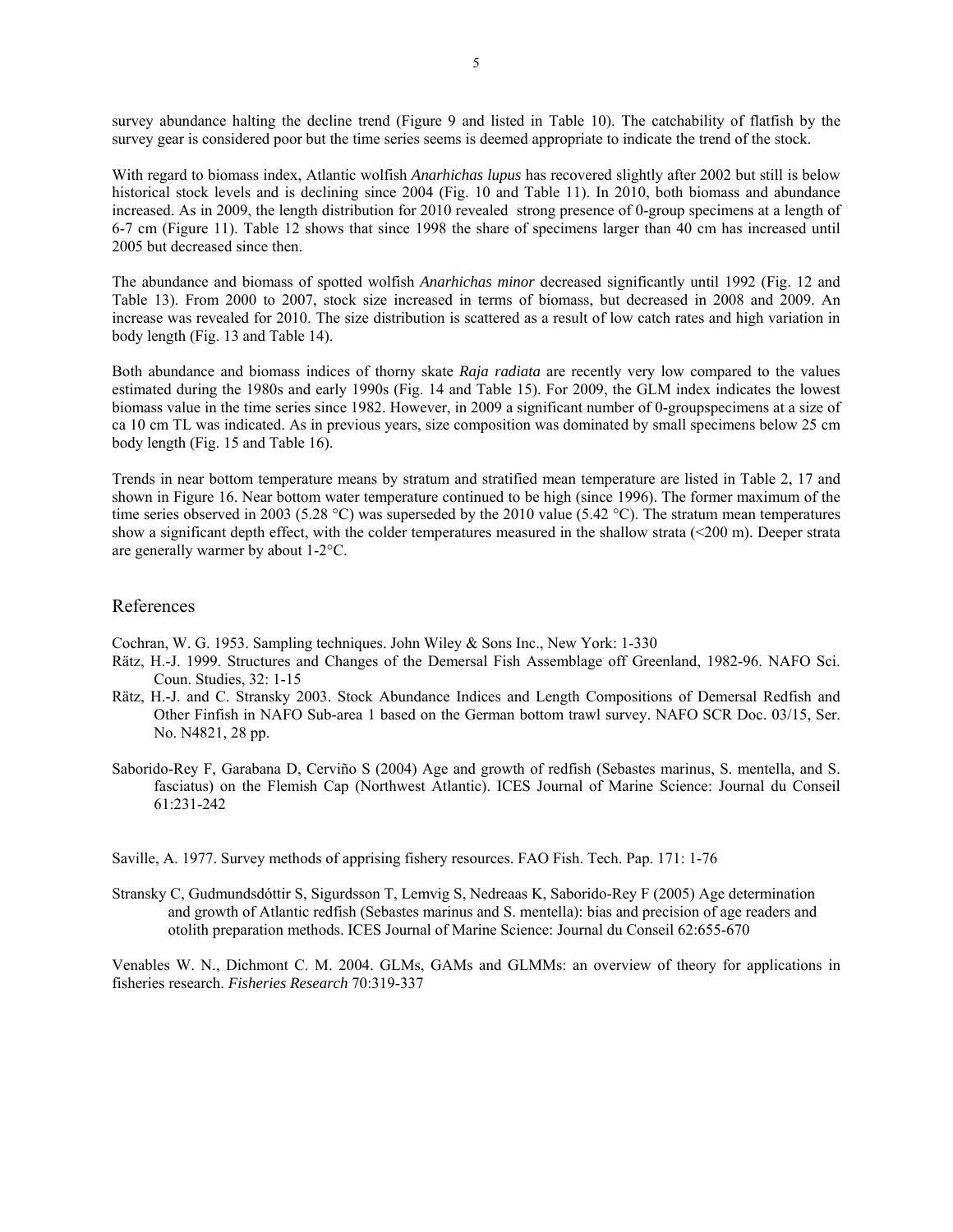Table 1 Trawl parameters of the German bottom trawl survey off West Greenland.

|                             | German survey         |
|-----------------------------|-----------------------|
| Gear                        | 140-feet bottom trawl |
| Horizontal net opening      | 22 m                  |
| Standard trawling speed     | 4.5 kn                |
| Towing time                 | 30 minutes            |
|                             |                       |
| Coefficient of catchability | 1.0                   |

Tab. 2 Survey areas and effort (hauls) of the German bottom trawl survey off West Greenland by stratum and bottom water temperatures, 1982-2010. Strata 1.1 – 4.2 refer to West Greenland, corresponding NAFO SA's indicated.

|         | 1C  |       | 1D  |                | 1E             |                | 1F  |     |     |                |                         |          | <b>East Greenland</b> |     |     |             |                        |
|---------|-----|-------|-----|----------------|----------------|----------------|-----|-----|-----|----------------|-------------------------|----------|-----------------------|-----|-----|-------------|------------------------|
| Stratum | 1.1 | $1.2$ | 2.1 | 2.2            | 3.1            | 3.2            | 4.1 | 4.2 | 5.1 | 5.2            | 6.1                     | 6.2      | 7.1                   | 7.2 | Sum | <b>YEAR</b> | Temp.<br>$(^{\circ}C)$ |
|         | 20  | 11    | 16  | 7              | 9              | 6              | 13  | 2   | 1   | 10             | 3                       | 12       | 1                     | 25  | 136 | 1982        | 2.97                   |
|         | 26  | 11    | 25  | 11             | 17             | 5              | 18  | 4   | 3   | 19             | 10                      | 36       | 0                     | 18  | 203 | 1983        | 2.75                   |
|         | 25  | 13    | 26  | 8              | 18             | 6              | 21  | 4   | 5   | 4              | 2                       | 8        | 0                     | 5   | 145 | 1984        | 2.46                   |
|         | 10  | 8     | 26  | 10             | 17             | 5              | 21  | 4   | 5   | 21             | 14                      | 50       | 0                     | 28  | 219 | 1985        | 4.10                   |
|         | 27  | 9     | 21  | 9              | 16             | $\overline{7}$ | 18  | 3   | 3   | 15             | 14                      | 37       | 1                     | 34  | 214 | 1986        | 4.06                   |
|         | 25  | 11    | 21  | 4              | 18             | 3              | 21  | 3   | 19  | 16             | 13                      | 40       | 0                     | 18  | 212 | 1987        | 3.70                   |
|         | 34  | 21    | 28  | 5              | 18             | 5              | 18  | 2   | 21  | 8              | 13                      | 39       | 0                     | 26  | 238 | 1988        | 3.84                   |
|         | 26  | 14    | 30  | 9              | 8              | 3              | 25  | 3   | 17  | 18             | 12                      | 29       | 0                     | 11  | 205 | 1989        | 4.20                   |
|         | 19  | 7     | 23  | 8              | 16             | 3              | 21  | 6   | 18  | 19             | 6                       | 15       | 0                     | 13  | 174 | 1990        | 3.43                   |
|         | 19  | 11    | 23  | $\overline{7}$ | 12             | 6              | 14  | 5   | 8   | 11             | 10                      | 28       | 0                     | 16  | 170 | 1991        | 3.57                   |
|         | 6   | 6     | 6   | 5              | 6              | 6              | 7   | 5   | 0   | 0              | 0                       | $\Omega$ | 0                     | 6   | 53  | 1992        | 3.49                   |
|         | 9   | 6     | 9   | 6              | 10             | 8              | 7   | 0   | 9   | 6              | 6                       | 18       | 0                     | 14  | 108 | 1993        | 3.70                   |
|         | 16  | 13    | 13  | 8              | 10             | 6              | 7   | 5   | 0   | 0              | 0                       | $\Omega$ | 0                     | 6   | 84  | 1994        | 3.52                   |
|         | 0   | 0     | 3   | 0              | 10             | $\overline{7}$ | 10  | 5   | 8   | 6              | 6                       | 17       | 0                     | 12  | 84  | 1995        | 3.96                   |
|         | 5   | 5     | 8   | 5              | 12             | 5              | 10  | 5   | 7   | 9              | 5                       | 13       | 0                     | 9   | 98  | 1996        | 4.72                   |
|         | 5   | 6     | 5   | 5              | 6              | 5              | 8   | 5   | 5   | 5              | $\overline{\mathbf{4}}$ | 8        | $\Omega$              | 8   | 75  | 1997        | 4.18                   |
|         | 9   | 5     | 10  | 7              | 11             | 6              | 10  | 5   | 5   | 8              | 6                       | 12       | 0                     | 9   | 103 | 1998        | 5.10                   |
|         | 8   | 6     | 14  | 8              | 13             | 6              | 9   | 3   | 5   | 6              | 6                       | 13       | $\Omega$              | 5   | 102 | 1999        | 4.50                   |
|         | 13  | 6     | 14  | $\overline{7}$ | 14             | 5              | 9   | 5   | 6   | 5              | 8                       | 16       | 0                     | 11  | 119 | 2000        | 4.33                   |
|         | 0   | 0     | 15  | $\overline{7}$ | 15             | 5              | 11  | 6   | 5   | 6              | 9                       | 18       | $\Omega$              | 15  | 112 | 2001        | 4.58                   |
|         | 0   | 0     | 7   | $\overline{2}$ | 5              | 6              | 8   | 4   | 6   | 6              | 5                       | 10       | 0                     | 10  | 69  | 2002        | 4.86                   |
|         | 0   | 0     | 7   | 6              | 7              | 7              | 6   | 5   | 6   | 5              | 5                       | 7        | 0                     | 16  | 77  | 2003        | 5.28                   |
|         | 9   | 7     | 11  | 9              | 9              | 6              | 9   | 5   | 7   | $\overline{7}$ | 8                       | 12       | 0                     | 15  | 114 | 2004        | 4.99                   |
|         | 0   | 0     | 9   | 7              | 8              | 6              | 6   | 5   | 6   | 7              | 8                       | 11       | 0                     | 15  | 88  | 2005        | 4.48                   |
|         | 6   | 5     | 7   | 5              | 7              | 7              | 8   | 5   | 2   | 1              | 5                       | 11       | 0                     | 12  | 81  | 2006        | 4.26                   |
|         | 5   | 5     | 7   | 5              | 6              | 5              | 9   | 6   | 4   | 5              | 6                       | 10       | 0                     | 13  | 86  | 2007        | 4.60                   |
|         | 5   |       | 7   | 7              | 8              | 9              | 8   | 6   | 6   | 8              | 5                       | 9        | 0                     | 12  | 90  | 2008        | 4.51                   |
|         | 2   |       | 5   | 5              | 6              | 6              | 5   | 5   | 2   | 4              | 5                       | 11       | 0                     | 11  | 67  | 2009        | 4.37                   |
|         | 5   | 5     | 10  | 5              | $\overline{7}$ | 9              | 10  | 6   | 1   | 2              | 10                      | 12       | $\Omega$              | 12  | 94  | 2010        | 5.42                   |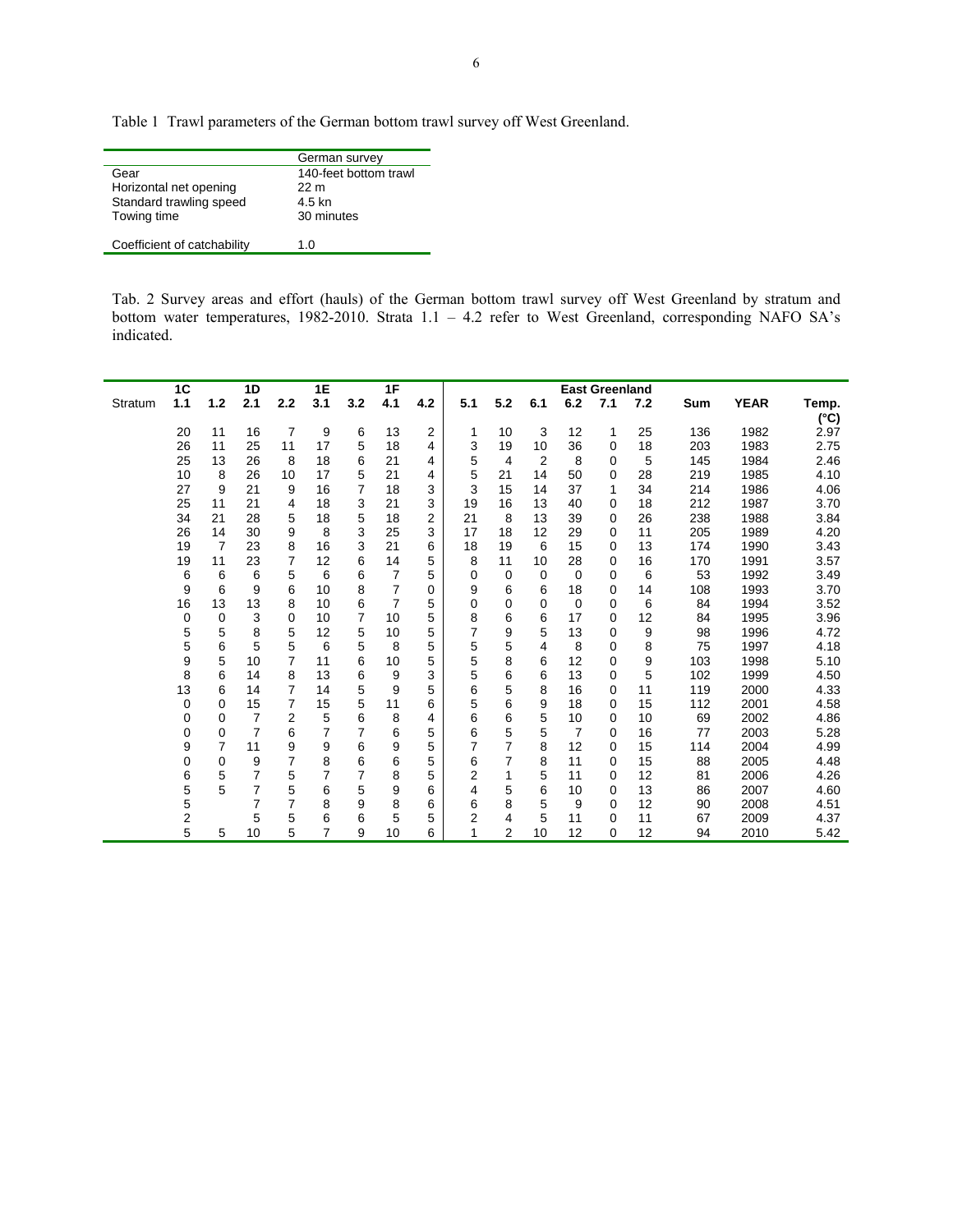Table 3 *S. marinus* >= 17cm, abundance ('1000) and biomass indices (tons) for West Greenland by stratum and total, 1982-2010. Confidence intervals (CI) are given in per cent of the stratified mean at 95% level of significance for West Greenland.

| Year           |               |                          |                                                                               | Str1.1 Str1.2 Str2.1 Str2.2 Str3.1 Str3.2 Str4.1 Str4.2 Total |            |            |             |                                |              |                                                               | CI |                    |
|----------------|---------------|--------------------------|-------------------------------------------------------------------------------|---------------------------------------------------------------|------------|------------|-------------|--------------------------------|--------------|---------------------------------------------------------------|----|--------------------|
|                |               | 1982 7483                |                                                                               | 9238 1E+05                                                    | 5486       |            | 5417 18681  |                                | $3969$ .     | 191606 117                                                    |    |                    |
|                | 1983          | 3410                     | 2923                                                                          | 2867                                                          | 5655       | 3452       | 6615        | $1829$ .                       |              | 26751                                                         | 82 |                    |
|                | 1984          | 1456                     | 3308                                                                          | 490                                                           |            | 1353 10591 | 2780        |                                | $3892$ .     | 23870 101                                                     |    |                    |
|                | 1985          | 3946                     | 7685                                                                          | 26782                                                         | 1689       |            | 3154 13781  | 4876.                          |              | 61913                                                         | 87 |                    |
|                | 1986          | 4837                     | 4429                                                                          | 1760                                                          |            | 2983 15649 | 2768        | $2065$ .                       |              | 34491                                                         | 58 |                    |
|                | 1987          | 1007                     | 499                                                                           | 1221                                                          |            | 8661.      |             | 622                            | 2985         | 14995                                                         | 77 |                    |
|                | 1988          | 667                      | 5667                                                                          | 310                                                           | 2049       | 6460       | 2207        | $752$ .                        |              | 18112                                                         | 60 |                    |
|                | 1989          | 572                      | 663                                                                           | 840                                                           | 749        | $6104$ .   |             | $333$ .                        |              | 9261                                                          | 49 |                    |
|                | 1990          | 388                      | 821                                                                           | 370                                                           | 1265       | $1165$ .   |             | 186                            | 2310         | 6505                                                          | 41 |                    |
|                | 1991          | 521                      | 274                                                                           | 96                                                            | 1215       | 341        | 928         | 352                            | 2658         | 6385                                                          | 68 |                    |
|                | 1992          | 147                      | 145                                                                           | 86                                                            | 368        | 165        | 548         | 465                            | 795          | 2719                                                          | 69 |                    |
|                | 1993          | 193                      | 619                                                                           | 67                                                            | 328        | 91         | 167         | $\mathbf{0}$ .                 |              | 1465                                                          | 55 |                    |
|                | 1994          | 104                      | 352                                                                           | 153                                                           | 175        | 60         | - 48        | 153                            | 278          | 1323                                                          | 45 |                    |
|                | 1995.         |                          | $\ddot{\phantom{a}}$                                                          |                                                               |            | 55         | 68          | 35                             | 228          | 386                                                           | 68 |                    |
|                | 1996          | 160                      | 292                                                                           | 22                                                            | 270        | 403        | 470         | 32                             | 343          | 1992                                                          | 57 |                    |
|                | 1997          | 244                      | 639                                                                           | 17                                                            | 175        | 127        | 364         | 35                             | 565          | 2166                                                          | 58 |                    |
|                | 1998          | 121                      | 149                                                                           | 57                                                            | 151        | 21         | 210         | 131                            | 264          | 1104                                                          | 57 |                    |
|                | 1999          | 264                      | 279                                                                           | 172                                                           | 276        | 86         | 227         | $19$ .                         |              | 1323                                                          | 37 |                    |
|                | 2000          | 221                      | 717                                                                           | 75                                                            | 716        | 108        | 244         | 12                             | 994          | 3087                                                          | 53 |                    |
|                | $2001$ .      |                          |                                                                               |                                                               | 341        | 77         | 514         | 10                             | 1964         | 3022                                                          | 75 |                    |
|                |               |                          | $\mathcal{L}^{\text{max}}$                                                    | 116                                                           |            |            |             |                                |              |                                                               |    |                    |
|                | $2002$ .      |                          | $\mathcal{L}^{\text{max}}$                                                    | $116$ .                                                       |            | 354        | 631         | $15$ .                         |              | 1116                                                          | 75 |                    |
|                |               | 2003.                    |                                                                               | 258                                                           | 435        | 193        | 601         | $\overline{\mathbf{0}}$        | 2407         | 3894                                                          | 63 |                    |
|                | 2004          | 175                      | 323                                                                           | 62                                                            | 416        | 240        | 657         | 71                             | 2649         | 4593                                                          | 61 |                    |
|                |               | $2005$ .                 | k.                                                                            | 214                                                           | 463        | 164        | 1213        | 181                            | 7159         | 7866                                                          | 97 |                    |
|                | 2006          | $\overline{\phantom{0}}$ | 285                                                                           | 29                                                            | 219        | 74         | 1048        |                                | 135 11643    | 11095 116                                                     |    |                    |
|                | 2007          | 390                      | 3057                                                                          | 147                                                           | 953        | 196        | 2096        |                                | 249 12269    | 15984                                                         | 87 |                    |
|                | 2008          |                          | $\begin{array}{ c c c c c }\n\hline\n0 & \multicolumn{1}{ c }{c} \end{array}$ | 29                                                            | 145        | 48         | 2940        | 70                             | 8763         | 11995 103                                                     |    |                    |
|                | 2009.         |                          | $\mathcal{L}^{\pm}$                                                           | $\overline{\mathbf{0}}$                                       | 464        | 71         | 2072        |                                | 0 7608       | 10215 101                                                     |    |                    |
|                | 2010          | 181                      | 2165                                                                          | 95                                                            | 390        | 225        | 4638        |                                | 71 11464     | 19229                                                         | 86 |                    |
|                |               |                          |                                                                               |                                                               |            |            |             |                                |              |                                                               |    |                    |
|                |               |                          |                                                                               |                                                               |            |            |             |                                |              |                                                               |    |                    |
| <b>Biomass</b> |               |                          |                                                                               |                                                               |            |            |             |                                |              |                                                               |    |                    |
| Year           |               |                          |                                                                               |                                                               |            |            |             |                                |              | Str1.1 Str1.2 Str2.1 Str2.2 Str3.1 Str3.2 Str4.1 Str4.2 Total | CI | <b>GLM Biomass</b> |
|                | 1982          | 1916                     | 1636                                                                          | 54218                                                         | 2545       |            | 3057 12305  |                                | $2464$ .     | 78141 106                                                     |    | 30976              |
|                | 1983          | 705                      | 849                                                                           | 1335                                                          | 2647       | 1608       | 5487        |                                | $1133$ .     | 13764 106                                                     |    | 10364              |
|                | 1984          | 342                      | 869                                                                           | 222                                                           | 588        | 4896       | 2294        |                                | $1950$ .     | 11161 111                                                     |    | 9630               |
|                | 1985          | 907                      | 1531                                                                          | 13107                                                         | 548        | 1397       | 8662        |                                | $2673$ .     | 28825 121                                                     |    | 8961               |
|                | 1986          | 1102                     | 1274                                                                          | 655                                                           | 1137       | 7219       | 1649        | $1345$ .                       |              | 14381                                                         | 76 | 15365              |
|                | 1987          | 273                      | 279                                                                           |                                                               | $603$ .    | 4472.      |             | 402                            | 2841         | 8870 106                                                      |    | 16082              |
|                | 1988          | 133                      | 747                                                                           | 110                                                           | 865        | 2773       | 1529        | $391$ .                        |              |                                                               | 55 | 5037               |
|                | 1989          | 118                      | 159                                                                           | 297                                                           | 272        | $2471$ .   |             | $196$ .                        |              | 6548<br>3513                                                  | 55 | 4781               |
|                | 1990          | - 55                     | 190                                                                           | 82                                                            | 329        |            | $545$ .     |                                | 105 1317     | 2623                                                          | 58 | 4768               |
|                | 1991          | 69                       | 93                                                                            | 24                                                            | 295        | 116        | 407         | $\overline{4}$                 | 889          | 1897                                                          | 93 | 2726               |
|                | 1992          | 21                       | 48                                                                            | 24                                                            | 104        | 46         | 282         | 169                            | 428          | 1122                                                          | 83 | 1568               |
|                | 1993          | 57                       | 146                                                                           | 22                                                            | 150        | 46         | 67          |                                | $ 0 $ .      | 488                                                           | 54 | 635                |
|                | 1994          | 31                       | 159                                                                           | 48                                                            | 69         | 26         | 37          | 45                             | 89           | 504                                                           | 53 | 779                |
|                | 1995.         |                          |                                                                               |                                                               |            | 21         | 20          | 20                             | 60           | 121                                                           | 60 | 768                |
|                | 1996          |                          |                                                                               |                                                               |            |            |             | $\overline{9}$                 |              | 690                                                           | 51 |                    |
|                |               | 67                       | 112                                                                           | $\overline{\mathbf{4}}$                                       | 66         | 136        | 144         |                                | 152          |                                                               |    | 513                |
|                | 1997          | 37                       | 275                                                                           | $\overline{4}$                                                | 61         | 36         | 220         | 11                             | 253          | 897                                                           | 70 | 506                |
|                | 1998          | 22                       | 47                                                                            | 18                                                            | 45         | 14         | 109         | 60                             | 122          | 437                                                           | 71 | 467                |
|                | 1999          | 60                       | 69                                                                            | 40                                                            | 79         | 18         | 88          | $14$ .                         |              | 368                                                           | 53 | 545                |
|                | 2000          | 73                       | 199                                                                           | 34                                                            | 271        | 30         | 92          | $\overline{2}$                 | 459          | 1160                                                          | 59 | 1051               |
|                | $2001$ .      |                          | ¥,                                                                            | 27                                                            | 129        | 29         | 258         | 3                              | 941          | 1387                                                          | 83 | 2217               |
|                | $2002$ .      |                          |                                                                               | 28                                                            |            | 166        | 270         | $15$ .                         |              | 479                                                           | 75 | 2588               |
|                | $2003$ .      |                          |                                                                               | 98                                                            | 199        | 89         | 331         | $\mathbf 0$                    | 1183         | 1900                                                          | 59 | 3204               |
|                | 2004          | 75                       | 166                                                                           | 25                                                            | 205        | 103        | 382         | 46                             | 1569         | 2571                                                          | 63 | 2209               |
|                | $2005$ .      |                          |                                                                               | 89                                                            | 234        | 54         | 543         | 133                            | 3631         | 4684 100                                                      |    | 5462               |
|                | 2006          | $\overline{\mathbf{0}}$  | 85                                                                            | 14                                                            | 159        | 38         | 577         | 105                            | 7505         | 8483 122                                                      |    | 4577               |
|                | 2007          | 57                       | 559                                                                           | 60                                                            | 239        | 134        | 876         | 107                            | 7408         | 9440 101                                                      |    | 10096              |
|                | 2008          |                          | $\mathbf{0}$ .                                                                | 14                                                            | 41         | 23         | 773         | 39                             | 3532         | 4422                                                          | 91 | 4054               |
|                | 2009.<br>2010 | 26                       | 346                                                                           | $\mathbf 0$<br>24                                             | 215<br>171 | 19<br>63   | 589<br>1321 | $\overline{\phantom{0}}$<br>56 | 3977<br>8934 | 4800 102<br>10941 110                                         |    | 6550<br>7263       |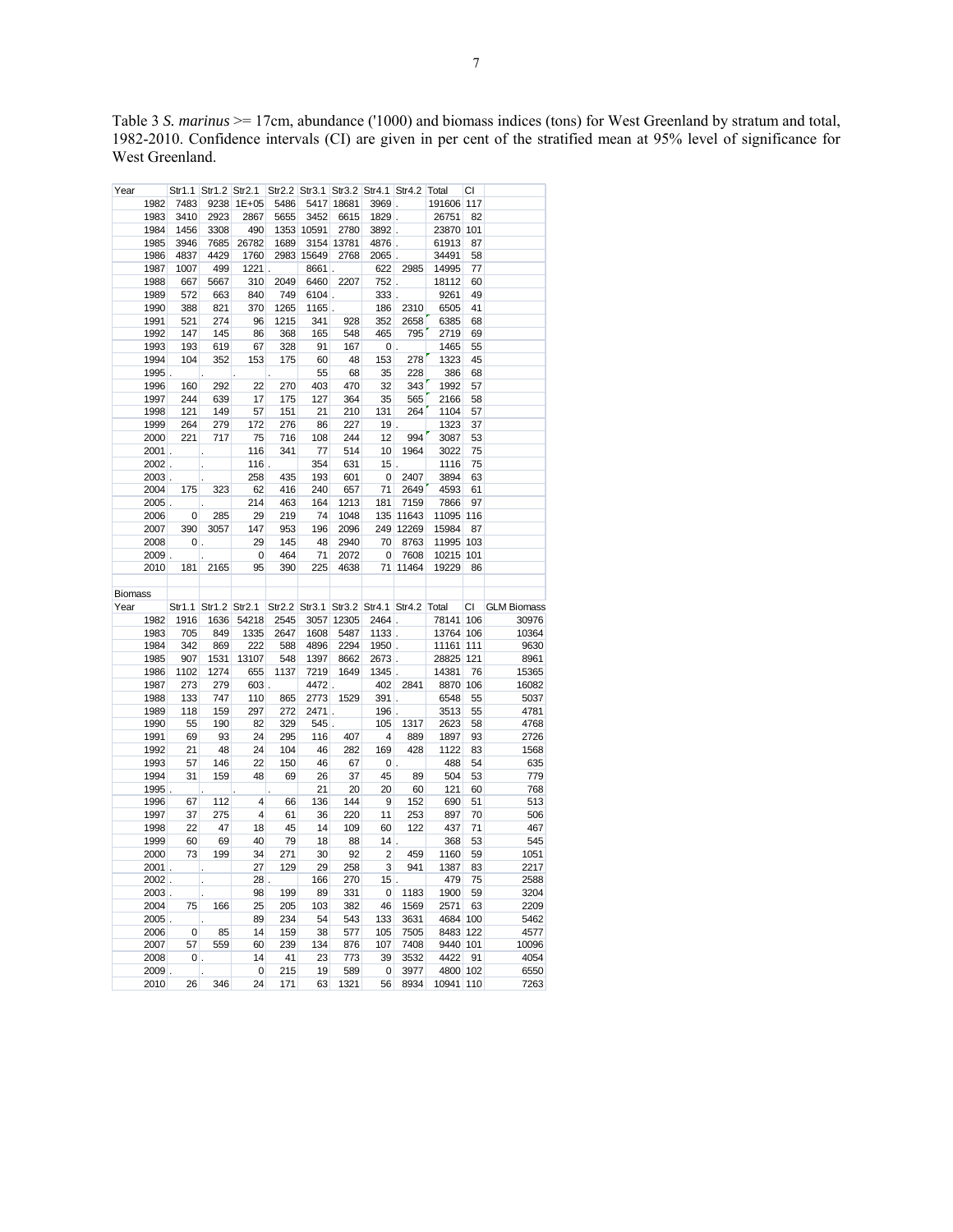| Length       | ###    | ###    | ###     | ###      |         |             |          |           | 2002 2003 2004 2005 2006 2007 |            | 2008      | 2009       | 2010           |
|--------------|--------|--------|---------|----------|---------|-------------|----------|-----------|-------------------------------|------------|-----------|------------|----------------|
| 15.5         | 0      | 12     | 0       | 0        | 0       | 0           | 0        | 0         | 0                             | 0          | 0         | 0          | 0              |
| 16.5         | 0      | 0      | 0       | 0        | 0       | 0           | 0        | 0         | 0                             | 0          | 0         | 0          | 0              |
| 17.5         | 0      | 0      | 30      | 28       | 26      | 27          | 64       | 49        | 19                            | 512        | 435       | 265        | 1356           |
| 18.5         | 0      | 22     | 65      | 6        | 26      | 69          | 45       | 123       | 11                            | 903        | 696       | 441        | 1090           |
| 19.5         | 6      | 31     | 95      | 85       | 44      | 51          | 77       | 219       | 57                            | 974        | 621       | 315        | 595            |
| 20.5         | 34     | 41     | 127     | 30       | 34      | 32          | 55       | 371       | 151                           | 521        | 480       | 460        | 797            |
| 21.5         | 5      | 100    | 78      | 52       | 32      | 120         | 61       | 501       | 166                           | 483        | 613       | 543        | 833            |
| 22.5         | 68     | 51     | 113     | 97       | 96      | 93          | 88       | 290       | 125                           | 516        | 723       | 554        | 870            |
| 23.5         | 33     | 103    | 84      | 63       | 18      | 97          | 95       | 456       | 278                           | 414        | 926       | 425        | 976            |
| 24.5         | 76     | 51     | 150     | 74       | 68      | 109         | 153      | 437       | 426                           | 626        | 620       | 681        | 771            |
| 25.5         | 71     | 64     | 179     | 134      | 31      | 95          | 207      | 485       | 249                           | 858        | 696       | 588        | 807            |
| 26.5         | 121    | 109    | 199     | 166      | 22      | 85          | 202      | 443       | 276                           | 721        | 755       | 469        | 715            |
| 27.5         | 103    | 86     | 115     | 175      | 74      | 160         | 266      | 434       | 289                           | 716        | 735       | 515        | 625            |
| 28.5         | 36     | 66     | 184     | 219      | 35      | 150         | 256      | 478       | 439                           | 653        | 634       | 536        | 534            |
| 29.5         | 66     | 75     | 142     | 143      | 32      | 280         | 124      | 431       | 817                           | 703        | 656       | 288        | 490            |
| 30.5         | 53     | 91     | 138     | 143      | 54      | 199         | 189      | 374       | 835                           | 644        | 413       | 342        | 456            |
| 31.5         | 19     | 109    | 124     | 145      | 13      | 227         | 127      | 219       | 755                           | 598        | 305       | 306        | 393            |
| 32.5         | 16     | 10     | 86      | 137      | 60      | 244         | 103      | 229       | 607                           | 722        | 228       | 224        | 410            |
| 33.5         | 10     | 21     | 115     | 129      | 47      | 199         | 179      | 240       | 602                           | 573        | 155       | 272        | 266            |
| 34.5         | 82     | 19     | 84      | 77       | 27      | 214         | 172      | 319       | 360                           | 473        | 199       | 276        | 275            |
| 35.5         | 14     | 26     | 95      | 107      | 31      | 107         | 112      | 178       | 321                           | 404        | 227       | 278        | 216            |
| 36.5         | 5      | 25     | 84      | 107      | 47      | 144         | 181      | 130       | 309                           | 274        | 218       | 281        | 237            |
| 37.5         | 43     | 5      | 76      | 63       | 32      | 96          | 153      | 214       | 359                           | 336        | 127       | 358        | 260            |
| 38.5         | 11     | 5      | 60      | 94       | 36      | 75          | 114      | 199       | 200                           | 382        | 155       | 284        | 342            |
| 39.5         | 27     | 21     | 24      | 63       | 46      | 52          | 103      | 155       | 520                           | 426        | 223       | 402        | 372            |
| 40.5         | 7      | 0      | 37      | 24       | 4       | 132         | 129      | 148       | 627                           | 389        | 183       | 356        | 441            |
| 41.5         | 6      | 0      | 32      | 52       | 4       | 86          | 64       | 188       | 730                           | 350        | 236       | 315        | 498            |
| 42.5         | 0      | 5      | 29      | 40       | 13      | 30          | 127      | 146       | 502                           | 346        | 214       | 204        | 536            |
| 43.5<br>44.5 | 5<br>5 | 0<br>0 | 27<br>0 | 18<br>18 | 13<br>9 | 37<br>34    | 57<br>91 | 133<br>76 | 381<br>286                    | 323<br>465 | 175<br>86 | 144<br>108 | 767<br>775     |
| 45.5         | 15     | 0      | 0       | 6        | 0       | 6           | 7        | 48        | 150                           | 211        | 100       | 115        | 700            |
| 46.5         | 5      | 0      | 0       | 0        | 0       | 27          | 31       | 83        | 113                           | 178        | 77        | 64         | 629            |
| 47.5         | 0      | 5      | 0       | 0        | 0       | 14          | 7        | 20        | 15                            | 125        | 14        | 34         | 362            |
| 48.5         | 0      | 0      | 0       | 6        | 9       | 29          | 0        | 15        | 81                            | 22         | 8         | 14         | 248            |
| 49.5         | 0      | 0      | 7       | 0        | 0       | 0           | 17       | 15        | 38                            | 68         | 22        | 6          | 208            |
| 50.5         | 0      | 0      | 0       | 0        | 0       | 8           | 0        | 15        | 7                             | 15         | 0         | 17         | 186            |
| 51.5         | 0      | 0      | 0       | 0        | 0       | 0           | 0        | 0         | 0                             | 15         | 15        | 11         | 69             |
| 52.5         | 0      | 0      | 0       | 0        | 0       | 0           | 0        | 0         | 0                             | 7          | 8         | 11         | 71             |
| 53.5         | 0      | 0      | 0       | 0        | 0       | 0           | 7        | 0         | 0                             | 7          | 0         | 0          | 0              |
| 54.5         | 0      | 0      | 0       | 0        | 0       | $\mathbf 0$ | 4        | 0         | 7                             | 7          | 0         | 0          | $\overline{7}$ |
| 55.5         | 0      | 0      | 0       | 0        | 0       | 0           | 0        | 0         | 0                             | 0          | 0         | 0          | 8              |
| 56.5         | 0      | 0      | 0       | 0        | 0       | 0           | 0        | 0         | 0                             | 7          | 8         | 0          | 0              |
| 57.5         | 0      | 0      | 0       | 0        | 0       | 0           | 0        | 0         | 0                             | 7          | 4         | 0          | 0              |
| 58.5         | 0      | 0      | 0       | 0        | 0       | 0           | 0        | 0         | 0                             | 7          | 0         | 0          | 8              |
| 59.5         | 0      | 0      | 0       | 0        | 0       | 0           | 0        | 0         | 0                             | 7          | 0         | 0          | 0              |
| 60.5         | 0      | 0      | 0       | 0        | 0       | 0           | 0        | 0         | 0                             | 0          | 0         | 0          | 0              |

Table 4 *S. marinus* >= 17 cm. Length composition by year ('1000), 1998-2010.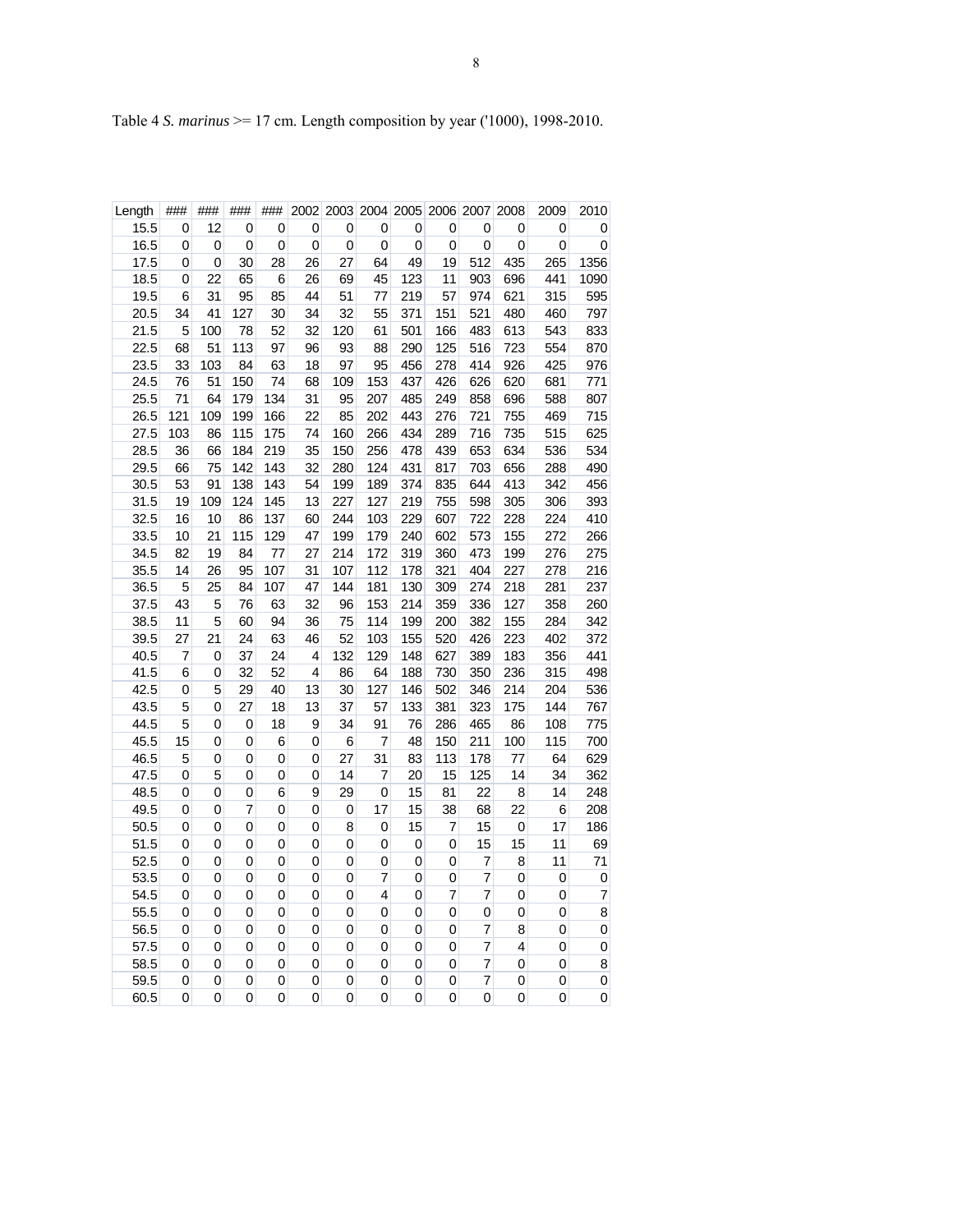Table 5 *S. mentella* >= 17cm, abundance ('1000) and biomass indices (tons) for West Greenland by stratum and total, 1982-2008. Confidence intervals (CI) are given in per cent of the stratified mean at 95% level of significance for West Greenland. GLM 1985-1989 subject to revision.

| Abundance |               |                            |                                                                                                                                 |                          |                |                         |                          |                  |                                                    |                                                               |         |                                                                          |
|-----------|---------------|----------------------------|---------------------------------------------------------------------------------------------------------------------------------|--------------------------|----------------|-------------------------|--------------------------|------------------|----------------------------------------------------|---------------------------------------------------------------|---------|--------------------------------------------------------------------------|
| Year      |               |                            |                                                                                                                                 |                          |                |                         |                          |                  |                                                    | Str1.1 Str1.2 Str2.1 Str2.2 Str3.1 Str3.2 Str4.1 Str4.2 Total | СI      |                                                                          |
|           | 1982          | $\overline{\mathbf{0}}$    | 342                                                                                                                             | 14                       | 354            | $\overline{0}$          | 2662                     | $ 0 $ .          |                                                    | 3372 158                                                      |         |                                                                          |
|           | 1983          |                            | 30 789                                                                                                                          | 78                       | 2211           |                         | $0 \mid 6304 \mid$       | $ 0 $ .          |                                                    | 9412 110                                                      |         |                                                                          |
|           | 1984          | 2215                       | 3580                                                                                                                            | 10                       | 1664           |                         | $0 \quad 1097$           | $\overline{0}$ . |                                                    | 8566                                                          | - 70    |                                                                          |
|           | 1985          | $\overline{\phantom{0}}$   | 300                                                                                                                             | 30 <sup>°</sup>          | 32             | 48                      | 335                      |                  | $ 0 $ .                                            | 745 103                                                       |         |                                                                          |
|           | 1986          | 1327                       | 360                                                                                                                             | 33                       | 303            | $\sim$ 4                | 342                      |                  | $\mathbf{0}$ .                                     | 2369                                                          | 53      |                                                                          |
|           | 1987          |                            | 673 14769                                                                                                                       | 37                       | 1268           |                         | $56$ .                   |                  |                                                    | 0 2350 19153 70                                               |         |                                                                          |
|           | 1988          |                            | 141 11507                                                                                                                       | 23                       | 688            |                         | 60 5341                  |                  | $ 0 $ .                                            | 17760 117                                                     |         |                                                                          |
|           | 1989          | $\overline{\mathbf{0}}$    | 629                                                                                                                             | 11                       | 109            |                         | $ 0 $ .                  |                  | $8$ .                                              | 757 81                                                        |         |                                                                          |
|           | 1990          |                            | 39 11786                                                                                                                        | $\overline{4}$           | 2490           |                         | $40$ .                   |                  |                                                    | 0 4680 19039 87                                               |         |                                                                          |
|           | 1991          | $\overline{\mathbf{0}}$    | 4376                                                                                                                            | $\overline{\mathbf{0}}$  | 231            |                         | $0 \quad 3724$           |                  |                                                    | 0 1720 10051 107                                              |         |                                                                          |
|           | 1992          | $\overline{\mathbf{0}}$    | 46                                                                                                                              | $\overline{\mathbf{0}}$  | 15             | $\overline{\mathbf{0}}$ | 145                      |                  | $\begin{array}{ccc} & & & 0 \\ \hline \end{array}$ | 206 154                                                       |         |                                                                          |
|           | 1993          | $\overline{\phantom{0}}$ 0 | $-35$                                                                                                                           | $\overline{\mathbf{0}}$  | 284            | 9                       | $\overline{\mathbf{0}}$  |                  | $\begin{array}{ccc} & & 0 \\ \end{array}$          | 328 212                                                       |         |                                                                          |
|           |               |                            |                                                                                                                                 |                          |                |                         | 158                      |                  | $0 \overline{\smash)38}$                           | 703                                                           |         |                                                                          |
|           | 1994          | $\overline{\mathbf{0}}$    | 294                                                                                                                             | 18                       | 105            | 90                      |                          |                  |                                                    | 2275 128                                                      | - 75    |                                                                          |
|           | $1995$ .      |                            | $\sim 10^{-11}$                                                                                                                 | ä,                       | <b>Line Co</b> | 32                      | 255                      | 87               | 1901                                               |                                                               |         |                                                                          |
|           | 1996          | 1644                       | 694                                                                                                                             | $\overline{\phantom{0}}$ | 259            | $\overline{\mathbf{0}}$ | 2237                     |                  |                                                    | 30 8204 13068 97                                              |         |                                                                          |
|           | 1997          | 254                        | 1866                                                                                                                            | $\overline{0}$           | 370            | 39                      | 3651                     |                  |                                                    | 141 31400 37721 111                                           |         |                                                                          |
|           | 1998          | $\overline{\phantom{0}}$   | 336                                                                                                                             | $\overline{\phantom{0}}$ | 228            | 168                     | 851                      | 11               |                                                    | 2635 4229 117                                                 |         |                                                                          |
|           | 1999          | 36                         | 858                                                                                                                             | $\overline{9}$           | 616            | $-55$                   | 2287                     |                  | 179 .                                              | 4040 104                                                      |         |                                                                          |
|           | 2000          |                            | $0\qquad$ 108                                                                                                                   | $6\overline{6}$          | 948            | 33                      | 1673                     |                  |                                                    | 0 25033 27801 139                                             |         |                                                                          |
|           |               | $2001$ .                   | L.                                                                                                                              | 24                       | 725            | 126                     | 6025                     |                  |                                                    | 0 17407 24307 109                                             |         |                                                                          |
|           |               | $2002$ .                   | $\mathcal{L}^{\text{max}}$                                                                                                      |                          | $\mathbf{0}$ . | 0                       | 1616                     |                  | $29$ .                                             | 1645 97                                                       |         |                                                                          |
|           |               | $2003$ .                   |                                                                                                                                 | $\overline{\mathbf{0}}$  | 651            | 121                     | 1809                     |                  |                                                    | 41 11929 14551 108                                            |         |                                                                          |
|           | 2004          |                            | 171 1257                                                                                                                        | 43                       | 1264           | 237                     | 1627                     |                  |                                                    | 153 6089 10841 75                                             |         |                                                                          |
|           |               | $2005$ .                   |                                                                                                                                 | 43                       | 1214           | 29                      | 928                      |                  |                                                    | 89 1403 3100 76                                               |         |                                                                          |
|           | 2006          |                            | $\begin{array}{ c c c c c c c c c } \hline \rule{0pt}{12pt} & 1684 \end{array}$                                                 | 74                       | 887            | 61                      | 1529                     |                  |                                                    | 56 16078 16761 108                                            |         |                                                                          |
|           | 2007          |                            | 798 2104                                                                                                                        | 16                       | 788            | 51                      | 1005                     |                  |                                                    | 0 1441 5068 57                                                |         |                                                                          |
|           | 2008          |                            | $\begin{array}{ c c c c c }\n\hline\n0 & \multicolumn{1}{ c }{c} \\ \hline\n0 & \multicolumn{1}{ c }{c} \\ \hline\n\end{array}$ | 64                       | 641            | $\overline{136}$        | 896                      |                  |                                                    | 0 1083 2820                                                   | 84      |                                                                          |
|           |               | $2009$ .                   |                                                                                                                                 | $\overline{\mathbf{0}}$  | 38             | 33                      | 816                      |                  | $0$ 76                                             | 963 220                                                       |         |                                                                          |
|           | 2010          |                            | 116 254                                                                                                                         | 10                       | 503            | 36                      | 503                      |                  | $0$ 812                                            | 2234 106                                                      |         |                                                                          |
|           |               |                            |                                                                                                                                 |                          |                |                         |                          |                  |                                                    |                                                               |         |                                                                          |
|           |               |                            |                                                                                                                                 |                          |                |                         |                          |                  |                                                    |                                                               |         |                                                                          |
|           |               |                            |                                                                                                                                 |                          |                |                         |                          |                  |                                                    |                                                               |         |                                                                          |
| Biomass   |               |                            |                                                                                                                                 |                          |                |                         |                          |                  |                                                    |                                                               |         |                                                                          |
| Year      | and the state |                            |                                                                                                                                 |                          |                |                         |                          |                  |                                                    |                                                               |         | Str1.1 Str1.2 Str2.1 Str2.2 Str3.1 Str3.2 Str4.1 Str4.2 Total CI GLM Bio |
|           | 1982          |                            | $0$ 83                                                                                                                          | $\overline{5}$           |                |                         | $114$ 0 1024 0           |                  |                                                    | 1226 175                                                      |         | 1128                                                                     |
|           | 1983          | 13                         | 167                                                                                                                             | 29                       |                |                         | 1021 0 3493              |                  | $ 0 $ .                                            | 4723 129                                                      |         | 2325                                                                     |
|           | 1984          | 46                         | 1019                                                                                                                            | $6\overline{6}$          | 641            |                         | $0 \quad 462$            |                  | $ 0 $ .                                            | 2174 95                                                       |         | 1771                                                                     |
|           | 1985          | $\overline{\mathbf{0}}$    | 81                                                                                                                              | 15                       | 12             | 23                      | 116                      |                  | $\mathbf{0}$ .                                     | 247 102                                                       |         | 1468                                                                     |
|           | 1986          | 245                        | 37                                                                                                                              | 18                       | 112            | $\overline{\mathbf{3}}$ | 151                      |                  | $\mathbf{0}$ .                                     | 566                                                           | 53      | 788                                                                      |
|           | 1987          | 67                         | 3292                                                                                                                            | $\overline{7}$           | 388            |                         | $32$ .                   |                  |                                                    | 0 952 4738 115                                                |         | 2031                                                                     |
|           | 1988          | 18                         | 899                                                                                                                             | 19                       | 144            |                         | 45 2148                  |                  | $ 0 $ .                                            | 3273 111                                                      |         | 2949                                                                     |
|           | 1989          | $\overline{\mathbf{0}}$    | 53                                                                                                                              | $\overline{9}$           | 17             | $ 0 $ .                 |                          |                  | $1$ .                                              | 80                                                            | 68      | 877                                                                      |
|           | 1990          | $\overline{\phantom{0}}$ 1 | 324                                                                                                                             | $\overline{2}$           | 123            |                         | $6$ .                    |                  | $0 \quad 642$                                      | 1098 105                                                      |         | 951                                                                      |
|           | 1991          | $\overline{\mathbf{0}}$    | 210                                                                                                                             | $\overline{\phantom{0}}$ | $\overline{4}$ | $\overline{0}$          | 273                      |                  | $0$ 404                                            | 891 118                                                       |         | 1951                                                                     |
|           |               |                            |                                                                                                                                 |                          |                |                         |                          |                  |                                                    |                                                               |         |                                                                          |
|           | 1992          | $\overline{\mathbf{0}}$    | $\overline{4}$                                                                                                                  | $\overline{0}$           | $\vert$ 2      | $\overline{0}$          | 38                       | $\overline{0}$   | $\overline{\mathbf{0}}$                            | 44 181                                                        |         | 1083                                                                     |
|           | 1993          | $\overline{0}$             | $\overline{7}$                                                                                                                  | 0                        | 39             | 2                       | $\overline{\phantom{0}}$ | $ 0 $ .          |                                                    | 48 176                                                        |         | 1760                                                                     |
|           | 1994          | $\overline{0}$             | 34                                                                                                                              | 3                        | 11             | 11                      | 25                       | $\overline{0}$   | 3 <sup>l</sup>                                     | 87                                                            | - 73    | 877                                                                      |
|           | 1995.         |                            | $\mathcal{L}^{\text{max}}$                                                                                                      | $\epsilon$               | ¥,             | $5\overline{)}$         | 27                       | 9 <sup>1</sup>   |                                                    | 207 248 131                                                   |         | 2805                                                                     |
|           | 1996          | $\overline{\phantom{0}}$ 5 | 61                                                                                                                              | $\overline{0}$           | 21             | 0                       |                          | $274$ 4          |                                                    | 795 1160 111                                                  |         | 3773                                                                     |
|           | 1997          | 19                         | 150                                                                                                                             | $\overline{0}$           | 37             | 3 <sup>1</sup>          | 366                      | 19               |                                                    | 3056 3650 111                                                 |         | 3058                                                                     |
|           |               |                            |                                                                                                                                 |                          |                |                         |                          |                  |                                                    |                                                               |         |                                                                          |
|           | 1998          | 0                          | 27                                                                                                                              | 0                        | 19             | 20                      | 77                       | 3                | 336                                                |                                                               | 482 135 | 2397                                                                     |
|           | 1999          | 8                          | 106                                                                                                                             | 5                        | 55             | 7                       | 215                      | 34               |                                                    |                                                               | 430 112 | 1187                                                                     |
|           | 2000          | 0                          | 12                                                                                                                              | 1                        | 81             | 2                       | 145                      | 0                | 2245                                               | 2486 132                                                      |         | 2075                                                                     |
|           | $2001$ .      |                            |                                                                                                                                 | $\overline{c}$           | 76             | 12                      | 522                      | 0                | 1789                                               | 2401                                                          | 104     | 4169                                                                     |
|           | $2002$ .      |                            |                                                                                                                                 | $\mathbf 0$              |                | 0                       | 173                      | 3                |                                                    | 176                                                           | 98      | 2029                                                                     |
|           | 2003.         |                            |                                                                                                                                 | 0                        | 76             | 13                      | 260                      | 4                | 1959                                               | 2312                                                          | 98      | 5215                                                                     |
|           | 2004          | 23                         | 124                                                                                                                             | 7                        | 138            | 47                      | 219                      | 27               | 1421                                               | 2006                                                          | 93      | 2506                                                                     |
|           |               |                            |                                                                                                                                 |                          |                |                         |                          |                  |                                                    |                                                               |         |                                                                          |
|           | 2005          |                            |                                                                                                                                 | 4                        | 146            | 4                       | 104                      | 28               | 501                                                |                                                               | 649 109 | 2799                                                                     |
|           | 2006          | 0                          | 178                                                                                                                             | 8                        | 96             | 11                      | 325                      | 28               | 4967                                               | 4633 120                                                      |         | 4509                                                                     |
|           | 2007          | 80                         | 245                                                                                                                             | 1                        | 82             | 17                      | 323                      | 0                | 630                                                | 1114                                                          | 80      | 3558                                                                     |
|           | 2008          | $0$ .                      |                                                                                                                                 | 5                        | 64             | 27                      | 213                      | 0                | 261                                                | 570                                                           | 95      | 2209                                                                     |
|           | $2009$ .      |                            |                                                                                                                                 | 0                        | 6              | 10                      | 272                      | 0                | 34                                                 |                                                               | 322 228 | 1424                                                                     |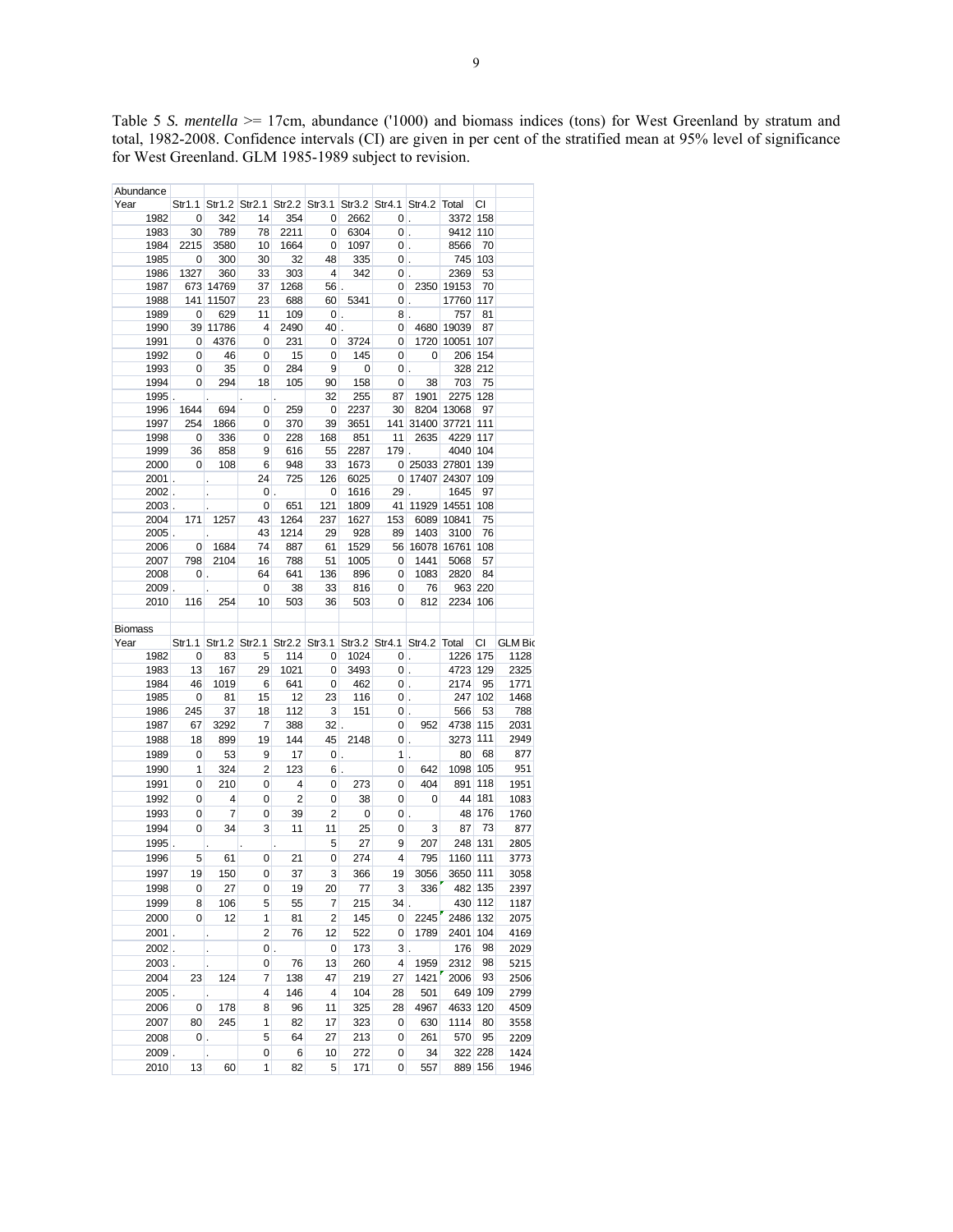| Length | 1998        | 1999             | 2000             | 2001             | 2002             | 2003             | 2004             | 2005        | 2006             | 2007             | 2008             | 2009             | 2010             |
|--------|-------------|------------------|------------------|------------------|------------------|------------------|------------------|-------------|------------------|------------------|------------------|------------------|------------------|
| 15.5   | 0           | 0                | $\boldsymbol{0}$ | $\boldsymbol{0}$ | $\pmb{0}$        | $\mathbf 0$      | $\boldsymbol{0}$ | $\mathbf 0$ | $\mathbf 0$      | $\boldsymbol{0}$ | $\mathbf 0$      | $\boldsymbol{0}$ | $\boldsymbol{0}$ |
| 16.5   | $\mathbf 0$ | $\mathbf 0$      | $\mathbf 0$      | $\mathbf 0$      | $\pmb{0}$        | $\mathbf 0$      | $\boldsymbol{0}$ | 0           | $\mathbf 0$      | 0                | $\boldsymbol{0}$ | $\mathbf 0$      | $\pmb{0}$        |
| 17.5   | $\mathbf 0$ | 0                | 10530            | 5250             | 263              | 874              | 1286             | 244         | 613              | 289              | 252              | 16               | 108              |
| 18.5   | 1341        | 987              | 4518             | 5763             | 157              | 1401             | 1232             | 416         | 720              | 1055             | 316              | 24               | 127              |
| 19.5   | 752         | 479              | 3353             | 3910             | 252              | 1104             | 771              | 363         | 709              | 848              | 215              | 11               | 186              |
| 20.5   | 543         | 380              | 1903             | 1827             | 316              | 1003             | 552              | 399         | 686              | 454              | 125              | 33               | 55               |
| 21.5   | 408         | 114              | 635              | 655              | 207              | 891              | 683              | 179         | 841              | 236              | 239              | $\,6$            | 24               |
| 22.5   | 364         | 95               | 733              | 713              | 78               | 1516             | 510              | 217         | 1083             | 259              | 240              | $\,$ 6           | 88               |
| 23.5   | 264         | 49               | 579              | 519              | 37               | 1613             | 343              | 59          | 1225             | 197              | 227              | 11               | 90               |
| 24.5   | 120         | 85               | 413              | 498              | 23               | 1230             | 503              | 76          | 1105             | 104              | 178              | 18               | 100              |
| 25.5   | 80          | 58               | 264              | 354              | $\boldsymbol{9}$ | 325              | 546              | 43          | 943              | 162              | 151              | 39               | 94               |
| 26.5   | 102         | 57               | 214              | 262              | 32               | 290              | 639              | 85          | 786              | 163              | 213              | 104              | 81               |
| 27.5   | 34          | 45               | 130              | 156              | $\pmb{0}$        | 405              | 658              | 78          | 865              | 159              | 172              | 116              | 115              |
| 28.5   | 29          | 28               | 85               | 59               | $\pmb{0}$        | 386              | 341              | 143         | 923              | 83               | 113              | 122              | 172              |
| 29.5   | 15          | 11               | 59               | 53               | 0                | 250              | 372              | 107         | 1406             | 119              | 72               | 92               | 68               |
| 30.5   | 20          | 9                | 29               | 35               | $\pmb{0}$        | 142              | 276              | 283         | 1582             | 120              | 44               | 107              | 82               |
| 31.5   | $\mathbf 0$ | 11               | 15               | 30               | $\pmb{0}$        | 75               | 141              | 157         | 1051             | 140              | 83               | 49               | 54               |
| 32.5   | $\mathbf 0$ | 0                | 29               | 11               | $\mathbf 0$      | 55               | 103              | 68          | 866              | 181              | 26               | 31               | 27               |
| 33.5   | $\mathbf 0$ | 5                | $\overline{7}$   | 23               | $\boldsymbol{0}$ | 15               | 66               | 102         | 569              | 103              | 12               | 63               | 83               |
| 34.5   | 0           | $\mathbf 0$      | $\overline{7}$   | 12               | $\mathbf 0$      | 19               | 31               | 47          | 261              | 108              | 22               | 39               | 142              |
| 35.5   | 0           | $\boldsymbol{0}$ | $\mathbf 0$      | $\,6$            | $\pmb{0}$        | 4                | 32               | 9           | 108              | 98               | 61               | 33               | 171              |
| 36.5   | $\mathbf 0$ | 12               | $\mathbf 0$      | $\pmb{0}$        | $\mathbf 0$      | $\mathbf 0$      | $\overline{7}$   | 17          | 139              | 47               | 14               | 23               | 89               |
| 37.5   | $\mathbf 0$ | $\pmb{0}$        | 6                | $\pmb{0}$        | $\mathbf 0$      | $\overline{7}$   | $\overline{7}$   | 9           | 66               | 35               | $\pmb{0}$        | $\,6$            | 40               |
| 38.5   | $\mathbf 0$ | 5                | $\mathbf 0$      | $\mathbf 0$      | $\pmb{0}$        | $\mathbf 0$      | 10               | $\mathbf 0$ | 65               | 28               | 15               | $\mathbf 0$      | 56               |
| 39.5   | $\mathbf 0$ | $\mathbf 0$      | $\mathbf 0$      | $\boldsymbol{0}$ | $\mathbf 0$      | $\mathbf 0$      | $\mathbf 0$      | $\mathbf 0$ | 106              | 13               | 16               | $\mathbf 0$      | 74               |
| 40.5   | 0           | $\pmb{0}$        | $\mathbf 0$      | $\pmb{0}$        | $\pmb{0}$        | $\boldsymbol{0}$ | $\mathbf 0$      | $\mathbf 0$ | 7                | 13               | $\pmb{0}$        | $\,6$            | 85               |
| 41.5   | $\mathbf 0$ | $\mathbf 0$      | $\mathbf 0$      | $\mathbf 0$      | $\mathbf 0$      | $\mathbf 0$      | $\mathbf 0$      | 0           | 38               | $\mathbf 0$      | 7                | $\,$ 6           | 8                |
| 42.5   | $\mathbf 0$ | $\mathbf 0$      | $\mathbf 0$      | $\pmb{0}$        | $\pmb{0}$        | $\mathbf 0$      | $\mathbf 0$      | $\mathbf 0$ | $\boldsymbol{0}$ | 15               | $\mathbf 0$      | $\mathbf 0$      | 13               |
| 43.5   | $\mathbf 0$ | $\mathbf 0$      | $\mathbf 0$      | $\pmb{0}$        | $\pmb{0}$        | $\mathbf 0$      | $\mathbf 0$      | 0           | $\mathbf 0$      | 33               | $\mathbf 0$      | $\mathbf 0$      | $\pmb{0}$        |
| 44.5   | 0           | 0                | $\mathbf 0$      | $\boldsymbol{0}$ | $\mathbf 0$      | $\mathbf 0$      | $\mathbf 0$      | 0           | $\mathbf 0$      | $\mathbf 0$      | $\boldsymbol{0}$ | $\boldsymbol{0}$ | $\pmb{0}$        |
| 45.5   | 0           | 0                | $\mathbf 0$      | 0                | $\mathbf 0$      | $\mathbf 0$      | $\mathbf 0$      | 0           | 0                | $\mathbf 0$      | $\pmb{0}$        | $\pmb{0}$        | $\pmb{0}$        |
| 46.5   | 0           | $\mathbf 0$      | $\mathbf 0$      | $\boldsymbol{0}$ | $\boldsymbol{0}$ | $\boldsymbol{0}$ | $\mathbf 0$      | $\mathbf 0$ | $\mathsf 0$      | $\mathbf 0$      | 7                | $\mathbf 0$      | $\overline{0}$   |
| 47.5   | $\mathbf 0$ | $\mathsf 0$      | $\mathbf 0$      | $\mathsf 0$      | $\mathsf 0$      | $\mathbf 0$      | $\mathbf 0$      | $\mathbf 0$ | $\mathbf 0$      | $\mathbf 0$      | $\mathsf 0$      | $\mathbf 0$      | $\pmb{0}$        |

Table 6 *S. mentella* >= 17 cm. Length composition by year ('1000), 1998-2008.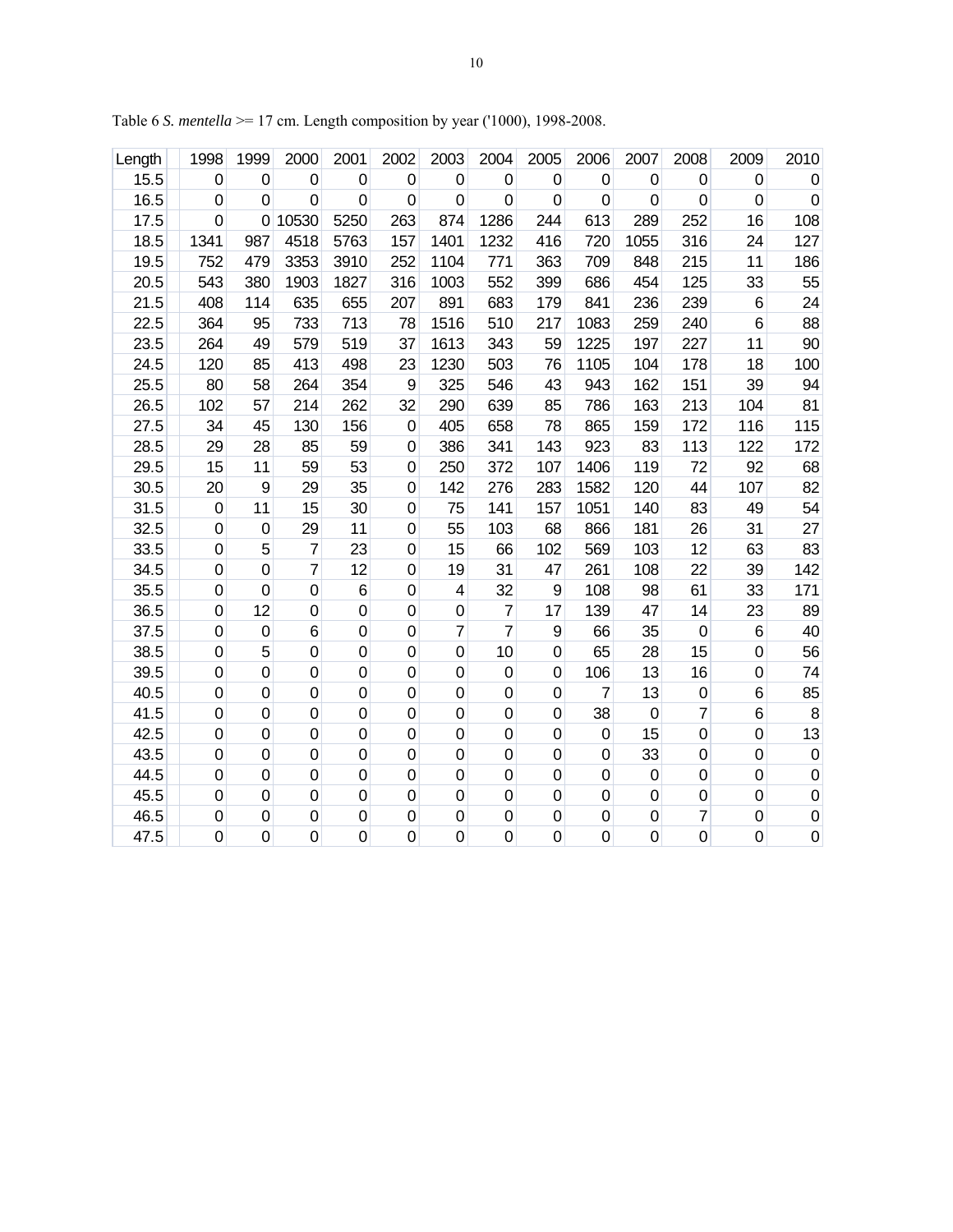Abundance Year Str1.1 Str1.2 Str2.1 Str2.2 Str3.1 Str3.2 Str4.1 Str4.2 Total CI 1982 1038 568 205 26 7 42 22 . 1908 36 1983 3356 461 12 134 7 18 17 . 4005 47 1984 3258 3487 22 242 140 27 9 . 7185 61 1985 4349 11552 73 2833 44 84 66 . 19001 77 1986 11303 257203 136 1921 60 250 41 . 270914 179 1987 11966 59044 5 523 20 . 0 64 71622 117 1988 17014 33545 0 105 21 143 0 . 50828 46 1989 7893 12887 3125 6008 18 . 65 . 29996 43 1990 12569 29587 14810 207 55 . 6788 636 64652 60 1991 63808 57993 34238 23467 14469 166 863 0 195004 32 1992 30472 24488 14682 19452 19895 17824 73 3902 130788 47 1993 6324 48693 833 14367 392 3205 18 . 73832 79 1994 3233 12607 9625 3970 1160 1683 10684 11539 54501 44 1995 . . . . 395 10602 930 18698 30625 100 1996 527 15892 5891 10305 27782 14201 2812 119504 196914 115 1997 6651 47530 0 15680 44272 22014 427 68787 205361 72 1998 1695 26799 53290 33500 59212 19606 40732 13941 248775 61 1999 4023 50874 1122 9062 1153 8921 723 . 75878 94 2000 1429 11329 80 3720 456 9411 0 39760 66185 97 2001 . . 1395 4002 120 2672 9 1968 10166 60 2002 . . 1359 . 144 1784 27 . 3314 84 2003 . . 431 8596 124 1826 30 1328 12335 76 2004 5156 12893 377 5306 118 1412 12 1333 26607 45 2005 . . 128 3075 58 902 0 430 3920 82 2006 1848 31048 315 2655 86 1131 197 730 32110 108 2007 2935 13838 158 991 32 1262 62 480 16457 71 2008 0 . 21 1277 50 900 23 1280 3551 76 2009 . . 201 560 158 892 66 1660 3537 68 2010 403 2244 934 613 591 1615 64 2512 8976 53 **Biomass** Year Str1.1 Str1.2 Str2.1 Str2.2 Str3.1 Str3.2 Str4.1 Str4.2 Total CI 1982 37 22 10 1 0 2 0 . 72 35 1983 87 18 1 6 0 1 1 . 114 44 1984 60 97 1 5 5 1 0 . 169 74 1985 83 432 3 65 2 4 2 . 591 95 1986 388 6805 5 80 2 8 1 . 7289 172 1987 263 2601 0 25 1 . 0 3 2893 132 1988 218 1147 0 4 1 5 0 . 1375 67 1989 90 236 23 55 0 . 1 . 405 46 1990 113 98 63 2 0 . 10 1 287 49 1991 226 637 71 252 31 2 2 0 1221 54 1992 175 511 55 152 71 286 2 59 1311 61 1993 83 623 20 337 7 87 1 . 1158 88 1994 25 229 54 58 30 63 138 321 918 52 1995 . . . . 6 344 10 534 894 101 1996 4 310 15 129 94 361 22 3703 4638 155 1997 65 354 0 207 167 592 14 2447 3846 110 1998 20 452 174 346 235 453 154 556 2390 53 1999 57 858 14 187 17 288 15 . 1436 84 2000 34 289 2 129 15 326 0 1696 2491 112 2001 . . 8 73 5 99 0 94 279 69 2002 . . 12 . 1 34 1 . 48 93 2003 . . 10 166 1 43 1 34 255 73 2004 53 351 10 158 4 99 1 28 704 60 2005 . . 4 82 0 23 0 4 93 94 2006 43 826 9 73 2 24 9 40 867 109 2007 95 530 3 28 0 19 1 15 621 78 2008 0 . 0 16 1 23 0 32 72 78 2009 . . 5 12 4 26 1 42 90 94 2010 11 72 30 19 30 63 2 95 322 60

Table 7 *Sebastes. spp.* < 17cm, abundance ('1000) and biomass indices (tons) for West Greenland by stratum and total, 1982-2008. Confidence intervals (CI) are given in per cent of the stratified mean at 95% level of significance for West Greenland.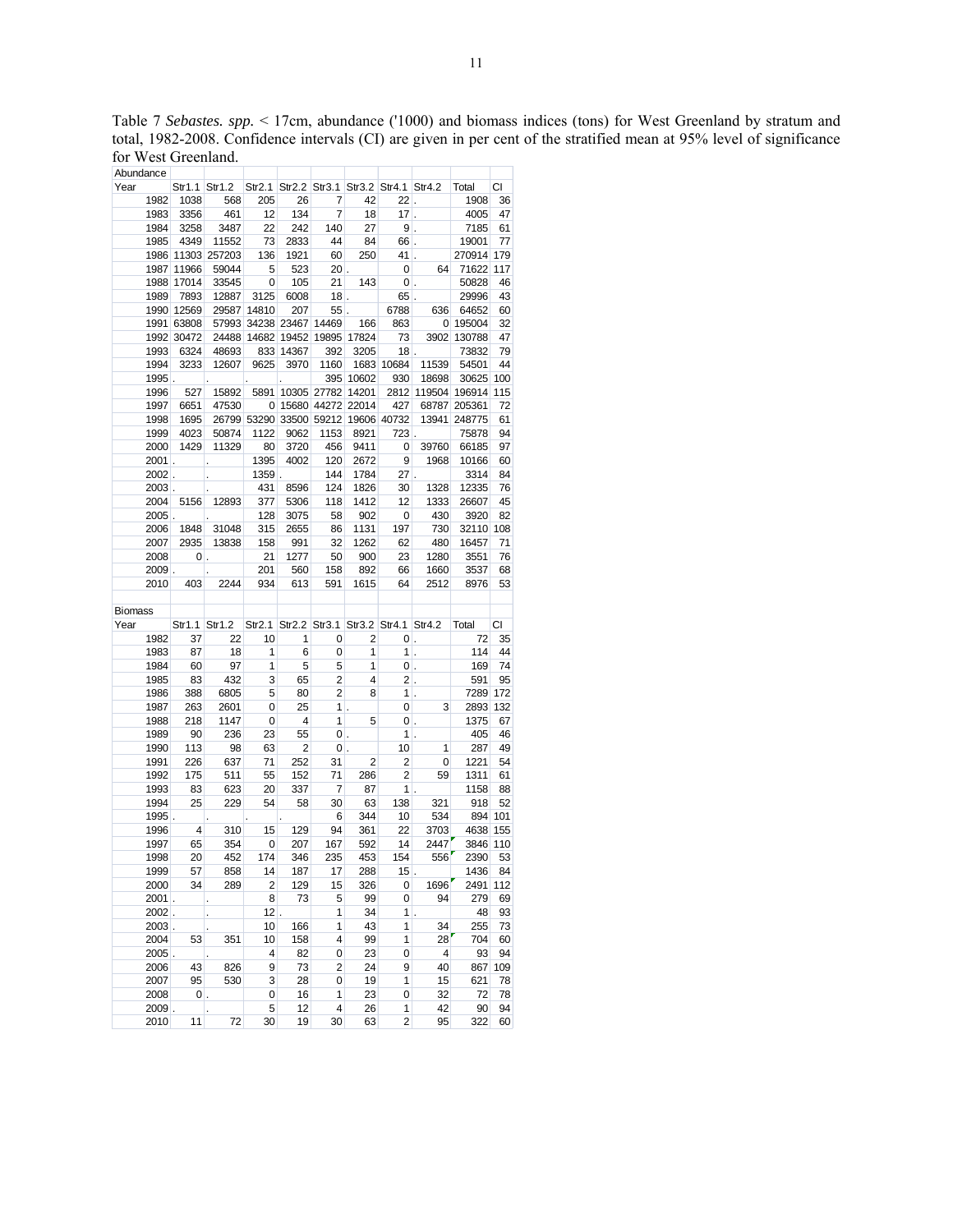| Length | 1998           | 1999           | 2000     | 2001        | 2002           | 2003           | 2004     | 2005           | 2006        | 2007     | 2008 | 2009     | 2010        |
|--------|----------------|----------------|----------|-------------|----------------|----------------|----------|----------------|-------------|----------|------|----------|-------------|
| 0.5    | 0              | 0              | 0        | 0           | 0              | 0              | 0        | 0              | 0           | 0        | 0    | 0        | 0           |
| 1.5    | 0              | 0              | 0        | 0           | 0              | $\mathbf 0$    | 0        | 0              | $\Omega$    | 0        | 0    | $\Omega$ | 0           |
| 2.5    | $\mathbf 0$    | $\mathbf 0$    | 0        | $\mathbf 0$ | 0              | $\mathbf 0$    | 0        | $\mathbf 0$    | $\mathbf 0$ | 0        | 0    | $\Omega$ | $\mathbf 0$ |
| 3.5    | 0              | $\Omega$       | 0        | 0           | $\mathbf 0$    | 0              | $\Omega$ | 0              | $\Omega$    | $\Omega$ | 0    | $\Omega$ | 0           |
| 4.5    | 0              | 0              | $\Omega$ | 6           | $\Omega$       | $\mathbf 0$    | 0        | $\Omega$       | 4           | $\Omega$ | 0    | $\Omega$ | $\Omega$    |
| 5.5    | 182            | 1235           | 186      | 146         | 65             | 243            | 329      | 28             | 251         | 13       | 106  | 2629     | 178         |
| 6.5    | 44724          | 3401           | 639      | 1202        | 699            | 1344           | 4039     | 178            | 1590        | 463      | 473  | 1800     | 1047        |
| 7.5    | $1E + 05$      | 232            | 411      | 1564        | 791            | 1115           | 7585     | 683            | 996         | 1801     | 479  | 131      | 356         |
| 8.5    | 4670           | 126            | 87       | 58          | 97             | 60             | 1041     | 161            | 89          | 455      | 449  | 11       | 48          |
| 9.5    | 3927           | 3177           | 1114     | 123         | 117            | 120            | 98       | 18             | 1288        | 114      | 211  | 173      | 201         |
| 10.5   | 10533          | 27661          | 1800     | 502         | 308            | 1007           | 403      | 168            | 4769        | 258      | 328  | 272      | 293         |
| 11.5   | 4294           | 23335          | 566      | 582         | 162            | 2030           | 1023     | 692            | 6865        | 828      | 367  | 569      | 309         |
| 12.5   | 2104           | 3134           | 4074     | 356         | 82             | 1614           | 612      | 604            | 3432        | 508      | 125  | 838      | 346         |
| 13.5   | 6322           | 4979           | 13437    | 729         | 105            | 628            | 476      | 215            | 1042        | 679      | 215  | 459      | 627         |
| 14.5   | 10205          | 4558           | 14810    | 824         | 214            | 802            | 2450     | 390            | 4212        | 2989     | 296  | 349      | 1249        |
| 15.5   | 5645           | 1482           | 9324     | 955         | 188            | 780            | 5131     | 451            | 4931        | 5847     | 226  | 251      | 2039        |
| 16.5   | 5203           | 1764           | 9607     | 1864        | 124            | 593            | 3040     | 332            | 2640        | 2504     | 275  | 354      | 2210        |
| 17.5   | 4585           | 2139           | 0        | 0           | 0              | 0              | 0        | 0              | 0           | 0        | 0    | 0        | 75          |
| 18.5   | 0              | $\overline{0}$ | 0        | 0           | 0              | $\overline{0}$ | 0        | $\overline{0}$ | $\mathbf 0$ | 0        | 0    | $\Omega$ | $\mathbf 0$ |
| 19.5   | 0              | 0              | 0        | 0           | 0              | $\pmb{0}$      | 0        | 0              | 0           | 0        |      |          |             |
| 20.5   | $\overline{0}$ | 0              | 0        | $\mathbf 0$ | $\overline{0}$ | $\mathbf 0$    | 0        | $\mathbf 0$    | $\mathbf 0$ | 0        |      |          |             |

Table 8 *Sebastes spp.* < 17 cm. Length composition by year (1 000), 1998-2008.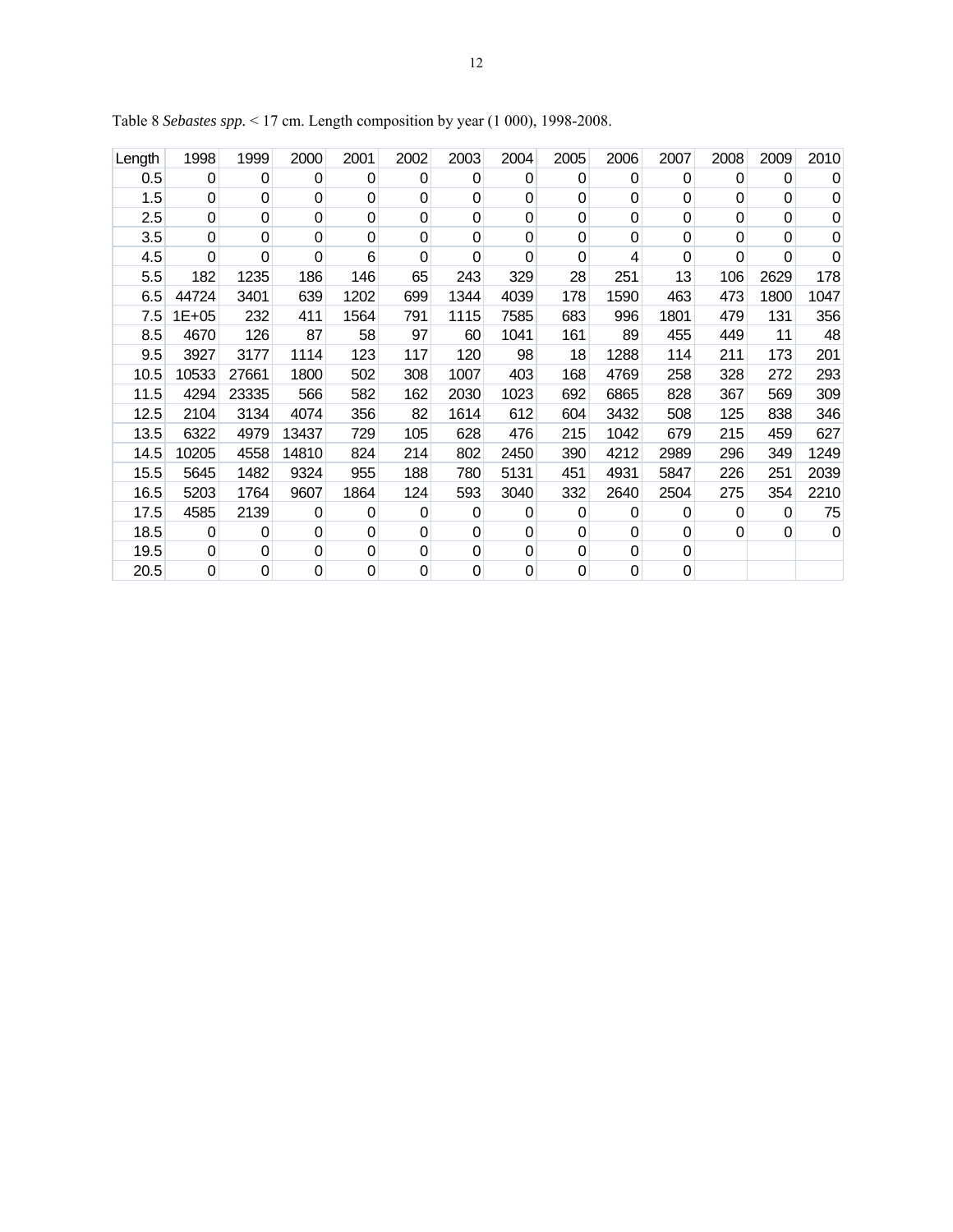Table 9 *Hippoglossoides platessoides*, abundance ('1000) and biomass indices (tons) for West Greenland by stratum and total, 1982-2010. Confidence intervals (CI) are given in per cent of the stratified mean at 95% level of significance for West Greenland.

| Abundance        |            |                        |            |            |          |          |          |                                                               |                                                               |          |                |
|------------------|------------|------------------------|------------|------------|----------|----------|----------|---------------------------------------------------------------|---------------------------------------------------------------|----------|----------------|
| Year             |            |                        |            |            |          |          |          | Str1.1 Str1.2 Str2.1 Str2.2 Str3.1 Str3.2 Str4.1 Str4.2 Total |                                                               | CI       |                |
|                  | 1982 31898 |                        | 5512 30554 | 5749       | 2566     | 2500     | 987.     |                                                               | 79766 31                                                      |          |                |
|                  | 1983 37896 |                        | 6029 46212 | 2501       | 7507     | 458      | $1605$ . |                                                               | 102208                                                        | 44       |                |
|                  | 1984 19482 |                        | 5978 56619 | 4618       | 3584     | 2265     | $1386$ . |                                                               | 93932                                                         | 52       |                |
|                  | 1985 19232 |                        | 5254 22506 | 7120       | 2578     | 237      | $2851$ . |                                                               | 59778                                                         | 28       |                |
|                  |            | 1986 20047 12356 53114 |            | 9294       | 2671     | 2261     | 4072.    |                                                               | 103815                                                        | 47       |                |
|                  | 1987 24735 |                        | 3011 26775 |            | $2401$ . |          | 992      | 490                                                           | 58404                                                         | 30       |                |
|                  | 1988 10577 | 3492                   | 8519       | 5599       | 3741     | 873      | $1079$ . |                                                               | 33880                                                         | 21       |                |
| 1989             | 8695       |                        | 4813 12773 | 3987       | 8767.    |          | 1278.    |                                                               | 40313                                                         | 24       |                |
| 1990             | 9622       | 8286                   | 8935       | 3348       | $1270$ . |          | 1777     | 673                                                           | 33911                                                         | 30       |                |
| 1991             | 8654       | 5006                   | 5250       | 2172       | 1665     | 807      | 1475     | 848                                                           | 25877                                                         | 21       |                |
| 1992             | 8567       | 5876                   | 3670       | 3463       | 1634     | 2273     | 1746     | 172                                                           | 27401                                                         | 24       |                |
| 1993             | 6942       | 3999                   | 1598       | 1734       | 760      | 927      | 438.     |                                                               | 16398                                                         | 20       |                |
| 1994             | 2070       | 3575                   | 1450       | 1449       | 614      | 274      | 1638     | 206                                                           | 11276                                                         | 28       |                |
| 1995             |            |                        |            |            | 905      | 1162     | 1053     | 1308                                                          | 4428                                                          | 44       |                |
| 1996             | 4020       | 1489                   | 1052       | 1539       | 2067     | 897      | 1681     | 555                                                           | 13300                                                         | 21       |                |
| 1997             | 8543       | 3297                   | 2606       | 3494       | 3017     | 1399     | 2536     | 114                                                           | 25006                                                         | 24       |                |
| 1998             | 6552       | 4211                   | 6247       | 3033       | 1858     | 1197     | 2420     | 212                                                           | 25730                                                         | 27       |                |
| 1999             | 5690       | 2516                   | 5384       | 3139       | 1919     | 441      |          | 1467.                                                         | 20556 25                                                      |          |                |
| 2000             | 2471       | 4321                   | 2146       | 3848       | 1135     | 396      | 1364     | 43                                                            | 15724                                                         | 28       |                |
| 2001             | L.         | $\ddot{\phantom{0}}$   | 12447      | 4278       | 1228     | 421      | 4021     | 425                                                           | 22820                                                         | 41       |                |
| $2002$ .         |            | ÷.                     | 7682.      |            | 1237     | 2383     | $1764$ . |                                                               | 13066                                                         | 47       |                |
| $2003$ .         |            |                        | 21608      | 12743      | 1202     | 2262     | 2249     | 19                                                            | 40083                                                         | 46       |                |
|                  | 2004 20652 |                        | 9294 19864 | 7082       | 1048     | 539      | 1881     | 71                                                            | 60431                                                         | 29       |                |
| $2005$ .         |            |                        | 18161      | 9327       | 1561     | 1243     | 1084     | 871                                                           | 32247                                                         | 43       |                |
| 2006             | 5298       |                        | 5465 10649 | 8364       | 1228     | 1287     | 1297     | 53                                                            | 28707                                                         | 34       |                |
| 2007             | 9962       | 5753                   | 4009       | 3125       | 681      | 448      | 223      | 43                                                            | 20971                                                         | 32       |                |
| 2008             |            | $5520$ .               | 3181       | 4773       | 367      | 868      | 493      | 37                                                            | 15239                                                         | 45       |                |
| $2009$ .         |            |                        | 2851       | 3227       | 819      | 640      | 849      | 57                                                            | 8443                                                          | 38       |                |
|                  | 2010 23751 | 6103                   | 5236       | 8075       | 638      | 517      | 856      | 0                                                             | 45176                                                         | 34       |                |
|                  |            |                        |            |            |          |          |          |                                                               |                                                               |          |                |
| Biomass          |            |                        |            |            |          |          |          |                                                               |                                                               |          |                |
| Year             |            |                        |            |            |          |          |          |                                                               | Str1.1 Str1.2 Str2.1 Str2.2 Str3.1 Str3.2 Str4.1 Str4.2 Total |          | CI GLM Biomass |
| 1982             | 6203       | 1008                   | 7776       | 1163       | 811      | 451      |          | $147$ .                                                       | 17559 34                                                      |          | 8617           |
| 1983             | 6070       | 1089                   | 9924       | 526        | 3218     | 89       | $279$ .  |                                                               | 21195 41                                                      |          | 9647           |
| 1984             | 1776       | 732                    | 9028       | 851        | 715      | 394      | $257$ .  |                                                               | 13753                                                         | 58       | 10784          |
| 1985             | 1757       | 531                    | 3777       | 1205       | 504      | 48       | $299$ .  |                                                               |                                                               |          | 7341           |
| 1986             | 1974       | 1218                   | 7653       |            |          |          |          |                                                               |                                                               |          |                |
| 1987             | 3338       |                        |            |            |          |          |          |                                                               | 8121                                                          | 33       |                |
| 1988             |            |                        |            | 1352       | 649      | 428      |          | $410$ .                                                       | 13684                                                         | 47       | 11068          |
|                  |            | 311                    | $5663$ .   |            | $639$ .  |          | 214      | 120                                                           | 10285                                                         | 37       | 7774           |
|                  | 887        | 300                    | 1750       | 791        | 852      | 147      | $235$ .  |                                                               | 4962                                                          | 31       | 4597           |
| 1989             | 515        | 321                    | 1675       | 391        | $2101$ . |          |          | $256$ .                                                       | 5259                                                          | 35       | 4024           |
| 1990             | 473        | 524                    | 1321       | 400        | $247$ .  |          | 372      | 247                                                           | 3584                                                          | 42       | 4247           |
| 1991             | 375        | 437                    | 504        | 303        | 303      | 158      | 222      | 152                                                           | 2454                                                          | 26       | 4136           |
| 1992             | 616        | 465                    | 273        | 262        | 211      | 330      | 158      | 25                                                            | 2340                                                          | 27       | 3092           |
| 1993             | 385        | 270                    | 106        | 144        | 83       | 95       | $27$ .   |                                                               | 1110                                                          | 22       | 2558           |
| 1994             | 140        | 430                    | 130        | 139        | 64       | 33       | 110      | 31                                                            | 1077                                                          | 41       | 1268           |
| 1995             |            |                        |            |            | 72       | 149      | 127      | 96                                                            | 444                                                           | 52       | 4779           |
| 1996             | 231        | 112                    | 73         | 178        | 167      | 91       | 162      | 45                                                            | 1059                                                          | 27       | 3155           |
| 1997             | 484        | 269                    | 210        | 337        | 359      | 183      | 197      | $\overline{7}$                                                | 2046                                                          | 30       | 3303           |
| 1998             | 319        | 270                    | 386        | 259        | 195      | 167      | 197      | 20                                                            | 1813 26                                                       |          | 2778           |
| 1999             | 254        | 151                    | 355        | 290        | 190      | 39       | $95$ .   |                                                               | 1374 25                                                       |          | 2230           |
| 2000             | 135        | 367                    | 154        | 361        | 116      | 41       | 61       | 7                                                             | 1242                                                          | 34       | 2021           |
| $2001$ .         |            |                        | 714        | 332        | 104      | 48       | 164      | 24                                                            | 1386                                                          | 36       | 3659           |
| $2002$ .         |            | $\ddot{\phantom{0}}$   | 436.       |            | 125      | 224      | $117$ .  |                                                               | 902                                                           | 49       | 3725           |
| $2003$ .         |            |                        | 1536       | 1173       | 129      | 273      | 186      | 4                                                             | 3301                                                          | 40       | 4786           |
| 2004             | 1277       | 767                    | 1795       | 852        | 141      | 138      | 239      | 5                                                             | 5214                                                          | 28       | 4651           |
| $2005$ .         |            |                        | 2350       | 1559       | 255      | 152      | 170      | 112                                                           | 4598                                                          | 45       | 5536           |
| 2006             | 297        | 512                    | 1148       | 1224       | 140      | 127      | 235      | 10                                                            | 3693                                                          | 45       | 3672           |
| 2007             | 600        | 501                    | 695        | 432        | 90       | 66       | 54       | 8                                                             | 2446                                                          | 41       | 2345           |
| 2008             | $366$ .    |                        | 404        | 528        | 37       | 98       | 62       | 6                                                             | 1501                                                          | 51       | 1905           |
| $2009$ .<br>2010 | 1639       | 403                    | 310<br>409 | 255<br>694 | 93<br>91 | 78<br>63 | 53<br>80 | 10<br>0                                                       | 799<br>3379                                                   | 37<br>34 | 2034<br>2389   |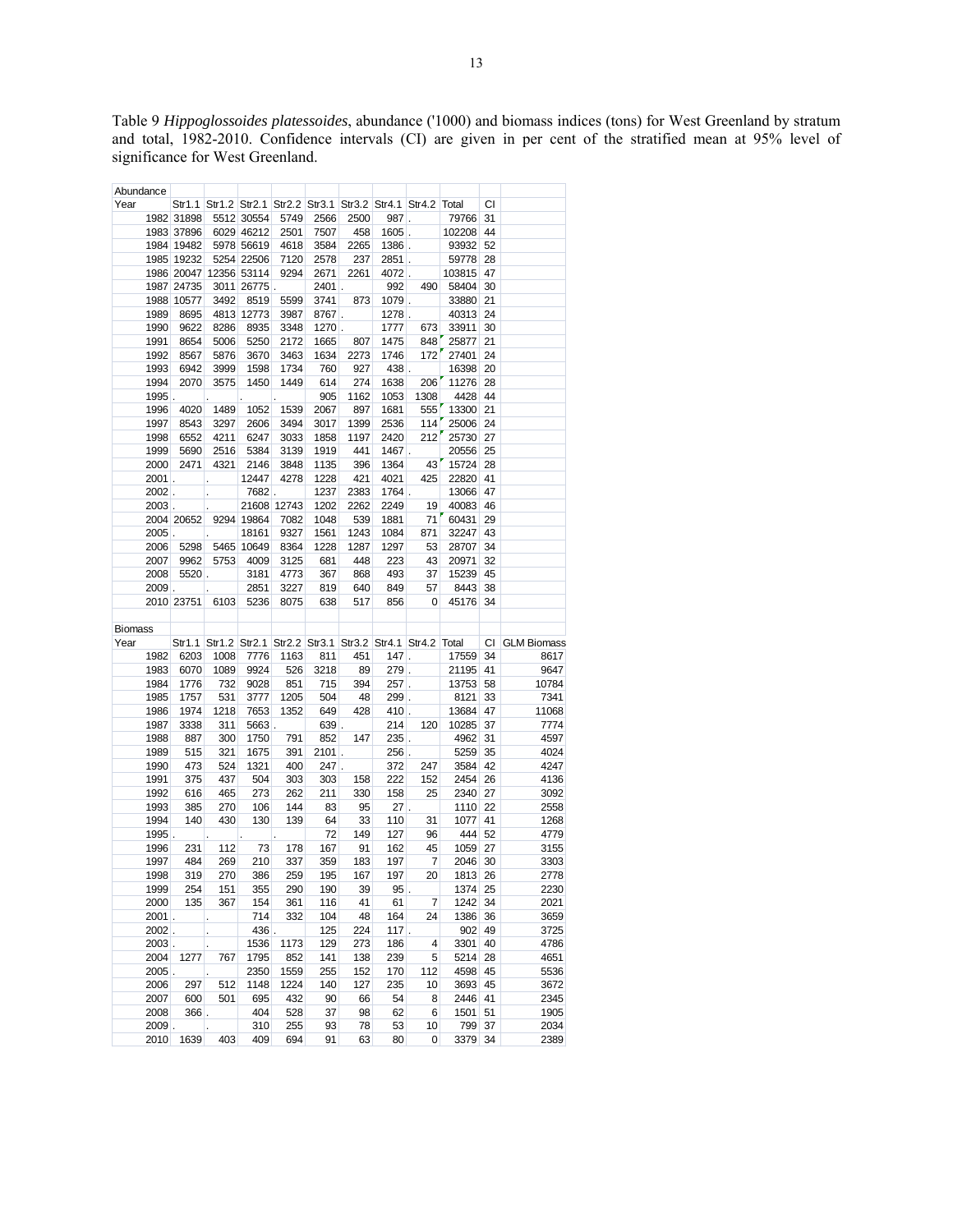| Length | 1998             | 1999             | 2000             | 2001            | 2002             | 2003             | 2004        | 2005        | 2006        | 2007        | 2008             | 2009        | 2010             |
|--------|------------------|------------------|------------------|-----------------|------------------|------------------|-------------|-------------|-------------|-------------|------------------|-------------|------------------|
| 0.5    | $\mathbf 0$      | $\mathbf 0$      | 0                | $\mathbf 0$     | $\boldsymbol{0}$ | $\boldsymbol{0}$ | 0           | $\mathbf 0$ | $\pmb{0}$   | $\mathbf 0$ | $\pmb{0}$        | $\mathbf 0$ | $\boldsymbol{0}$ |
| 1.5    | 0                | $\boldsymbol{0}$ | 0                | $\mathbf 0$     | $\mathbf 0$      | $\pmb{0}$        | 0           | $\mathbf 0$ | $\pmb{0}$   | $\mathbf 0$ | 0                | $\mathbf 0$ | $\pmb{0}$        |
| 2.5    | 0                | $\mathbf 0$      | 0                | $\mathbf 0$     | $\mathbf 0$      | $\pmb{0}$        | 0           | $\mathbf 0$ | $\pmb{0}$   | $\mathbf 0$ | $\pmb{0}$        | $\pmb{0}$   | $\pmb{0}$        |
| 3.5    | 0                | 6                | 0                | $\mathbf 0$     | 0                | $\mathbf 0$      | $\mathbf 0$ | $\mathbf 0$ | $\mathbf 0$ | $\mathbf 0$ | 0                | $\mathbf 0$ | $\mathbf 0$      |
| 4.5    | 14               | 87               | 6                | 44              | 18               | $\boldsymbol{0}$ | 198         | $\mathbf 0$ | 18          | $\mathbf 0$ | 0                | $\mathbf 0$ | 136              |
| 5.5    | $\mathbf 0$      | 43               | $\mathbf 0$      | $6\phantom{1}6$ | $\mathbf 0$      | $\mathbf 0$      | 141         | $\mathbf 0$ | $\pmb{0}$   | $\mathbf 0$ | 0                | 19          | 66               |
| 6.5    | 51               | 95               | 71               | $\mathbf 0$     | 13               | $\mathbf 0$      | $\mathbf 0$ | $\mathbf 0$ | $\mathbf 0$ | $\mathbf 0$ | 0                | $\mathbf 0$ | 10               |
| 7.5    | 506              | 546              | 183              | 134             | 53               | $\pmb{0}$        | 28          | 19          | 42          | $\mathbf 0$ | $\pmb{0}$        | $\mathbf 0$ | 254              |
| 8.5    | 353              | 334              | 148              | 203             | 80               | $\mathbf 0$      | 36          | 29          | 6           | 14          | 126              | $\mathbf 0$ | 360              |
| 9.5    | 194              | 435              | 147              | 241             | 143              | 107              | 194         | 31          | 182         | 14          | 0                | 22          | 411              |
| 10.5   | 139              | 635              | 183              | 533             | 245              | 151              | 203         | 32          | 401         | 108         | 25               | 173         | 190              |
| 11.5   | 278              | 1106             | 414              | 768             | 334              | 233              | 278         | $\mathbf 0$ | 661         | 140         | 20               | 41          | 246              |
| 12.5   | 406              | 1281             | 604              | 989             | 537              | 315              | 1720        | 9           | 914         | 469         | 196              | 484         | 407              |
| 13.5   | 761              | 796              | 932              | 1582            | 1036             | 1352             | 3931        | 355         | 934         | 1227        | 778              | 488         | 2142             |
| 14.5   | 1164             | 1053             | 1003             | 2031            | 1711             | 1804             | 4534        | 739         | 1147        | 1328        | 832              | 939         | 3704             |
| 15.5   | 2329             | 1269             | 1273             | 2161            | 2470             | 3390             | 4324        | 986         | 1889        | 1640        | 955              | 1581        | 4588             |
| 16.5   | 2540             | 1183             | 1227             | 2057            | 2344             | 4059             | 4679        | 2051        | 1527        | 1427        | 775              | 1164        | 4652             |
| 17.5   | 3044             | 1089             | 965              | 1700            | 2571             | 3489             | 4258        | 2180        | 1957        | 1493        | 1460             | 1895        | 4321             |
| 18.5   | 2233             | 1180             | 816              | 1644            | 1940             | 2658             | 4689        | 2256        | 1440        | 1345        | 1284             | 1645        | 3596             |
| 19.5   | 1817             | 1165             | 625              | 1039            | 1845             | 2898             | 3563        | 1792        | 1771        | 1015        | 948              | 805         | 3468             |
| 20.5   | 1309             | 1272             | 647              | 1159            | 1333             | 1868             | 3374        | 1239        | 1984        | 1014        | 1145             | 1145        | 2445             |
| 21.5   | 966              | 1365             | 494              | 876             | 929              | 2047             | 3086        | 1240        | 1351        | 999         | 940              | 1251        | 2069             |
| 22.5   | 816              | 810              | 562              | 421             | 1146             | 1442             | 2105        | 999         | 1513        | 1332        | 798              | 628         | 2088             |
| 23.5   | 701              | 679              | 634              | 430             | 741              | 1534             | 2354        | 847         | 1451        | 1109        | 781              | 885         | 1641             |
| 24.5   | 759              | 729              | 534              | 329             | 736              | 1302             | 2414        | 1038        | 1066        | 1040        | 460              | 727         | 1473             |
| 25.5   | 674              | 429              | 579              | 211             | 692              | 1446             | 2548        | 1304        | 874         | 1227        | 441              | 602         | 1667             |
| 26.5   | 757              | 433              | 402              | 402             | 637              | 1061             | 2030        | 1694        | 889         | 706         | 474              | 459         | 831              |
| 27.5   | 535              | 536              | 360              | 352             | 406              | 1122             | 1770        | 1279        | 934         | 524         | 635              | 491         | 958              |
| 28.5   | 530              | 366              | 371              | 384             | 442              | 648              | 1867        | 1455        | 1124        | 421         | 337              | 183         | 892              |
| 29.5   | 366              | 232              | 206              | 253             | 299              | 925              | 1947        | 1504        | 891         | 537         | 478              | 269         | 659              |
| 30.5   | 339              | 270              | 246              | 210             | 471              | 511              | 1080        | 1391        | 999         | 268         | 315              | 322         | 743              |
| 31.5   | 211              | 132              | 178              | 115             | 136              | 401              | 434         | 982         | 744         | 365         | 419              | 109         | 343              |
| 32.5   | 123              | 146              | 232              | 119             | 211              | 240              | 460         | 771         | 766         | 361         | 77               | 115         | 175              |
| 33.5   | 58               | 50               | 84               | 77              | 145              | 141              | 180         | 647         | 417         | 219         | 148              | 115         | 250              |
| 34.5   | 44               | 48               | 79               | 50              | 77               | 61               | 297         | 599         | 219         | 207         | 89               | 24          | 108              |
| 35.5   | 10               | 40               | 26               | 22              | 55               | 34               | 139         | 370         | 312         | 108         | 59               | 6           | 98               |
| 36.5   | 24               | 30               | 42               | $\mathbf 0$     | 33               | 73               | 69          | 298         | 161         | 112         | 61               | 21          | 63               |
| 37.5   | 27               | 10               | 26               | $\mathbf 0$     | 5                | 8                | 62          | 359         | 67          | 125         | 24               | 9           | 37               |
| 38.5   | 5                | $\mathbf 0$      | $\boldsymbol{0}$ | $\mathbf 0$     | 5                | 13               | 63          | 66          | 35          | 21          | 31               | 6           | 26               |
| 39.5   | 10               | 0                | 0                | 11              | 13               | $\pmb{0}$        | 9           | 104         | $\pmb{0}$   | 36          | $\boldsymbol{0}$ | 0           | 8                |
| 40.5   | $\boldsymbol{0}$ | $\boldsymbol{0}$ | 6                | $\pmb{0}$       | $\pmb{0}$        | $\boldsymbol{0}$ | $\pmb{0}$   | 45          | 21          | 8           | 0                | 0           | $\boldsymbol{0}$ |

Table 10 *Hippoglossoides platessoides*. Length composition by year ('1000), 1998-2010.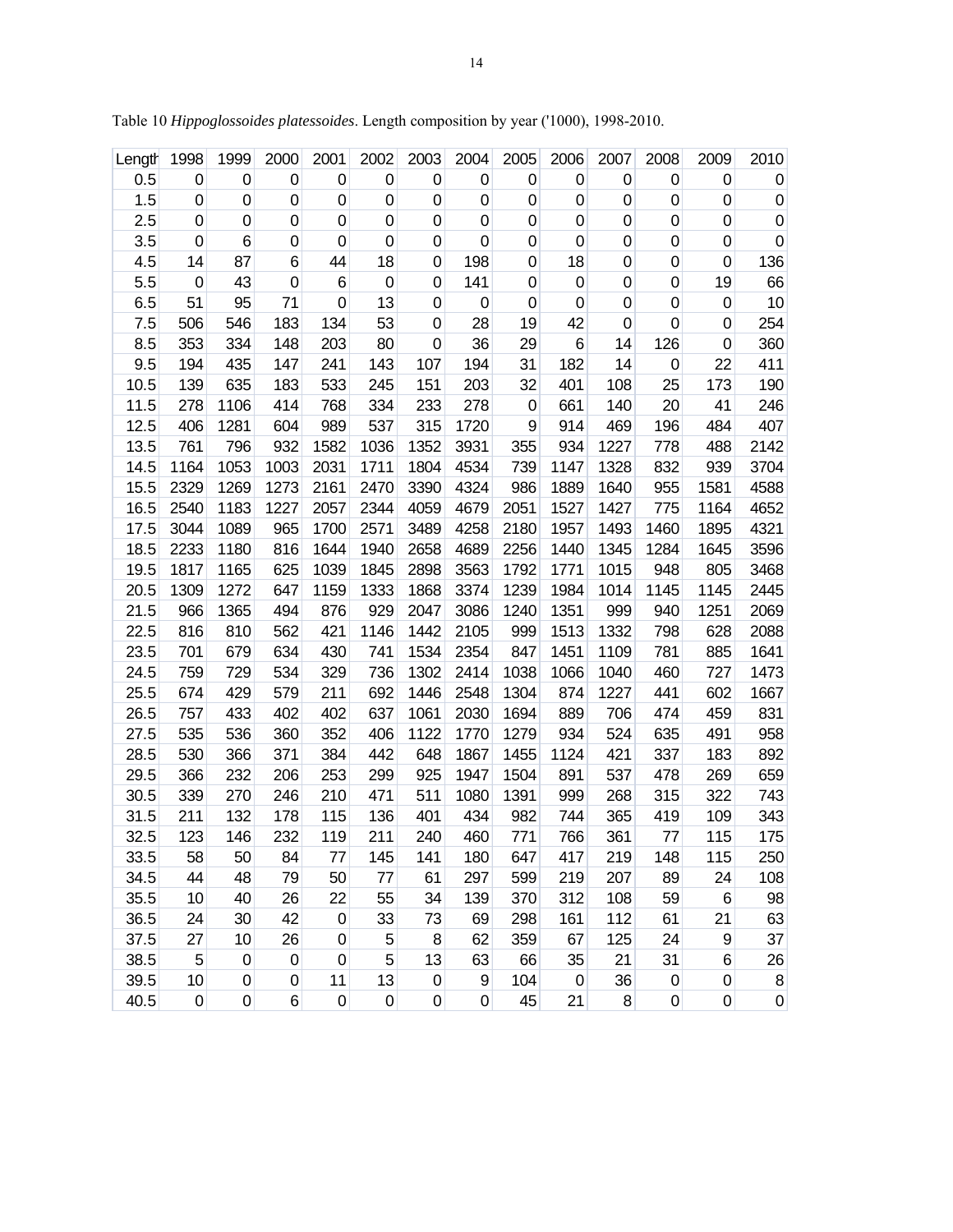Table 11 *Anarhichas lupus*, abundance ('1000) and biomass indices (tons) for West Greenland by stratum and total, 1982-2010. Confidence intervals (CI) are given in per cent of the stratified mean at 95% level of significance for West Greenland.

| Abundance |               |            |                                                           |                                                               |          |            |            |           |            |              |                 |                                                                         |
|-----------|---------------|------------|-----------------------------------------------------------|---------------------------------------------------------------|----------|------------|------------|-----------|------------|--------------|-----------------|-------------------------------------------------------------------------|
| Year      |               |            |                                                           | Str1.1 Str1.2 Str2.1 Str2.2 Str3.1 Str3.2 Str4.1 Str4.2 Total |          |            |            |           |            |              | CI              |                                                                         |
|           |               | 1982 11313 | 3985                                                      | 3703                                                          | 2377     | 1783       | 701        |           | $866$ .    | 24728        | 19              |                                                                         |
|           | 1983          | 6501       | 2884                                                      | 1501                                                          | 412      | 2798       | 263        | 989.      |            | 15348        | 20              |                                                                         |
|           | 1984          | 6325       | 1223                                                      | 1531                                                          | 205      | 1347       | 104        | $868$ .   |            | 11603        | 17              |                                                                         |
|           | 1985          | 4607       | 2413                                                      | 1569                                                          | 344      | 898        | 1009       | $880$ .   |            | 11720        | 19              |                                                                         |
|           | 1986          | 4371       | 1685                                                      | 1844                                                          | 581      | 1283       | 487        | $717$ .   |            | 10968        | 25              |                                                                         |
|           | 1987          | 5086       | 1006                                                      | 821 .                                                         |          |            | $957$ .    | 666       |            | 1060 9596    | 19              |                                                                         |
|           | 1988          | 4731       | 2060                                                      | 856                                                           | 403      | 1165       | 617        | $773$ .   |            | 10605        | 25              |                                                                         |
|           | 1989          | 3804       | 712                                                       | 2063                                                          | 537      | 2472.      |            | $1043$ .  |            | 10631        | 21              |                                                                         |
|           | 1990          | 4350       | 1277                                                      | 2118                                                          | 358      |            | $1912$ .   | 1319      |            | 657 11991    | 22              |                                                                         |
|           | 1991          | 3389       | 1088                                                      | 978                                                           | 1026     | 2758       | 684        | 724       |            | 446 11093    | 27              |                                                                         |
|           | 1992          | 3250       | 469                                                       | 1713                                                          | 1831     | 3376       | 950        | 1607      |            | 1988 15184   | 31              |                                                                         |
|           | 1993          | 5407       | 2174                                                      | 941                                                           | 487      | 675        | 463        | 448.      |            | 10595        | 29              |                                                                         |
|           | 1994          | 1466       | 1264                                                      | 1622                                                          | 568      | 1196       | 156        | 4474      |            | 1213 11959   | 46              |                                                                         |
|           | $1995$ .      |            |                                                           |                                                               |          | 1372       | 615        | 545       | 958        | 3490         | 31              |                                                                         |
|           | 1996          | 812        | 1067                                                      | 273                                                           | 419      | 2816       | 780        | 843       | 1264       | 8274         | 33              |                                                                         |
|           | 1997          | 3063       | 1280                                                      | 1070                                                          | 336      | 3849       | 1295       | 1674      |            | 2880 15447   | 36              |                                                                         |
|           | 1998          | 3372       | 1011                                                      | 855                                                           | 718      | 2076       | 821        | 1077      |            | 1099 11029   | 28              |                                                                         |
|           | 1999          | 4692       | 1049                                                      | 2066                                                          | 740      | 6453       | 1423       |           | $1144$ .   | 17567        | 46              |                                                                         |
|           | 2000          | 2075       | 1927                                                      | 456                                                           | 460      | 2321       | 1284       | 521       |            | 3174 12218   | 34              |                                                                         |
|           | $2001$ .      |            | $\mathcal{L}^{\text{max}}$ and $\mathcal{L}^{\text{max}}$ | 1120                                                          | 1249     | 3962       | 1300       | 788       |            | 2057 10476   | 34              |                                                                         |
|           | $2002$ .      |            | $\mathcal{L}^{\text{max}}$                                | $3212$ .                                                      |          | 3615       | 463        | $557$ .   |            | 7847         | 40              |                                                                         |
|           | $2003$ .      |            |                                                           | 1407                                                          | 2028     | 7789       | 607        | 647       |            | 1748 14226   | 46              |                                                                         |
|           | 2004          |            | 8905 2436                                                 | 1906                                                          | 935      | 3423       | 1354       | 1379      |            | 2088 22426   | 23              |                                                                         |
|           | $2005$ .      |            |                                                           | 3954                                                          | 522      | 6598       | 1374       | 2848      |            | 748 16044    | 41              |                                                                         |
|           | 2006          | 2123       | 1610                                                      | 1809                                                          | 908      | 1677       | 1252       | 1573      |            | 1573 10640   | 32              |                                                                         |
|           | 2007          | 2776       | 661                                                       | 1268                                                          | 840      | 2270       | 994        | 428       | 1153       | 8851         | 34              |                                                                         |
|           | 2008          |            | $1411$ .                                                  | 691                                                           | 365      | 575        | 358        | 231       | 887        | 4518         | 27              |                                                                         |
|           | $2009$ .      |            |                                                           | 1035                                                          | 189      | 1097       | 460        | 138       | 700        | 3619         | 39              |                                                                         |
|           | 2010          |            | 2823 467                                                  | 1433                                                          | 127      | 1283       | 614        | 399       | 1101       | 8247         | 37              |                                                                         |
|           |               |            |                                                           |                                                               |          |            |            |           |            |              |                 |                                                                         |
|           |               |            |                                                           |                                                               |          |            |            |           |            |              |                 |                                                                         |
|           |               |            |                                                           |                                                               |          |            |            |           |            |              |                 |                                                                         |
| Biomass   |               |            |                                                           |                                                               |          |            |            |           |            |              |                 |                                                                         |
| Year      |               |            |                                                           | Str1.1 Str1.2 Str2.1 Str2.2 Str3.1 Str3.2 Str4.1 Str4.2 Total |          |            |            |           |            |              |                 |                                                                         |
|           |               | 1982 10181 | 3527                                                      | 5402                                                          | 4104     | 2172       | 722        |           | $1130$ .   | 27238 26     |                 |                                                                         |
|           | 1983          | 3223       | 3074                                                      | 1828                                                          | 397      | 4221       | 343        |           | $1379$ .   | 14465        | 27              |                                                                         |
|           | 1984          | 3305       | 665                                                       | 1297                                                          | 208      | 803        | 70         | $1038$ .  |            | 7386         | 18              |                                                                         |
|           | 1985          | 1608       | 998                                                       | 1025                                                          | 190      | 535        | 557        | $617$ .   |            | 5530         | 19              |                                                                         |
|           | 1986          | 1587       | 895                                                       | 1336                                                          | 392      | 855        | 427        | $684$ .   |            | 6176         | 23              |                                                                         |
|           | 1987          | 2129       | 315                                                       | $538$ .                                                       |          | $992$ .    |            |           | 622 1023   | 5619         | 20              |                                                                         |
|           | 1988          | 1067       | 429                                                       | 761                                                           | 269      | 907        | 388        | $702$ .   |            | 4523         | 20              | 4827                                                                    |
|           | 1989          | 770        | 231                                                       | 733                                                           | 275      | $1571$ .   |            |           | $965$ .    | 4545         | 27              | CI GLM Biomass<br>13625<br>8133<br>6679<br>5412<br>6610<br>6941<br>4335 |
|           | 1990          | 905        | 204                                                       | 534                                                           | 127      | 699.       |            | 857       | 340        | 3666         | 22              |                                                                         |
|           | 1991          | 544        | 175                                                       | 162                                                           | 210      | 715        | 161        | 369       | 194        | 2530         | 30 <sup>°</sup> | 4103<br>2810                                                            |
|           | 1992          | 486        | 103                                                       | 347                                                           | 522      | 901        | 206        | 397       | 606        | 3568         | 33              | 3734                                                                    |
|           | 1993          | 783        | 398                                                       | 131                                                           | 100      | 157        | 95         | $130$ .   |            | 1794         | 24              | 2575                                                                    |
|           | 1994          | 204        | 221                                                       | 353                                                           | 97       | 283        | 27         | 859       | 199        | 2243         | 45              | 2214                                                                    |
|           | $1995$ .      |            |                                                           |                                                               |          | 253        | 76         | 137       | 149        | 615          | 29              | 3756                                                                    |
|           | 1996          | 73         | 298                                                       | 46                                                            | 75       | 531        | 141        | 178       | 278        | 1620         | 33              | 3795                                                                    |
|           | 1997          | 308        | 244                                                       | 86                                                            | 78       | 691        | 186        | 386       | 379        | 2358         | 39              | 3544                                                                    |
|           | 1998          | 389        | 204                                                       | 136                                                           | 159      | 299        | 136        | 184       |            | 279 1786     | 25              | 2694                                                                    |
|           | 1999          | 346        | 254                                                       | 343                                                           | 166      | 1072       | 246        | $186$ .   |            | 2613         | 45              | 3817                                                                    |
|           | 2000          | 246        | 334                                                       | 77                                                            | 95       | 399        | 193        | 188       | 668        | 2200         | 39              | 2526                                                                    |
|           | $2001$ .      |            | ł,                                                        | 235                                                           | 297      | 1033       | 244        | 198       | 650        | 2657         | 37              | 5799                                                                    |
|           | $2002$ .      |            | ł,                                                        | $631$ .                                                       |          | 919        | 105        | 148       |            | 1803         | 38              | 4523                                                                    |
|           | 2003.         |            |                                                           | 521                                                           | 517      | 2615       | 167        | 214       | 768        | 4802         | 47              | 7243                                                                    |
|           | 2004          | 1391       | 458                                                       | 609                                                           | 273      | 1031       | 424        | 611       | 779        | 5576         | 22              | 6613                                                                    |
|           | $2005$ .      |            |                                                           | 1531                                                          | 188      | 1891       | 362        | 1443      | 464        | 5879         | 28              | 7048                                                                    |
|           | 2006          | 337        | 377                                                       | 804                                                           | 359      | 700        | 242        | 1179      | 989        | 4311         | 32              | 5564                                                                    |
|           | 2007          | 658        | 165                                                       | 547                                                           | 301      | 847        | 233        | 333       | 830        | 3340         | 35              | 3568                                                                    |
|           | 2008          | $160$ .    |                                                           | 368                                                           | 79       | 260        | 102        | 133       | 378        | 1480         | 37              |                                                                         |
|           | 2009.<br>2010 | 492        | 127                                                       | 375<br>211                                                    | 57<br>40 | 256<br>469 | 108<br>191 | 43<br>234 | 392<br>998 | 1231<br>2762 | 43<br>66        | 1783<br>2283<br>2520                                                    |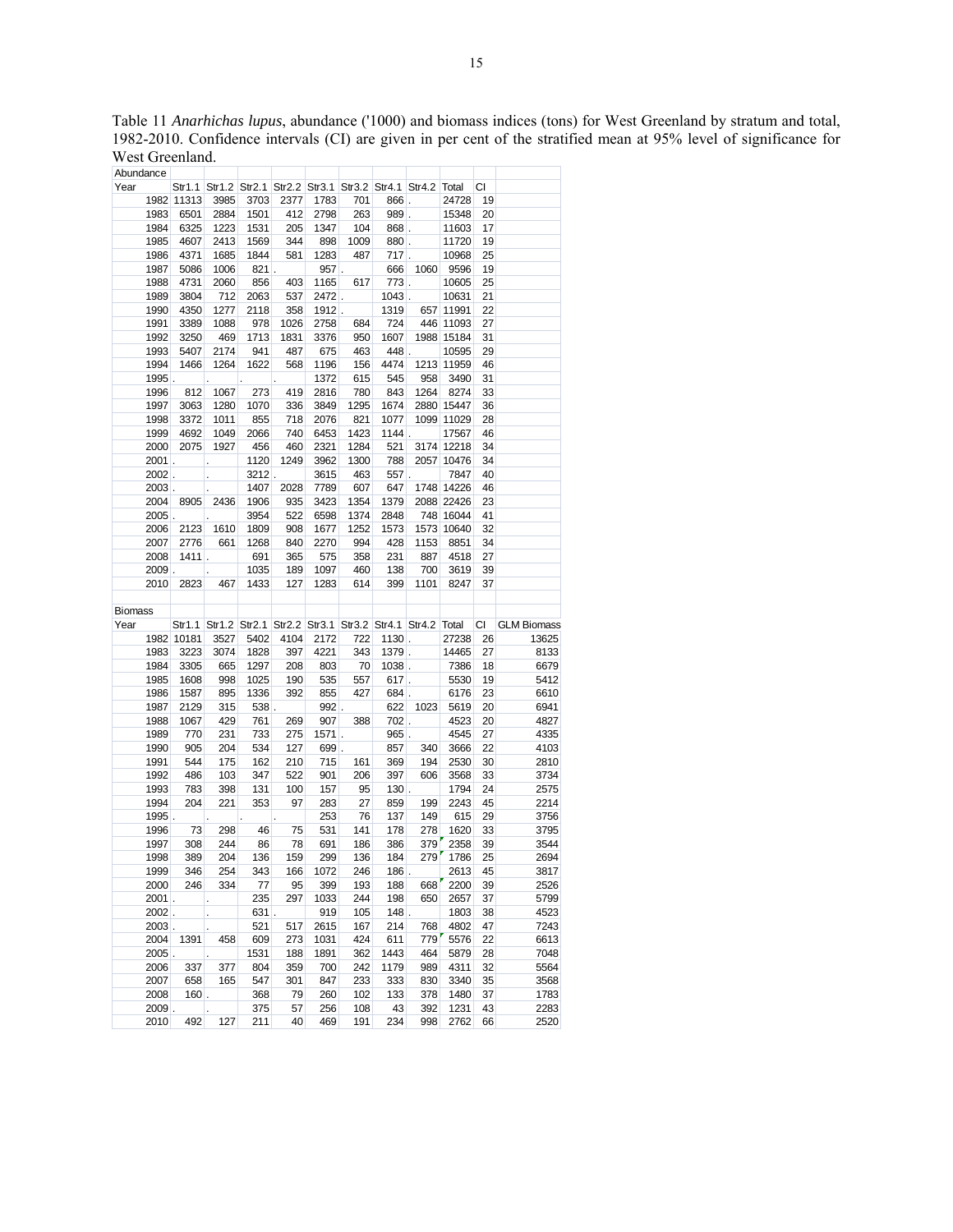| $\mathbf 0$<br>0.5<br>0<br>0<br>0<br>0<br>0<br>0<br>0<br>0<br>0<br>0<br>0<br>1.5<br>$\pmb{0}$<br>$\boldsymbol{0}$<br>0<br>$\boldsymbol{0}$<br>0<br>0<br>0<br>0<br>0<br>0<br>0<br>$\mathbf 0$<br>2.5<br>0<br>$\mathbf 0$<br>0<br>0<br>0<br>0<br>0<br>0<br>$\mathbf 0$<br>0<br>$\pmb{0}$<br>0<br>3.5<br>$\pmb{0}$<br>$\mathbf 0$<br>$\overline{0}$<br>0<br>0<br>0<br>0<br>0<br>0<br>0<br>0<br>0<br>4.5<br>$\pmb{0}$<br>$\boldsymbol{0}$<br>$\mathbf 0$<br>$\pmb{0}$<br>0<br>$\boldsymbol{0}$<br>$\pmb{0}$<br>0<br>0<br>0<br>0<br>0<br>$\mathbf 0$<br>5.5<br>0<br>0<br>0<br>13<br>0<br>0<br>$\mathbf 0$<br>$\pmb{0}$<br>0<br>0<br>0<br>22<br>134<br>88<br>104<br>13<br>143<br>$\pmb{0}$<br>6.5<br>85<br>0<br>0<br>0<br>6<br>0<br>7.5<br>186<br>567<br>25<br>44<br>241<br>23<br>164<br>406<br>88<br>25<br>425<br>154<br>28<br>8.5<br>186<br>389<br>36<br>89<br>179<br>43<br>112<br>64<br>248<br>180<br>382<br>94<br>14<br>38<br>128<br>20<br>258<br>9.5<br>201<br>480<br>105<br>70<br>18<br>0<br>86<br>11<br>0<br>10.5<br>231<br>475<br>110<br>39<br>115<br>181<br>246<br>178<br>268<br>68<br>205<br>57<br>53<br>11.5<br>110<br>432<br>13<br>258<br>106<br>228<br>282<br>96<br>58<br>156<br>81<br>130<br>172<br>12.5<br>129<br>42<br>93<br>235<br>280<br>396<br>177<br>253<br>60<br>220<br>158<br>159<br>70<br>13.5<br>435<br>124<br>145<br>212<br>87<br>433<br>137<br>88<br>119<br>37<br>210<br>670<br>40<br>14.5<br>517<br>666<br>146<br>108<br>132<br>214<br>48<br>143<br>235<br>550<br>84<br>82<br>88<br>15.5<br>350<br>112<br>164<br>65<br>35<br>54<br>175<br>623<br>143<br>192<br>475<br>179<br>75<br>410<br>163<br>303<br>55<br>172<br>69<br>227<br>246<br>16.5<br>343<br>671<br>170<br>107<br>561<br>17.5<br>410<br>275<br>167<br>161<br>304<br>595<br>584<br>124<br>171<br>574<br>369<br>74<br>60<br>855<br>447<br>268<br>113<br>201<br>18.5<br>543<br>584<br>186<br>647<br>438<br>381<br>231<br>139<br>19.5<br>435<br>808<br>340<br>355<br>758<br>311<br>126<br>113<br>97<br>250<br>766<br>266<br>345<br>20.5<br>712<br>842<br>414<br>401<br>886<br>475<br>221<br>323<br>287<br>98<br>250<br>780<br>172<br>21.5<br>462<br>435<br>1128<br>519<br>349<br>231<br>879<br>775<br>380<br>251<br>509<br>80<br>173<br>22.5<br>409<br>607<br>409<br>331<br>341<br>117<br>163<br>635<br>454<br>1167<br>479<br>303<br>24<br>163<br>23.5<br>386<br>708<br>778<br>530<br>304<br>643<br>1059<br>384<br>400<br>239<br>179<br>244<br>24.5<br>513<br>488<br>635<br>1144<br>634<br>416<br>221<br>304<br>144<br>350<br>360<br>317<br>501<br>226<br>25.5<br>438<br>580<br>472<br>620<br>872<br>425<br>379<br>146<br>261<br>509<br>383<br>342<br>329<br>442<br>716<br>453<br>26.5<br>588<br>474<br>205<br>363<br>874<br>575<br>215<br>130<br>263<br>465<br>590<br>144<br>27.5<br>338<br>419<br>458<br>196<br>714<br>575<br>348<br>413<br>67<br>109<br>444<br>436<br>373<br>312<br>528<br>453<br>97<br>203<br>28.5<br>168<br>346<br>778<br>492<br>401<br>93<br>218<br>29.5<br>200<br>461<br>251<br>391<br>288<br>390<br>515<br>475<br>385<br>336<br>123<br>30.5<br>277<br>310<br>527<br>432<br>441<br>331<br>46<br>164<br>177<br>379<br>242<br>214<br>345<br>31.5<br>162<br>272<br>163<br>325<br>411<br>466<br>331<br>329<br>193<br>79<br>191<br>159<br>452<br>32.5<br>329<br>113<br>480<br>244<br>304<br>109<br>282<br>131<br>547<br>492<br>307<br>332<br>109<br>33.5<br>186<br>230<br>240<br>195<br>307<br>208<br>507<br>291<br>446<br>310<br>235<br>60<br>80<br>34.5<br>200<br>286<br>559<br>469<br>405<br>237<br>58<br>58<br>64<br>158<br>161<br>306<br>56<br>35.5<br>197<br>425<br>214<br>178<br>143<br>209<br>178<br>64<br>171<br>499<br>387<br>287<br>54<br>166<br>176<br>147<br>158<br>92<br>343<br>288<br>357<br>281<br>11<br>14<br>179<br>36.5<br>167<br>37.5<br>107<br>181<br>121<br>413<br>339<br>$\mathbf 0$<br>20<br>207<br>94<br>131<br>254<br>172<br>172<br>116<br>155<br>317<br>126<br>55<br>38.5<br>85<br>128<br>95<br>300<br>294<br>200<br>195<br>74<br>39.5<br>133<br>145<br>144<br>316<br>186<br>98<br>42<br>27<br>66<br>91<br>84<br>372<br>447<br>40.5<br>133<br>127<br>396<br>422<br>82<br>58<br>69<br>101<br>301<br>200<br>116<br>36<br>83<br>41.5<br>115<br>122<br>224<br>132<br>169<br>186<br>127<br>68<br>70<br>87<br>44<br>54<br>83<br>147<br>92<br>42.5<br>40<br>84<br>51<br>393<br>282<br>120<br>57<br>64<br>133<br>106<br>60<br>34<br>25<br>36<br>43.5<br>23<br>81<br>76<br>28<br>250<br>178<br>301<br>173<br>165<br>91<br>44.5<br>228<br>229<br>148<br>27<br>63<br>86<br>59<br>290<br>196<br>42<br>0<br>80<br>57<br>79<br>45.5<br>57<br>80<br>33<br>69<br>176<br>143<br>170<br>61<br>53<br>42<br>65<br>28<br>46.5<br>63<br>127<br>62<br>26<br>42<br>63<br>41<br>82<br>181<br>118<br>22<br>64<br>86<br>47.5<br>11<br>25<br>127<br>102<br>48<br>63<br>7<br>20<br>37<br>170<br>106<br>144<br>68<br>45<br>48.5<br>12<br>22<br>110<br>73<br>20<br>24<br>61<br>37<br>76<br>156<br>140<br>59<br>49.5<br>223<br>35<br>64<br>33<br>47<br>32<br>15<br>58<br>174<br>47<br>34<br>45<br>85<br>50.5<br>12<br>6<br>17<br>28<br>59<br>193<br>182<br>$\pmb{0}$<br>21<br>36<br>55<br>7<br>77<br>51.5<br>11<br>39<br>42<br>12<br>59<br>83<br>127<br>51<br>60<br>46<br>0<br>30<br>57<br>52.5<br>0<br>0<br>12<br>26<br>42<br>65<br>18<br>53<br>113<br>21<br>7<br>57<br>24<br>53.5<br>17<br>5<br>56<br>102<br>35<br>14<br>0<br>28<br>0<br>65<br>87<br>21<br>30<br>54.5<br>9<br>12<br>13<br>41<br>31<br>11<br>17<br>4<br>0<br>62<br>29<br>21<br>6<br>55.5<br>9<br>11<br>41<br>31<br>15<br>14<br>0<br>15<br>0<br>81<br>59<br>22<br>11<br>19<br>56.5<br>6<br>21<br>13<br>31<br>7<br>20<br>22<br>20<br>0<br>0<br>0<br>7<br>57.5<br>38<br>$\pmb{0}$<br>0<br>0<br>0<br>15<br>0<br>0<br>8<br>38<br>26<br>0<br>20<br>12<br>24<br>58.5<br>5<br>0<br>0<br>6<br>0<br>8<br>0<br>7<br>14<br>30<br>0<br>$\pmb{0}$<br>7<br>21<br>20<br>59.5<br>0<br>0<br>0<br>0<br>0<br>0<br>29<br>0<br>0<br>60.5<br>$\boldsymbol{0}$<br>$\pmb{0}$<br>$\pmb{0}$<br>19<br>28<br>6<br>0<br>15<br>27<br>11 | Length | 1998 | 1999      | 2000 | 2001 | 2002 | 2003 | 2004 | 2005 | 2006           | 2007 | 2008 | 2009 | 2010 |
|--------------------------------------------------------------------------------------------------------------------------------------------------------------------------------------------------------------------------------------------------------------------------------------------------------------------------------------------------------------------------------------------------------------------------------------------------------------------------------------------------------------------------------------------------------------------------------------------------------------------------------------------------------------------------------------------------------------------------------------------------------------------------------------------------------------------------------------------------------------------------------------------------------------------------------------------------------------------------------------------------------------------------------------------------------------------------------------------------------------------------------------------------------------------------------------------------------------------------------------------------------------------------------------------------------------------------------------------------------------------------------------------------------------------------------------------------------------------------------------------------------------------------------------------------------------------------------------------------------------------------------------------------------------------------------------------------------------------------------------------------------------------------------------------------------------------------------------------------------------------------------------------------------------------------------------------------------------------------------------------------------------------------------------------------------------------------------------------------------------------------------------------------------------------------------------------------------------------------------------------------------------------------------------------------------------------------------------------------------------------------------------------------------------------------------------------------------------------------------------------------------------------------------------------------------------------------------------------------------------------------------------------------------------------------------------------------------------------------------------------------------------------------------------------------------------------------------------------------------------------------------------------------------------------------------------------------------------------------------------------------------------------------------------------------------------------------------------------------------------------------------------------------------------------------------------------------------------------------------------------------------------------------------------------------------------------------------------------------------------------------------------------------------------------------------------------------------------------------------------------------------------------------------------------------------------------------------------------------------------------------------------------------------------------------------------------------------------------------------------------------------------------------------------------------------------------------------------------------------------------------------------------------------------------------------------------------------------------------------------------------------------------------------------------------------------------------------------------------------------------------------------------------------------------------------------------------------------------------------------------------------------------------------------------------------------------------------------------------------------------------------------------------------------------------------------------------------------------------------------------------------------------------------------------------------------------------------------------------------------------------------------------------------------------------------------------------------------------------------------------------------------------------------------------------------------------------------------------------------------------------------------------------------------------------------------------------------------------------------------------------------------------------------------------------------------------------------------------------------------------------------------------------------------------------------------------------------------------------------------------------------------------------------------------------------------------------------------------------------------------------------------------------------------------------------------------------------------------------------------------------------------------------------------------------------------------------------------------------------------------------------------------------------------------------------------------------------------------------------------------------------------------------------------------------------------------------------------------------------------------------------------------------------------------------------------------------------------------|--------|------|-----------|------|------|------|------|------|------|----------------|------|------|------|------|
|                                                                                                                                                                                                                                                                                                                                                                                                                                                                                                                                                                                                                                                                                                                                                                                                                                                                                                                                                                                                                                                                                                                                                                                                                                                                                                                                                                                                                                                                                                                                                                                                                                                                                                                                                                                                                                                                                                                                                                                                                                                                                                                                                                                                                                                                                                                                                                                                                                                                                                                                                                                                                                                                                                                                                                                                                                                                                                                                                                                                                                                                                                                                                                                                                                                                                                                                                                                                                                                                                                                                                                                                                                                                                                                                                                                                                                                                                                                                                                                                                                                                                                                                                                                                                                                                                                                                                                                                                                                                                                                                                                                                                                                                                                                                                                                                                                                                                                                                                                                                                                                                                                                                                                                                                                                                                                                                                                                                                                                                                                                                                                                                                                                                                                                                                                                                                                                                                                                                                                    |        |      |           |      |      |      |      |      |      |                |      |      |      |      |
|                                                                                                                                                                                                                                                                                                                                                                                                                                                                                                                                                                                                                                                                                                                                                                                                                                                                                                                                                                                                                                                                                                                                                                                                                                                                                                                                                                                                                                                                                                                                                                                                                                                                                                                                                                                                                                                                                                                                                                                                                                                                                                                                                                                                                                                                                                                                                                                                                                                                                                                                                                                                                                                                                                                                                                                                                                                                                                                                                                                                                                                                                                                                                                                                                                                                                                                                                                                                                                                                                                                                                                                                                                                                                                                                                                                                                                                                                                                                                                                                                                                                                                                                                                                                                                                                                                                                                                                                                                                                                                                                                                                                                                                                                                                                                                                                                                                                                                                                                                                                                                                                                                                                                                                                                                                                                                                                                                                                                                                                                                                                                                                                                                                                                                                                                                                                                                                                                                                                                                    |        |      |           |      |      |      |      |      |      |                |      |      |      |      |
|                                                                                                                                                                                                                                                                                                                                                                                                                                                                                                                                                                                                                                                                                                                                                                                                                                                                                                                                                                                                                                                                                                                                                                                                                                                                                                                                                                                                                                                                                                                                                                                                                                                                                                                                                                                                                                                                                                                                                                                                                                                                                                                                                                                                                                                                                                                                                                                                                                                                                                                                                                                                                                                                                                                                                                                                                                                                                                                                                                                                                                                                                                                                                                                                                                                                                                                                                                                                                                                                                                                                                                                                                                                                                                                                                                                                                                                                                                                                                                                                                                                                                                                                                                                                                                                                                                                                                                                                                                                                                                                                                                                                                                                                                                                                                                                                                                                                                                                                                                                                                                                                                                                                                                                                                                                                                                                                                                                                                                                                                                                                                                                                                                                                                                                                                                                                                                                                                                                                                                    |        |      |           |      |      |      |      |      |      |                |      |      |      |      |
|                                                                                                                                                                                                                                                                                                                                                                                                                                                                                                                                                                                                                                                                                                                                                                                                                                                                                                                                                                                                                                                                                                                                                                                                                                                                                                                                                                                                                                                                                                                                                                                                                                                                                                                                                                                                                                                                                                                                                                                                                                                                                                                                                                                                                                                                                                                                                                                                                                                                                                                                                                                                                                                                                                                                                                                                                                                                                                                                                                                                                                                                                                                                                                                                                                                                                                                                                                                                                                                                                                                                                                                                                                                                                                                                                                                                                                                                                                                                                                                                                                                                                                                                                                                                                                                                                                                                                                                                                                                                                                                                                                                                                                                                                                                                                                                                                                                                                                                                                                                                                                                                                                                                                                                                                                                                                                                                                                                                                                                                                                                                                                                                                                                                                                                                                                                                                                                                                                                                                                    |        |      |           |      |      |      |      |      |      |                |      |      |      |      |
|                                                                                                                                                                                                                                                                                                                                                                                                                                                                                                                                                                                                                                                                                                                                                                                                                                                                                                                                                                                                                                                                                                                                                                                                                                                                                                                                                                                                                                                                                                                                                                                                                                                                                                                                                                                                                                                                                                                                                                                                                                                                                                                                                                                                                                                                                                                                                                                                                                                                                                                                                                                                                                                                                                                                                                                                                                                                                                                                                                                                                                                                                                                                                                                                                                                                                                                                                                                                                                                                                                                                                                                                                                                                                                                                                                                                                                                                                                                                                                                                                                                                                                                                                                                                                                                                                                                                                                                                                                                                                                                                                                                                                                                                                                                                                                                                                                                                                                                                                                                                                                                                                                                                                                                                                                                                                                                                                                                                                                                                                                                                                                                                                                                                                                                                                                                                                                                                                                                                                                    |        |      |           |      |      |      |      |      |      |                |      |      |      |      |
|                                                                                                                                                                                                                                                                                                                                                                                                                                                                                                                                                                                                                                                                                                                                                                                                                                                                                                                                                                                                                                                                                                                                                                                                                                                                                                                                                                                                                                                                                                                                                                                                                                                                                                                                                                                                                                                                                                                                                                                                                                                                                                                                                                                                                                                                                                                                                                                                                                                                                                                                                                                                                                                                                                                                                                                                                                                                                                                                                                                                                                                                                                                                                                                                                                                                                                                                                                                                                                                                                                                                                                                                                                                                                                                                                                                                                                                                                                                                                                                                                                                                                                                                                                                                                                                                                                                                                                                                                                                                                                                                                                                                                                                                                                                                                                                                                                                                                                                                                                                                                                                                                                                                                                                                                                                                                                                                                                                                                                                                                                                                                                                                                                                                                                                                                                                                                                                                                                                                                                    |        |      |           |      |      |      |      |      |      |                |      |      |      |      |
|                                                                                                                                                                                                                                                                                                                                                                                                                                                                                                                                                                                                                                                                                                                                                                                                                                                                                                                                                                                                                                                                                                                                                                                                                                                                                                                                                                                                                                                                                                                                                                                                                                                                                                                                                                                                                                                                                                                                                                                                                                                                                                                                                                                                                                                                                                                                                                                                                                                                                                                                                                                                                                                                                                                                                                                                                                                                                                                                                                                                                                                                                                                                                                                                                                                                                                                                                                                                                                                                                                                                                                                                                                                                                                                                                                                                                                                                                                                                                                                                                                                                                                                                                                                                                                                                                                                                                                                                                                                                                                                                                                                                                                                                                                                                                                                                                                                                                                                                                                                                                                                                                                                                                                                                                                                                                                                                                                                                                                                                                                                                                                                                                                                                                                                                                                                                                                                                                                                                                                    |        |      |           |      |      |      |      |      |      |                |      |      |      |      |
|                                                                                                                                                                                                                                                                                                                                                                                                                                                                                                                                                                                                                                                                                                                                                                                                                                                                                                                                                                                                                                                                                                                                                                                                                                                                                                                                                                                                                                                                                                                                                                                                                                                                                                                                                                                                                                                                                                                                                                                                                                                                                                                                                                                                                                                                                                                                                                                                                                                                                                                                                                                                                                                                                                                                                                                                                                                                                                                                                                                                                                                                                                                                                                                                                                                                                                                                                                                                                                                                                                                                                                                                                                                                                                                                                                                                                                                                                                                                                                                                                                                                                                                                                                                                                                                                                                                                                                                                                                                                                                                                                                                                                                                                                                                                                                                                                                                                                                                                                                                                                                                                                                                                                                                                                                                                                                                                                                                                                                                                                                                                                                                                                                                                                                                                                                                                                                                                                                                                                                    |        |      |           |      |      |      |      |      |      |                |      |      |      |      |
|                                                                                                                                                                                                                                                                                                                                                                                                                                                                                                                                                                                                                                                                                                                                                                                                                                                                                                                                                                                                                                                                                                                                                                                                                                                                                                                                                                                                                                                                                                                                                                                                                                                                                                                                                                                                                                                                                                                                                                                                                                                                                                                                                                                                                                                                                                                                                                                                                                                                                                                                                                                                                                                                                                                                                                                                                                                                                                                                                                                                                                                                                                                                                                                                                                                                                                                                                                                                                                                                                                                                                                                                                                                                                                                                                                                                                                                                                                                                                                                                                                                                                                                                                                                                                                                                                                                                                                                                                                                                                                                                                                                                                                                                                                                                                                                                                                                                                                                                                                                                                                                                                                                                                                                                                                                                                                                                                                                                                                                                                                                                                                                                                                                                                                                                                                                                                                                                                                                                                                    |        |      |           |      |      |      |      |      |      |                |      |      |      |      |
|                                                                                                                                                                                                                                                                                                                                                                                                                                                                                                                                                                                                                                                                                                                                                                                                                                                                                                                                                                                                                                                                                                                                                                                                                                                                                                                                                                                                                                                                                                                                                                                                                                                                                                                                                                                                                                                                                                                                                                                                                                                                                                                                                                                                                                                                                                                                                                                                                                                                                                                                                                                                                                                                                                                                                                                                                                                                                                                                                                                                                                                                                                                                                                                                                                                                                                                                                                                                                                                                                                                                                                                                                                                                                                                                                                                                                                                                                                                                                                                                                                                                                                                                                                                                                                                                                                                                                                                                                                                                                                                                                                                                                                                                                                                                                                                                                                                                                                                                                                                                                                                                                                                                                                                                                                                                                                                                                                                                                                                                                                                                                                                                                                                                                                                                                                                                                                                                                                                                                                    |        |      |           |      |      |      |      |      |      |                |      |      |      |      |
|                                                                                                                                                                                                                                                                                                                                                                                                                                                                                                                                                                                                                                                                                                                                                                                                                                                                                                                                                                                                                                                                                                                                                                                                                                                                                                                                                                                                                                                                                                                                                                                                                                                                                                                                                                                                                                                                                                                                                                                                                                                                                                                                                                                                                                                                                                                                                                                                                                                                                                                                                                                                                                                                                                                                                                                                                                                                                                                                                                                                                                                                                                                                                                                                                                                                                                                                                                                                                                                                                                                                                                                                                                                                                                                                                                                                                                                                                                                                                                                                                                                                                                                                                                                                                                                                                                                                                                                                                                                                                                                                                                                                                                                                                                                                                                                                                                                                                                                                                                                                                                                                                                                                                                                                                                                                                                                                                                                                                                                                                                                                                                                                                                                                                                                                                                                                                                                                                                                                                                    |        |      |           |      |      |      |      |      |      |                |      |      |      |      |
|                                                                                                                                                                                                                                                                                                                                                                                                                                                                                                                                                                                                                                                                                                                                                                                                                                                                                                                                                                                                                                                                                                                                                                                                                                                                                                                                                                                                                                                                                                                                                                                                                                                                                                                                                                                                                                                                                                                                                                                                                                                                                                                                                                                                                                                                                                                                                                                                                                                                                                                                                                                                                                                                                                                                                                                                                                                                                                                                                                                                                                                                                                                                                                                                                                                                                                                                                                                                                                                                                                                                                                                                                                                                                                                                                                                                                                                                                                                                                                                                                                                                                                                                                                                                                                                                                                                                                                                                                                                                                                                                                                                                                                                                                                                                                                                                                                                                                                                                                                                                                                                                                                                                                                                                                                                                                                                                                                                                                                                                                                                                                                                                                                                                                                                                                                                                                                                                                                                                                                    |        |      |           |      |      |      |      |      |      |                |      |      |      |      |
|                                                                                                                                                                                                                                                                                                                                                                                                                                                                                                                                                                                                                                                                                                                                                                                                                                                                                                                                                                                                                                                                                                                                                                                                                                                                                                                                                                                                                                                                                                                                                                                                                                                                                                                                                                                                                                                                                                                                                                                                                                                                                                                                                                                                                                                                                                                                                                                                                                                                                                                                                                                                                                                                                                                                                                                                                                                                                                                                                                                                                                                                                                                                                                                                                                                                                                                                                                                                                                                                                                                                                                                                                                                                                                                                                                                                                                                                                                                                                                                                                                                                                                                                                                                                                                                                                                                                                                                                                                                                                                                                                                                                                                                                                                                                                                                                                                                                                                                                                                                                                                                                                                                                                                                                                                                                                                                                                                                                                                                                                                                                                                                                                                                                                                                                                                                                                                                                                                                                                                    |        |      |           |      |      |      |      |      |      |                |      |      |      |      |
|                                                                                                                                                                                                                                                                                                                                                                                                                                                                                                                                                                                                                                                                                                                                                                                                                                                                                                                                                                                                                                                                                                                                                                                                                                                                                                                                                                                                                                                                                                                                                                                                                                                                                                                                                                                                                                                                                                                                                                                                                                                                                                                                                                                                                                                                                                                                                                                                                                                                                                                                                                                                                                                                                                                                                                                                                                                                                                                                                                                                                                                                                                                                                                                                                                                                                                                                                                                                                                                                                                                                                                                                                                                                                                                                                                                                                                                                                                                                                                                                                                                                                                                                                                                                                                                                                                                                                                                                                                                                                                                                                                                                                                                                                                                                                                                                                                                                                                                                                                                                                                                                                                                                                                                                                                                                                                                                                                                                                                                                                                                                                                                                                                                                                                                                                                                                                                                                                                                                                                    |        |      |           |      |      |      |      |      |      |                |      |      |      |      |
|                                                                                                                                                                                                                                                                                                                                                                                                                                                                                                                                                                                                                                                                                                                                                                                                                                                                                                                                                                                                                                                                                                                                                                                                                                                                                                                                                                                                                                                                                                                                                                                                                                                                                                                                                                                                                                                                                                                                                                                                                                                                                                                                                                                                                                                                                                                                                                                                                                                                                                                                                                                                                                                                                                                                                                                                                                                                                                                                                                                                                                                                                                                                                                                                                                                                                                                                                                                                                                                                                                                                                                                                                                                                                                                                                                                                                                                                                                                                                                                                                                                                                                                                                                                                                                                                                                                                                                                                                                                                                                                                                                                                                                                                                                                                                                                                                                                                                                                                                                                                                                                                                                                                                                                                                                                                                                                                                                                                                                                                                                                                                                                                                                                                                                                                                                                                                                                                                                                                                                    |        |      |           |      |      |      |      |      |      |                |      |      |      |      |
|                                                                                                                                                                                                                                                                                                                                                                                                                                                                                                                                                                                                                                                                                                                                                                                                                                                                                                                                                                                                                                                                                                                                                                                                                                                                                                                                                                                                                                                                                                                                                                                                                                                                                                                                                                                                                                                                                                                                                                                                                                                                                                                                                                                                                                                                                                                                                                                                                                                                                                                                                                                                                                                                                                                                                                                                                                                                                                                                                                                                                                                                                                                                                                                                                                                                                                                                                                                                                                                                                                                                                                                                                                                                                                                                                                                                                                                                                                                                                                                                                                                                                                                                                                                                                                                                                                                                                                                                                                                                                                                                                                                                                                                                                                                                                                                                                                                                                                                                                                                                                                                                                                                                                                                                                                                                                                                                                                                                                                                                                                                                                                                                                                                                                                                                                                                                                                                                                                                                                                    |        |      |           |      |      |      |      |      |      |                |      |      |      |      |
|                                                                                                                                                                                                                                                                                                                                                                                                                                                                                                                                                                                                                                                                                                                                                                                                                                                                                                                                                                                                                                                                                                                                                                                                                                                                                                                                                                                                                                                                                                                                                                                                                                                                                                                                                                                                                                                                                                                                                                                                                                                                                                                                                                                                                                                                                                                                                                                                                                                                                                                                                                                                                                                                                                                                                                                                                                                                                                                                                                                                                                                                                                                                                                                                                                                                                                                                                                                                                                                                                                                                                                                                                                                                                                                                                                                                                                                                                                                                                                                                                                                                                                                                                                                                                                                                                                                                                                                                                                                                                                                                                                                                                                                                                                                                                                                                                                                                                                                                                                                                                                                                                                                                                                                                                                                                                                                                                                                                                                                                                                                                                                                                                                                                                                                                                                                                                                                                                                                                                                    |        |      |           |      |      |      |      |      |      |                |      |      |      |      |
|                                                                                                                                                                                                                                                                                                                                                                                                                                                                                                                                                                                                                                                                                                                                                                                                                                                                                                                                                                                                                                                                                                                                                                                                                                                                                                                                                                                                                                                                                                                                                                                                                                                                                                                                                                                                                                                                                                                                                                                                                                                                                                                                                                                                                                                                                                                                                                                                                                                                                                                                                                                                                                                                                                                                                                                                                                                                                                                                                                                                                                                                                                                                                                                                                                                                                                                                                                                                                                                                                                                                                                                                                                                                                                                                                                                                                                                                                                                                                                                                                                                                                                                                                                                                                                                                                                                                                                                                                                                                                                                                                                                                                                                                                                                                                                                                                                                                                                                                                                                                                                                                                                                                                                                                                                                                                                                                                                                                                                                                                                                                                                                                                                                                                                                                                                                                                                                                                                                                                                    |        |      |           |      |      |      |      |      |      |                |      |      |      |      |
|                                                                                                                                                                                                                                                                                                                                                                                                                                                                                                                                                                                                                                                                                                                                                                                                                                                                                                                                                                                                                                                                                                                                                                                                                                                                                                                                                                                                                                                                                                                                                                                                                                                                                                                                                                                                                                                                                                                                                                                                                                                                                                                                                                                                                                                                                                                                                                                                                                                                                                                                                                                                                                                                                                                                                                                                                                                                                                                                                                                                                                                                                                                                                                                                                                                                                                                                                                                                                                                                                                                                                                                                                                                                                                                                                                                                                                                                                                                                                                                                                                                                                                                                                                                                                                                                                                                                                                                                                                                                                                                                                                                                                                                                                                                                                                                                                                                                                                                                                                                                                                                                                                                                                                                                                                                                                                                                                                                                                                                                                                                                                                                                                                                                                                                                                                                                                                                                                                                                                                    |        |      |           |      |      |      |      |      |      |                |      |      |      |      |
|                                                                                                                                                                                                                                                                                                                                                                                                                                                                                                                                                                                                                                                                                                                                                                                                                                                                                                                                                                                                                                                                                                                                                                                                                                                                                                                                                                                                                                                                                                                                                                                                                                                                                                                                                                                                                                                                                                                                                                                                                                                                                                                                                                                                                                                                                                                                                                                                                                                                                                                                                                                                                                                                                                                                                                                                                                                                                                                                                                                                                                                                                                                                                                                                                                                                                                                                                                                                                                                                                                                                                                                                                                                                                                                                                                                                                                                                                                                                                                                                                                                                                                                                                                                                                                                                                                                                                                                                                                                                                                                                                                                                                                                                                                                                                                                                                                                                                                                                                                                                                                                                                                                                                                                                                                                                                                                                                                                                                                                                                                                                                                                                                                                                                                                                                                                                                                                                                                                                                                    |        |      |           |      |      |      |      |      |      |                |      |      |      |      |
|                                                                                                                                                                                                                                                                                                                                                                                                                                                                                                                                                                                                                                                                                                                                                                                                                                                                                                                                                                                                                                                                                                                                                                                                                                                                                                                                                                                                                                                                                                                                                                                                                                                                                                                                                                                                                                                                                                                                                                                                                                                                                                                                                                                                                                                                                                                                                                                                                                                                                                                                                                                                                                                                                                                                                                                                                                                                                                                                                                                                                                                                                                                                                                                                                                                                                                                                                                                                                                                                                                                                                                                                                                                                                                                                                                                                                                                                                                                                                                                                                                                                                                                                                                                                                                                                                                                                                                                                                                                                                                                                                                                                                                                                                                                                                                                                                                                                                                                                                                                                                                                                                                                                                                                                                                                                                                                                                                                                                                                                                                                                                                                                                                                                                                                                                                                                                                                                                                                                                                    |        |      |           |      |      |      |      |      |      |                |      |      |      |      |
|                                                                                                                                                                                                                                                                                                                                                                                                                                                                                                                                                                                                                                                                                                                                                                                                                                                                                                                                                                                                                                                                                                                                                                                                                                                                                                                                                                                                                                                                                                                                                                                                                                                                                                                                                                                                                                                                                                                                                                                                                                                                                                                                                                                                                                                                                                                                                                                                                                                                                                                                                                                                                                                                                                                                                                                                                                                                                                                                                                                                                                                                                                                                                                                                                                                                                                                                                                                                                                                                                                                                                                                                                                                                                                                                                                                                                                                                                                                                                                                                                                                                                                                                                                                                                                                                                                                                                                                                                                                                                                                                                                                                                                                                                                                                                                                                                                                                                                                                                                                                                                                                                                                                                                                                                                                                                                                                                                                                                                                                                                                                                                                                                                                                                                                                                                                                                                                                                                                                                                    |        |      |           |      |      |      |      |      |      |                |      |      |      |      |
|                                                                                                                                                                                                                                                                                                                                                                                                                                                                                                                                                                                                                                                                                                                                                                                                                                                                                                                                                                                                                                                                                                                                                                                                                                                                                                                                                                                                                                                                                                                                                                                                                                                                                                                                                                                                                                                                                                                                                                                                                                                                                                                                                                                                                                                                                                                                                                                                                                                                                                                                                                                                                                                                                                                                                                                                                                                                                                                                                                                                                                                                                                                                                                                                                                                                                                                                                                                                                                                                                                                                                                                                                                                                                                                                                                                                                                                                                                                                                                                                                                                                                                                                                                                                                                                                                                                                                                                                                                                                                                                                                                                                                                                                                                                                                                                                                                                                                                                                                                                                                                                                                                                                                                                                                                                                                                                                                                                                                                                                                                                                                                                                                                                                                                                                                                                                                                                                                                                                                                    |        |      |           |      |      |      |      |      |      |                |      |      |      |      |
|                                                                                                                                                                                                                                                                                                                                                                                                                                                                                                                                                                                                                                                                                                                                                                                                                                                                                                                                                                                                                                                                                                                                                                                                                                                                                                                                                                                                                                                                                                                                                                                                                                                                                                                                                                                                                                                                                                                                                                                                                                                                                                                                                                                                                                                                                                                                                                                                                                                                                                                                                                                                                                                                                                                                                                                                                                                                                                                                                                                                                                                                                                                                                                                                                                                                                                                                                                                                                                                                                                                                                                                                                                                                                                                                                                                                                                                                                                                                                                                                                                                                                                                                                                                                                                                                                                                                                                                                                                                                                                                                                                                                                                                                                                                                                                                                                                                                                                                                                                                                                                                                                                                                                                                                                                                                                                                                                                                                                                                                                                                                                                                                                                                                                                                                                                                                                                                                                                                                                                    |        |      |           |      |      |      |      |      |      |                |      |      |      |      |
|                                                                                                                                                                                                                                                                                                                                                                                                                                                                                                                                                                                                                                                                                                                                                                                                                                                                                                                                                                                                                                                                                                                                                                                                                                                                                                                                                                                                                                                                                                                                                                                                                                                                                                                                                                                                                                                                                                                                                                                                                                                                                                                                                                                                                                                                                                                                                                                                                                                                                                                                                                                                                                                                                                                                                                                                                                                                                                                                                                                                                                                                                                                                                                                                                                                                                                                                                                                                                                                                                                                                                                                                                                                                                                                                                                                                                                                                                                                                                                                                                                                                                                                                                                                                                                                                                                                                                                                                                                                                                                                                                                                                                                                                                                                                                                                                                                                                                                                                                                                                                                                                                                                                                                                                                                                                                                                                                                                                                                                                                                                                                                                                                                                                                                                                                                                                                                                                                                                                                                    |        |      |           |      |      |      |      |      |      |                |      |      |      |      |
|                                                                                                                                                                                                                                                                                                                                                                                                                                                                                                                                                                                                                                                                                                                                                                                                                                                                                                                                                                                                                                                                                                                                                                                                                                                                                                                                                                                                                                                                                                                                                                                                                                                                                                                                                                                                                                                                                                                                                                                                                                                                                                                                                                                                                                                                                                                                                                                                                                                                                                                                                                                                                                                                                                                                                                                                                                                                                                                                                                                                                                                                                                                                                                                                                                                                                                                                                                                                                                                                                                                                                                                                                                                                                                                                                                                                                                                                                                                                                                                                                                                                                                                                                                                                                                                                                                                                                                                                                                                                                                                                                                                                                                                                                                                                                                                                                                                                                                                                                                                                                                                                                                                                                                                                                                                                                                                                                                                                                                                                                                                                                                                                                                                                                                                                                                                                                                                                                                                                                                    |        |      |           |      |      |      |      |      |      |                |      |      |      |      |
|                                                                                                                                                                                                                                                                                                                                                                                                                                                                                                                                                                                                                                                                                                                                                                                                                                                                                                                                                                                                                                                                                                                                                                                                                                                                                                                                                                                                                                                                                                                                                                                                                                                                                                                                                                                                                                                                                                                                                                                                                                                                                                                                                                                                                                                                                                                                                                                                                                                                                                                                                                                                                                                                                                                                                                                                                                                                                                                                                                                                                                                                                                                                                                                                                                                                                                                                                                                                                                                                                                                                                                                                                                                                                                                                                                                                                                                                                                                                                                                                                                                                                                                                                                                                                                                                                                                                                                                                                                                                                                                                                                                                                                                                                                                                                                                                                                                                                                                                                                                                                                                                                                                                                                                                                                                                                                                                                                                                                                                                                                                                                                                                                                                                                                                                                                                                                                                                                                                                                                    |        |      |           |      |      |      |      |      |      |                |      |      |      |      |
|                                                                                                                                                                                                                                                                                                                                                                                                                                                                                                                                                                                                                                                                                                                                                                                                                                                                                                                                                                                                                                                                                                                                                                                                                                                                                                                                                                                                                                                                                                                                                                                                                                                                                                                                                                                                                                                                                                                                                                                                                                                                                                                                                                                                                                                                                                                                                                                                                                                                                                                                                                                                                                                                                                                                                                                                                                                                                                                                                                                                                                                                                                                                                                                                                                                                                                                                                                                                                                                                                                                                                                                                                                                                                                                                                                                                                                                                                                                                                                                                                                                                                                                                                                                                                                                                                                                                                                                                                                                                                                                                                                                                                                                                                                                                                                                                                                                                                                                                                                                                                                                                                                                                                                                                                                                                                                                                                                                                                                                                                                                                                                                                                                                                                                                                                                                                                                                                                                                                                                    |        |      |           |      |      |      |      |      |      |                |      |      |      |      |
|                                                                                                                                                                                                                                                                                                                                                                                                                                                                                                                                                                                                                                                                                                                                                                                                                                                                                                                                                                                                                                                                                                                                                                                                                                                                                                                                                                                                                                                                                                                                                                                                                                                                                                                                                                                                                                                                                                                                                                                                                                                                                                                                                                                                                                                                                                                                                                                                                                                                                                                                                                                                                                                                                                                                                                                                                                                                                                                                                                                                                                                                                                                                                                                                                                                                                                                                                                                                                                                                                                                                                                                                                                                                                                                                                                                                                                                                                                                                                                                                                                                                                                                                                                                                                                                                                                                                                                                                                                                                                                                                                                                                                                                                                                                                                                                                                                                                                                                                                                                                                                                                                                                                                                                                                                                                                                                                                                                                                                                                                                                                                                                                                                                                                                                                                                                                                                                                                                                                                                    |        |      |           |      |      |      |      |      |      |                |      |      |      |      |
|                                                                                                                                                                                                                                                                                                                                                                                                                                                                                                                                                                                                                                                                                                                                                                                                                                                                                                                                                                                                                                                                                                                                                                                                                                                                                                                                                                                                                                                                                                                                                                                                                                                                                                                                                                                                                                                                                                                                                                                                                                                                                                                                                                                                                                                                                                                                                                                                                                                                                                                                                                                                                                                                                                                                                                                                                                                                                                                                                                                                                                                                                                                                                                                                                                                                                                                                                                                                                                                                                                                                                                                                                                                                                                                                                                                                                                                                                                                                                                                                                                                                                                                                                                                                                                                                                                                                                                                                                                                                                                                                                                                                                                                                                                                                                                                                                                                                                                                                                                                                                                                                                                                                                                                                                                                                                                                                                                                                                                                                                                                                                                                                                                                                                                                                                                                                                                                                                                                                                                    |        |      |           |      |      |      |      |      |      |                |      |      |      |      |
|                                                                                                                                                                                                                                                                                                                                                                                                                                                                                                                                                                                                                                                                                                                                                                                                                                                                                                                                                                                                                                                                                                                                                                                                                                                                                                                                                                                                                                                                                                                                                                                                                                                                                                                                                                                                                                                                                                                                                                                                                                                                                                                                                                                                                                                                                                                                                                                                                                                                                                                                                                                                                                                                                                                                                                                                                                                                                                                                                                                                                                                                                                                                                                                                                                                                                                                                                                                                                                                                                                                                                                                                                                                                                                                                                                                                                                                                                                                                                                                                                                                                                                                                                                                                                                                                                                                                                                                                                                                                                                                                                                                                                                                                                                                                                                                                                                                                                                                                                                                                                                                                                                                                                                                                                                                                                                                                                                                                                                                                                                                                                                                                                                                                                                                                                                                                                                                                                                                                                                    |        |      |           |      |      |      |      |      |      |                |      |      |      |      |
|                                                                                                                                                                                                                                                                                                                                                                                                                                                                                                                                                                                                                                                                                                                                                                                                                                                                                                                                                                                                                                                                                                                                                                                                                                                                                                                                                                                                                                                                                                                                                                                                                                                                                                                                                                                                                                                                                                                                                                                                                                                                                                                                                                                                                                                                                                                                                                                                                                                                                                                                                                                                                                                                                                                                                                                                                                                                                                                                                                                                                                                                                                                                                                                                                                                                                                                                                                                                                                                                                                                                                                                                                                                                                                                                                                                                                                                                                                                                                                                                                                                                                                                                                                                                                                                                                                                                                                                                                                                                                                                                                                                                                                                                                                                                                                                                                                                                                                                                                                                                                                                                                                                                                                                                                                                                                                                                                                                                                                                                                                                                                                                                                                                                                                                                                                                                                                                                                                                                                                    |        |      |           |      |      |      |      |      |      |                |      |      |      |      |
|                                                                                                                                                                                                                                                                                                                                                                                                                                                                                                                                                                                                                                                                                                                                                                                                                                                                                                                                                                                                                                                                                                                                                                                                                                                                                                                                                                                                                                                                                                                                                                                                                                                                                                                                                                                                                                                                                                                                                                                                                                                                                                                                                                                                                                                                                                                                                                                                                                                                                                                                                                                                                                                                                                                                                                                                                                                                                                                                                                                                                                                                                                                                                                                                                                                                                                                                                                                                                                                                                                                                                                                                                                                                                                                                                                                                                                                                                                                                                                                                                                                                                                                                                                                                                                                                                                                                                                                                                                                                                                                                                                                                                                                                                                                                                                                                                                                                                                                                                                                                                                                                                                                                                                                                                                                                                                                                                                                                                                                                                                                                                                                                                                                                                                                                                                                                                                                                                                                                                                    |        |      |           |      |      |      |      |      |      |                |      |      |      |      |
|                                                                                                                                                                                                                                                                                                                                                                                                                                                                                                                                                                                                                                                                                                                                                                                                                                                                                                                                                                                                                                                                                                                                                                                                                                                                                                                                                                                                                                                                                                                                                                                                                                                                                                                                                                                                                                                                                                                                                                                                                                                                                                                                                                                                                                                                                                                                                                                                                                                                                                                                                                                                                                                                                                                                                                                                                                                                                                                                                                                                                                                                                                                                                                                                                                                                                                                                                                                                                                                                                                                                                                                                                                                                                                                                                                                                                                                                                                                                                                                                                                                                                                                                                                                                                                                                                                                                                                                                                                                                                                                                                                                                                                                                                                                                                                                                                                                                                                                                                                                                                                                                                                                                                                                                                                                                                                                                                                                                                                                                                                                                                                                                                                                                                                                                                                                                                                                                                                                                                                    |        |      |           |      |      |      |      |      |      |                |      |      |      |      |
|                                                                                                                                                                                                                                                                                                                                                                                                                                                                                                                                                                                                                                                                                                                                                                                                                                                                                                                                                                                                                                                                                                                                                                                                                                                                                                                                                                                                                                                                                                                                                                                                                                                                                                                                                                                                                                                                                                                                                                                                                                                                                                                                                                                                                                                                                                                                                                                                                                                                                                                                                                                                                                                                                                                                                                                                                                                                                                                                                                                                                                                                                                                                                                                                                                                                                                                                                                                                                                                                                                                                                                                                                                                                                                                                                                                                                                                                                                                                                                                                                                                                                                                                                                                                                                                                                                                                                                                                                                                                                                                                                                                                                                                                                                                                                                                                                                                                                                                                                                                                                                                                                                                                                                                                                                                                                                                                                                                                                                                                                                                                                                                                                                                                                                                                                                                                                                                                                                                                                                    |        |      |           |      |      |      |      |      |      |                |      |      |      |      |
|                                                                                                                                                                                                                                                                                                                                                                                                                                                                                                                                                                                                                                                                                                                                                                                                                                                                                                                                                                                                                                                                                                                                                                                                                                                                                                                                                                                                                                                                                                                                                                                                                                                                                                                                                                                                                                                                                                                                                                                                                                                                                                                                                                                                                                                                                                                                                                                                                                                                                                                                                                                                                                                                                                                                                                                                                                                                                                                                                                                                                                                                                                                                                                                                                                                                                                                                                                                                                                                                                                                                                                                                                                                                                                                                                                                                                                                                                                                                                                                                                                                                                                                                                                                                                                                                                                                                                                                                                                                                                                                                                                                                                                                                                                                                                                                                                                                                                                                                                                                                                                                                                                                                                                                                                                                                                                                                                                                                                                                                                                                                                                                                                                                                                                                                                                                                                                                                                                                                                                    |        |      |           |      |      |      |      |      |      |                |      |      |      |      |
|                                                                                                                                                                                                                                                                                                                                                                                                                                                                                                                                                                                                                                                                                                                                                                                                                                                                                                                                                                                                                                                                                                                                                                                                                                                                                                                                                                                                                                                                                                                                                                                                                                                                                                                                                                                                                                                                                                                                                                                                                                                                                                                                                                                                                                                                                                                                                                                                                                                                                                                                                                                                                                                                                                                                                                                                                                                                                                                                                                                                                                                                                                                                                                                                                                                                                                                                                                                                                                                                                                                                                                                                                                                                                                                                                                                                                                                                                                                                                                                                                                                                                                                                                                                                                                                                                                                                                                                                                                                                                                                                                                                                                                                                                                                                                                                                                                                                                                                                                                                                                                                                                                                                                                                                                                                                                                                                                                                                                                                                                                                                                                                                                                                                                                                                                                                                                                                                                                                                                                    |        |      |           |      |      |      |      |      |      |                |      |      |      |      |
|                                                                                                                                                                                                                                                                                                                                                                                                                                                                                                                                                                                                                                                                                                                                                                                                                                                                                                                                                                                                                                                                                                                                                                                                                                                                                                                                                                                                                                                                                                                                                                                                                                                                                                                                                                                                                                                                                                                                                                                                                                                                                                                                                                                                                                                                                                                                                                                                                                                                                                                                                                                                                                                                                                                                                                                                                                                                                                                                                                                                                                                                                                                                                                                                                                                                                                                                                                                                                                                                                                                                                                                                                                                                                                                                                                                                                                                                                                                                                                                                                                                                                                                                                                                                                                                                                                                                                                                                                                                                                                                                                                                                                                                                                                                                                                                                                                                                                                                                                                                                                                                                                                                                                                                                                                                                                                                                                                                                                                                                                                                                                                                                                                                                                                                                                                                                                                                                                                                                                                    |        |      |           |      |      |      |      |      |      |                |      |      |      |      |
|                                                                                                                                                                                                                                                                                                                                                                                                                                                                                                                                                                                                                                                                                                                                                                                                                                                                                                                                                                                                                                                                                                                                                                                                                                                                                                                                                                                                                                                                                                                                                                                                                                                                                                                                                                                                                                                                                                                                                                                                                                                                                                                                                                                                                                                                                                                                                                                                                                                                                                                                                                                                                                                                                                                                                                                                                                                                                                                                                                                                                                                                                                                                                                                                                                                                                                                                                                                                                                                                                                                                                                                                                                                                                                                                                                                                                                                                                                                                                                                                                                                                                                                                                                                                                                                                                                                                                                                                                                                                                                                                                                                                                                                                                                                                                                                                                                                                                                                                                                                                                                                                                                                                                                                                                                                                                                                                                                                                                                                                                                                                                                                                                                                                                                                                                                                                                                                                                                                                                                    |        |      |           |      |      |      |      |      |      |                |      |      |      |      |
|                                                                                                                                                                                                                                                                                                                                                                                                                                                                                                                                                                                                                                                                                                                                                                                                                                                                                                                                                                                                                                                                                                                                                                                                                                                                                                                                                                                                                                                                                                                                                                                                                                                                                                                                                                                                                                                                                                                                                                                                                                                                                                                                                                                                                                                                                                                                                                                                                                                                                                                                                                                                                                                                                                                                                                                                                                                                                                                                                                                                                                                                                                                                                                                                                                                                                                                                                                                                                                                                                                                                                                                                                                                                                                                                                                                                                                                                                                                                                                                                                                                                                                                                                                                                                                                                                                                                                                                                                                                                                                                                                                                                                                                                                                                                                                                                                                                                                                                                                                                                                                                                                                                                                                                                                                                                                                                                                                                                                                                                                                                                                                                                                                                                                                                                                                                                                                                                                                                                                                    |        |      |           |      |      |      |      |      |      |                |      |      |      |      |
|                                                                                                                                                                                                                                                                                                                                                                                                                                                                                                                                                                                                                                                                                                                                                                                                                                                                                                                                                                                                                                                                                                                                                                                                                                                                                                                                                                                                                                                                                                                                                                                                                                                                                                                                                                                                                                                                                                                                                                                                                                                                                                                                                                                                                                                                                                                                                                                                                                                                                                                                                                                                                                                                                                                                                                                                                                                                                                                                                                                                                                                                                                                                                                                                                                                                                                                                                                                                                                                                                                                                                                                                                                                                                                                                                                                                                                                                                                                                                                                                                                                                                                                                                                                                                                                                                                                                                                                                                                                                                                                                                                                                                                                                                                                                                                                                                                                                                                                                                                                                                                                                                                                                                                                                                                                                                                                                                                                                                                                                                                                                                                                                                                                                                                                                                                                                                                                                                                                                                                    |        |      |           |      |      |      |      |      |      |                |      |      |      |      |
|                                                                                                                                                                                                                                                                                                                                                                                                                                                                                                                                                                                                                                                                                                                                                                                                                                                                                                                                                                                                                                                                                                                                                                                                                                                                                                                                                                                                                                                                                                                                                                                                                                                                                                                                                                                                                                                                                                                                                                                                                                                                                                                                                                                                                                                                                                                                                                                                                                                                                                                                                                                                                                                                                                                                                                                                                                                                                                                                                                                                                                                                                                                                                                                                                                                                                                                                                                                                                                                                                                                                                                                                                                                                                                                                                                                                                                                                                                                                                                                                                                                                                                                                                                                                                                                                                                                                                                                                                                                                                                                                                                                                                                                                                                                                                                                                                                                                                                                                                                                                                                                                                                                                                                                                                                                                                                                                                                                                                                                                                                                                                                                                                                                                                                                                                                                                                                                                                                                                                                    |        |      |           |      |      |      |      |      |      |                |      |      |      |      |
|                                                                                                                                                                                                                                                                                                                                                                                                                                                                                                                                                                                                                                                                                                                                                                                                                                                                                                                                                                                                                                                                                                                                                                                                                                                                                                                                                                                                                                                                                                                                                                                                                                                                                                                                                                                                                                                                                                                                                                                                                                                                                                                                                                                                                                                                                                                                                                                                                                                                                                                                                                                                                                                                                                                                                                                                                                                                                                                                                                                                                                                                                                                                                                                                                                                                                                                                                                                                                                                                                                                                                                                                                                                                                                                                                                                                                                                                                                                                                                                                                                                                                                                                                                                                                                                                                                                                                                                                                                                                                                                                                                                                                                                                                                                                                                                                                                                                                                                                                                                                                                                                                                                                                                                                                                                                                                                                                                                                                                                                                                                                                                                                                                                                                                                                                                                                                                                                                                                                                                    |        |      |           |      |      |      |      |      |      |                |      |      |      |      |
|                                                                                                                                                                                                                                                                                                                                                                                                                                                                                                                                                                                                                                                                                                                                                                                                                                                                                                                                                                                                                                                                                                                                                                                                                                                                                                                                                                                                                                                                                                                                                                                                                                                                                                                                                                                                                                                                                                                                                                                                                                                                                                                                                                                                                                                                                                                                                                                                                                                                                                                                                                                                                                                                                                                                                                                                                                                                                                                                                                                                                                                                                                                                                                                                                                                                                                                                                                                                                                                                                                                                                                                                                                                                                                                                                                                                                                                                                                                                                                                                                                                                                                                                                                                                                                                                                                                                                                                                                                                                                                                                                                                                                                                                                                                                                                                                                                                                                                                                                                                                                                                                                                                                                                                                                                                                                                                                                                                                                                                                                                                                                                                                                                                                                                                                                                                                                                                                                                                                                                    |        |      |           |      |      |      |      |      |      |                |      |      |      |      |
|                                                                                                                                                                                                                                                                                                                                                                                                                                                                                                                                                                                                                                                                                                                                                                                                                                                                                                                                                                                                                                                                                                                                                                                                                                                                                                                                                                                                                                                                                                                                                                                                                                                                                                                                                                                                                                                                                                                                                                                                                                                                                                                                                                                                                                                                                                                                                                                                                                                                                                                                                                                                                                                                                                                                                                                                                                                                                                                                                                                                                                                                                                                                                                                                                                                                                                                                                                                                                                                                                                                                                                                                                                                                                                                                                                                                                                                                                                                                                                                                                                                                                                                                                                                                                                                                                                                                                                                                                                                                                                                                                                                                                                                                                                                                                                                                                                                                                                                                                                                                                                                                                                                                                                                                                                                                                                                                                                                                                                                                                                                                                                                                                                                                                                                                                                                                                                                                                                                                                                    |        |      |           |      |      |      |      |      |      |                |      |      |      |      |
|                                                                                                                                                                                                                                                                                                                                                                                                                                                                                                                                                                                                                                                                                                                                                                                                                                                                                                                                                                                                                                                                                                                                                                                                                                                                                                                                                                                                                                                                                                                                                                                                                                                                                                                                                                                                                                                                                                                                                                                                                                                                                                                                                                                                                                                                                                                                                                                                                                                                                                                                                                                                                                                                                                                                                                                                                                                                                                                                                                                                                                                                                                                                                                                                                                                                                                                                                                                                                                                                                                                                                                                                                                                                                                                                                                                                                                                                                                                                                                                                                                                                                                                                                                                                                                                                                                                                                                                                                                                                                                                                                                                                                                                                                                                                                                                                                                                                                                                                                                                                                                                                                                                                                                                                                                                                                                                                                                                                                                                                                                                                                                                                                                                                                                                                                                                                                                                                                                                                                                    |        |      |           |      |      |      |      |      |      |                |      |      |      |      |
|                                                                                                                                                                                                                                                                                                                                                                                                                                                                                                                                                                                                                                                                                                                                                                                                                                                                                                                                                                                                                                                                                                                                                                                                                                                                                                                                                                                                                                                                                                                                                                                                                                                                                                                                                                                                                                                                                                                                                                                                                                                                                                                                                                                                                                                                                                                                                                                                                                                                                                                                                                                                                                                                                                                                                                                                                                                                                                                                                                                                                                                                                                                                                                                                                                                                                                                                                                                                                                                                                                                                                                                                                                                                                                                                                                                                                                                                                                                                                                                                                                                                                                                                                                                                                                                                                                                                                                                                                                                                                                                                                                                                                                                                                                                                                                                                                                                                                                                                                                                                                                                                                                                                                                                                                                                                                                                                                                                                                                                                                                                                                                                                                                                                                                                                                                                                                                                                                                                                                                    |        |      |           |      |      |      |      |      |      |                |      |      |      |      |
|                                                                                                                                                                                                                                                                                                                                                                                                                                                                                                                                                                                                                                                                                                                                                                                                                                                                                                                                                                                                                                                                                                                                                                                                                                                                                                                                                                                                                                                                                                                                                                                                                                                                                                                                                                                                                                                                                                                                                                                                                                                                                                                                                                                                                                                                                                                                                                                                                                                                                                                                                                                                                                                                                                                                                                                                                                                                                                                                                                                                                                                                                                                                                                                                                                                                                                                                                                                                                                                                                                                                                                                                                                                                                                                                                                                                                                                                                                                                                                                                                                                                                                                                                                                                                                                                                                                                                                                                                                                                                                                                                                                                                                                                                                                                                                                                                                                                                                                                                                                                                                                                                                                                                                                                                                                                                                                                                                                                                                                                                                                                                                                                                                                                                                                                                                                                                                                                                                                                                                    |        |      |           |      |      |      |      |      |      |                |      |      |      |      |
|                                                                                                                                                                                                                                                                                                                                                                                                                                                                                                                                                                                                                                                                                                                                                                                                                                                                                                                                                                                                                                                                                                                                                                                                                                                                                                                                                                                                                                                                                                                                                                                                                                                                                                                                                                                                                                                                                                                                                                                                                                                                                                                                                                                                                                                                                                                                                                                                                                                                                                                                                                                                                                                                                                                                                                                                                                                                                                                                                                                                                                                                                                                                                                                                                                                                                                                                                                                                                                                                                                                                                                                                                                                                                                                                                                                                                                                                                                                                                                                                                                                                                                                                                                                                                                                                                                                                                                                                                                                                                                                                                                                                                                                                                                                                                                                                                                                                                                                                                                                                                                                                                                                                                                                                                                                                                                                                                                                                                                                                                                                                                                                                                                                                                                                                                                                                                                                                                                                                                                    |        |      |           |      |      |      |      |      |      |                |      |      |      |      |
|                                                                                                                                                                                                                                                                                                                                                                                                                                                                                                                                                                                                                                                                                                                                                                                                                                                                                                                                                                                                                                                                                                                                                                                                                                                                                                                                                                                                                                                                                                                                                                                                                                                                                                                                                                                                                                                                                                                                                                                                                                                                                                                                                                                                                                                                                                                                                                                                                                                                                                                                                                                                                                                                                                                                                                                                                                                                                                                                                                                                                                                                                                                                                                                                                                                                                                                                                                                                                                                                                                                                                                                                                                                                                                                                                                                                                                                                                                                                                                                                                                                                                                                                                                                                                                                                                                                                                                                                                                                                                                                                                                                                                                                                                                                                                                                                                                                                                                                                                                                                                                                                                                                                                                                                                                                                                                                                                                                                                                                                                                                                                                                                                                                                                                                                                                                                                                                                                                                                                                    |        |      |           |      |      |      |      |      |      |                |      |      |      |      |
|                                                                                                                                                                                                                                                                                                                                                                                                                                                                                                                                                                                                                                                                                                                                                                                                                                                                                                                                                                                                                                                                                                                                                                                                                                                                                                                                                                                                                                                                                                                                                                                                                                                                                                                                                                                                                                                                                                                                                                                                                                                                                                                                                                                                                                                                                                                                                                                                                                                                                                                                                                                                                                                                                                                                                                                                                                                                                                                                                                                                                                                                                                                                                                                                                                                                                                                                                                                                                                                                                                                                                                                                                                                                                                                                                                                                                                                                                                                                                                                                                                                                                                                                                                                                                                                                                                                                                                                                                                                                                                                                                                                                                                                                                                                                                                                                                                                                                                                                                                                                                                                                                                                                                                                                                                                                                                                                                                                                                                                                                                                                                                                                                                                                                                                                                                                                                                                                                                                                                                    |        |      |           |      |      |      |      |      |      |                |      |      |      |      |
|                                                                                                                                                                                                                                                                                                                                                                                                                                                                                                                                                                                                                                                                                                                                                                                                                                                                                                                                                                                                                                                                                                                                                                                                                                                                                                                                                                                                                                                                                                                                                                                                                                                                                                                                                                                                                                                                                                                                                                                                                                                                                                                                                                                                                                                                                                                                                                                                                                                                                                                                                                                                                                                                                                                                                                                                                                                                                                                                                                                                                                                                                                                                                                                                                                                                                                                                                                                                                                                                                                                                                                                                                                                                                                                                                                                                                                                                                                                                                                                                                                                                                                                                                                                                                                                                                                                                                                                                                                                                                                                                                                                                                                                                                                                                                                                                                                                                                                                                                                                                                                                                                                                                                                                                                                                                                                                                                                                                                                                                                                                                                                                                                                                                                                                                                                                                                                                                                                                                                                    |        |      |           |      |      |      |      |      |      |                |      |      |      |      |
|                                                                                                                                                                                                                                                                                                                                                                                                                                                                                                                                                                                                                                                                                                                                                                                                                                                                                                                                                                                                                                                                                                                                                                                                                                                                                                                                                                                                                                                                                                                                                                                                                                                                                                                                                                                                                                                                                                                                                                                                                                                                                                                                                                                                                                                                                                                                                                                                                                                                                                                                                                                                                                                                                                                                                                                                                                                                                                                                                                                                                                                                                                                                                                                                                                                                                                                                                                                                                                                                                                                                                                                                                                                                                                                                                                                                                                                                                                                                                                                                                                                                                                                                                                                                                                                                                                                                                                                                                                                                                                                                                                                                                                                                                                                                                                                                                                                                                                                                                                                                                                                                                                                                                                                                                                                                                                                                                                                                                                                                                                                                                                                                                                                                                                                                                                                                                                                                                                                                                                    |        |      |           |      |      |      |      |      |      |                |      |      |      |      |
|                                                                                                                                                                                                                                                                                                                                                                                                                                                                                                                                                                                                                                                                                                                                                                                                                                                                                                                                                                                                                                                                                                                                                                                                                                                                                                                                                                                                                                                                                                                                                                                                                                                                                                                                                                                                                                                                                                                                                                                                                                                                                                                                                                                                                                                                                                                                                                                                                                                                                                                                                                                                                                                                                                                                                                                                                                                                                                                                                                                                                                                                                                                                                                                                                                                                                                                                                                                                                                                                                                                                                                                                                                                                                                                                                                                                                                                                                                                                                                                                                                                                                                                                                                                                                                                                                                                                                                                                                                                                                                                                                                                                                                                                                                                                                                                                                                                                                                                                                                                                                                                                                                                                                                                                                                                                                                                                                                                                                                                                                                                                                                                                                                                                                                                                                                                                                                                                                                                                                                    |        |      |           |      |      |      |      |      |      |                |      |      |      |      |
|                                                                                                                                                                                                                                                                                                                                                                                                                                                                                                                                                                                                                                                                                                                                                                                                                                                                                                                                                                                                                                                                                                                                                                                                                                                                                                                                                                                                                                                                                                                                                                                                                                                                                                                                                                                                                                                                                                                                                                                                                                                                                                                                                                                                                                                                                                                                                                                                                                                                                                                                                                                                                                                                                                                                                                                                                                                                                                                                                                                                                                                                                                                                                                                                                                                                                                                                                                                                                                                                                                                                                                                                                                                                                                                                                                                                                                                                                                                                                                                                                                                                                                                                                                                                                                                                                                                                                                                                                                                                                                                                                                                                                                                                                                                                                                                                                                                                                                                                                                                                                                                                                                                                                                                                                                                                                                                                                                                                                                                                                                                                                                                                                                                                                                                                                                                                                                                                                                                                                                    |        |      |           |      |      |      |      |      |      |                |      |      |      |      |
|                                                                                                                                                                                                                                                                                                                                                                                                                                                                                                                                                                                                                                                                                                                                                                                                                                                                                                                                                                                                                                                                                                                                                                                                                                                                                                                                                                                                                                                                                                                                                                                                                                                                                                                                                                                                                                                                                                                                                                                                                                                                                                                                                                                                                                                                                                                                                                                                                                                                                                                                                                                                                                                                                                                                                                                                                                                                                                                                                                                                                                                                                                                                                                                                                                                                                                                                                                                                                                                                                                                                                                                                                                                                                                                                                                                                                                                                                                                                                                                                                                                                                                                                                                                                                                                                                                                                                                                                                                                                                                                                                                                                                                                                                                                                                                                                                                                                                                                                                                                                                                                                                                                                                                                                                                                                                                                                                                                                                                                                                                                                                                                                                                                                                                                                                                                                                                                                                                                                                                    |        |      |           |      |      |      |      |      |      |                |      |      |      |      |
|                                                                                                                                                                                                                                                                                                                                                                                                                                                                                                                                                                                                                                                                                                                                                                                                                                                                                                                                                                                                                                                                                                                                                                                                                                                                                                                                                                                                                                                                                                                                                                                                                                                                                                                                                                                                                                                                                                                                                                                                                                                                                                                                                                                                                                                                                                                                                                                                                                                                                                                                                                                                                                                                                                                                                                                                                                                                                                                                                                                                                                                                                                                                                                                                                                                                                                                                                                                                                                                                                                                                                                                                                                                                                                                                                                                                                                                                                                                                                                                                                                                                                                                                                                                                                                                                                                                                                                                                                                                                                                                                                                                                                                                                                                                                                                                                                                                                                                                                                                                                                                                                                                                                                                                                                                                                                                                                                                                                                                                                                                                                                                                                                                                                                                                                                                                                                                                                                                                                                                    |        |      |           |      |      |      |      |      |      |                |      |      |      |      |
|                                                                                                                                                                                                                                                                                                                                                                                                                                                                                                                                                                                                                                                                                                                                                                                                                                                                                                                                                                                                                                                                                                                                                                                                                                                                                                                                                                                                                                                                                                                                                                                                                                                                                                                                                                                                                                                                                                                                                                                                                                                                                                                                                                                                                                                                                                                                                                                                                                                                                                                                                                                                                                                                                                                                                                                                                                                                                                                                                                                                                                                                                                                                                                                                                                                                                                                                                                                                                                                                                                                                                                                                                                                                                                                                                                                                                                                                                                                                                                                                                                                                                                                                                                                                                                                                                                                                                                                                                                                                                                                                                                                                                                                                                                                                                                                                                                                                                                                                                                                                                                                                                                                                                                                                                                                                                                                                                                                                                                                                                                                                                                                                                                                                                                                                                                                                                                                                                                                                                                    |        |      |           |      |      |      |      |      |      |                |      |      |      |      |
|                                                                                                                                                                                                                                                                                                                                                                                                                                                                                                                                                                                                                                                                                                                                                                                                                                                                                                                                                                                                                                                                                                                                                                                                                                                                                                                                                                                                                                                                                                                                                                                                                                                                                                                                                                                                                                                                                                                                                                                                                                                                                                                                                                                                                                                                                                                                                                                                                                                                                                                                                                                                                                                                                                                                                                                                                                                                                                                                                                                                                                                                                                                                                                                                                                                                                                                                                                                                                                                                                                                                                                                                                                                                                                                                                                                                                                                                                                                                                                                                                                                                                                                                                                                                                                                                                                                                                                                                                                                                                                                                                                                                                                                                                                                                                                                                                                                                                                                                                                                                                                                                                                                                                                                                                                                                                                                                                                                                                                                                                                                                                                                                                                                                                                                                                                                                                                                                                                                                                                    |        |      | $\pmb{0}$ |      |      |      |      |      |      | $\overline{7}$ |      |      |      | 15   |

Table 12 *Anarhichas lupus*. Length composition by year ('1000), 1998-2008.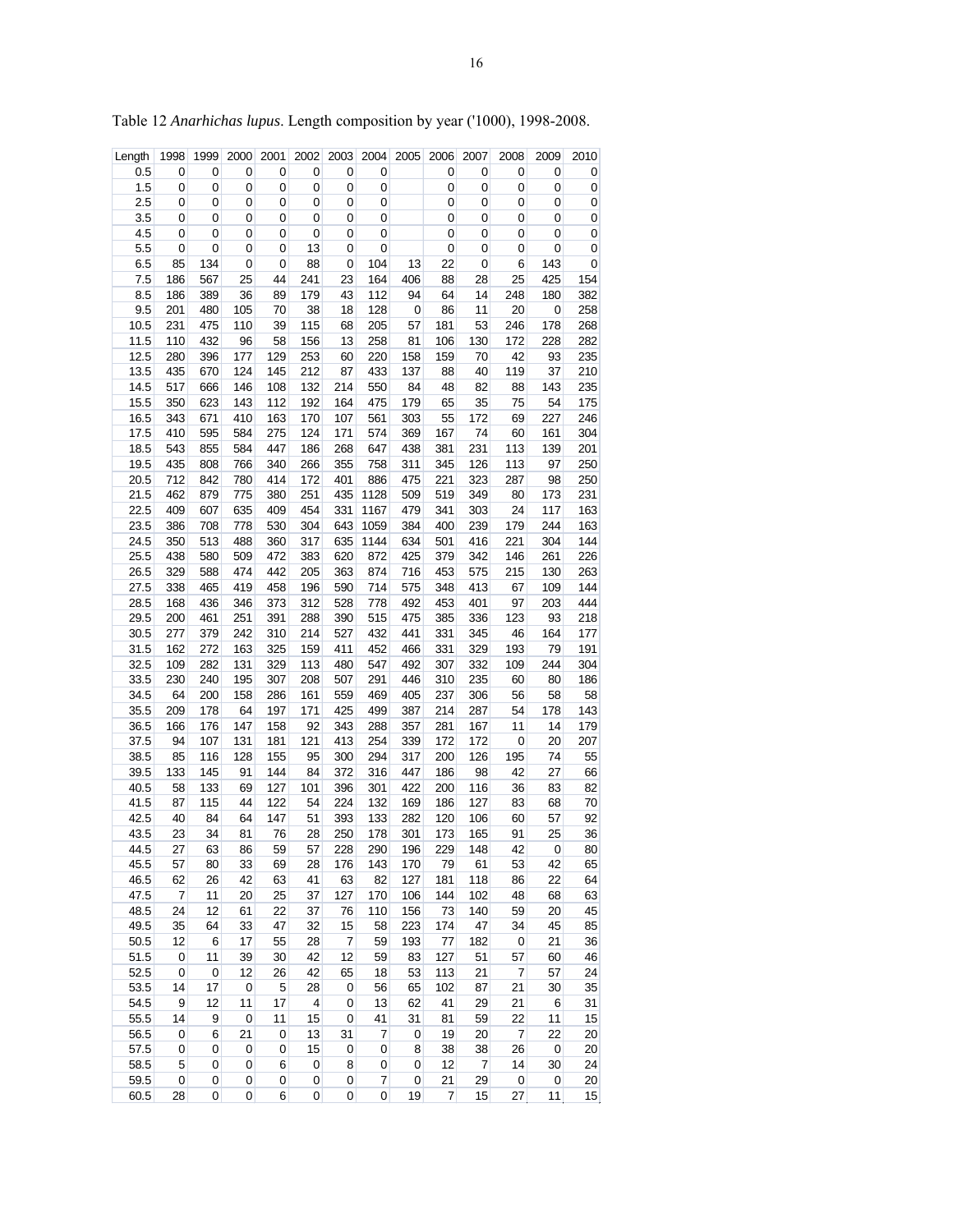Table 13 *Anarhichas minor*, abundance ('1000) and biomass (tons) for West Greenland by stratum and total, 1982- 2008. Confidence intervals (CI) are given in per cent of the stratified mean at 95% level of significance for West Greenland.

| Abundance        |                |                            |                      |                      |            |                |                 |                                          |              |          |                    |
|------------------|----------------|----------------------------|----------------------|----------------------|------------|----------------|-----------------|------------------------------------------|--------------|----------|--------------------|
| Year             |                |                            | Str1.1 Str1.2 Str2.1 | Str2.2 Str3.1 Str3.2 |            |                |                 | Str4.1 Str4.2 Total                      |              | СI       |                    |
| 1982             | 376            | 211                        | 392                  | 155                  | 116        | 14             | $309$ .         |                                          | 1573         | 28       |                    |
| 1983             | 197            | 31                         | 125                  | 3                    | 115        | 48             | $1230$ .        |                                          | 1749         | 35       |                    |
| 1984             | 202            | 61                         | 193                  | 18                   | 94         | 21             | $308$ .         |                                          | 897          | 24       |                    |
| 1985             | 200            | 103                        | 107                  | 3                    | 27         | 63             | $104$ .         |                                          | 607          | 28       |                    |
| 1986             | 412            | 196                        | 103                  | 37                   | 63         | 16             | $112$ .         |                                          | 939          | 21       |                    |
| 1987             | 304            | 136                        | $58$ .               |                      | $123$ .    |                | 238             | 59                                       | 918          | 29       |                    |
| 1988             | 231            | 165                        | 47                   | 13                   | 150        | 38             | 358.            |                                          | 1002         | 29       |                    |
| 1989             | 436            | 133                        | 58                   | 26                   | $254$ .    |                | $101$ .         |                                          | 1008         | 32       |                    |
| 1990             | 119            | 246                        | 39                   | 22                   | $106$ .    |                | 204             | 5                                        | 741          | 32       |                    |
| 1991             | 356            | 164                        | 31                   | 41                   | 58         | 8              | 87              | 47                                       | 792          | 26       |                    |
| 1992             | 38             | 63                         | 15                   | 151                  | 32         | 23             | 14              | 28                                       | 364          | 61       |                    |
| 1993             | 93             | 276                        | 59                   | 62                   | 39         | 21             | $70$ .          |                                          | 620          | 43       |                    |
| 1994             | 60             | 112                        | 56                   | 59                   | 18         | 10             | 28              | 9                                        | 352          | 36       |                    |
|                  |                |                            |                      |                      |            |                |                 |                                          | 41           | 72       |                    |
| $1995$ .         |                | $\ddot{\phantom{0}}$       |                      |                      | 18         | 5              | 18              | 0                                        |              |          |                    |
| 1996             | 0              | 68                         | 59                   | 44                   | 19         | 14             | 0               | 8                                        | 212          | 59       |                    |
| 1997             | 111            | 61                         | 17                   | 38                   | 61         | 19             | 39              | 75                                       | 421          | 39       |                    |
| 1998             | 124            | 30                         | 28                   | 12                   | 27         | 32             | 42              | 46                                       | 341          | 36       |                    |
| 1999             | 33             | 89                         | 60                   | 43                   | 51         | 19             | 31              |                                          | 326          | 37       |                    |
| 2000             | 240            | 188                        | 30                   | 104                  | 39         | 13             | 59              | 55                                       | 728          | 22       |                    |
| 2001             |                |                            | 51                   | 31                   | 85         | 6              | 46              | 14                                       | 233          | 30       |                    |
| $2002$ .         |                | ł,                         | $115$ .              |                      | 81         | 26             | $0$ .           |                                          | 222          | 40       |                    |
| $2003$ .         |                |                            | 68                   | 38                   | 31         | 9              | 14              | 8                                        | 168          | 49       |                    |
| 2004             | 139            | 68                         | 69                   | 92                   | 69         | 38             | 141             | 99                                       | 715          | 29       |                    |
| 2005             |                |                            | 127                  | 78                   | 38         | 16             | 310             | 36                                       | 605          | 39       |                    |
| 2006             | 485            | 16                         | 105                  | 54                   | 195        | 45             | 145             | 113                                      | 1013         | 35       |                    |
| 2007             | 225            | 34                         | 172                  | 18                   | 158        | 20             | 110             | 71                                       | 702          | 31       |                    |
| 2008             | $224$ .        |                            | 35                   | 6                    | 48         | 29             | 150             | 56                                       | 548          | 43       |                    |
| 2009             |                |                            | 143                  | 18                   | 88         | 23             | 32              | 22                                       | 326          | 47       |                    |
| 2010             | 118            | 20                         | 53                   | 9                    | 80         | 13             | 112             | 52                                       | 457          | 38       |                    |
|                  |                |                            |                      |                      |            |                |                 |                                          |              |          |                    |
|                  |                |                            |                      |                      |            |                |                 |                                          |              |          |                    |
| Biomass          |                |                            |                      |                      |            |                |                 |                                          |              |          |                    |
| Year             |                | Str1.1 Str1.2 Str2.1       |                      |                      |            |                |                 | Str2.2 Str3.1 Str3.2 Str4.1 Str4.2 Total |              | CI       | <b>GLM Biomass</b> |
| 1982             | 2172           | 667                        | 2298                 | 875                  | 484        | 42             | 1891.           |                                          | 8429         | 37       | 4874               |
| 1983             | 1790           | 211                        | 566                  | 5                    | 760        | 207            | $8211$ .        |                                          | 11750        | 36       |                    |
|                  |                |                            |                      |                      |            |                |                 |                                          |              | 27       | 5555               |
| 1984             | 902            | 214                        | 1142                 | 20                   | 459        | 50             | $1801$ .        |                                          | 4588         | 36       | 4197               |
| 1985<br>1986     | 13             | 102                        | 508                  | 0<br>58              | 118        | 310<br>39      | $672$ .<br>933. |                                          | 1723         | 29       | 1758               |
|                  | 1048           | 314                        | 535                  |                      | 337        |                |                 |                                          | 3264         | 38       | 2871               |
| 1987             | 674            | 108                        | 299.                 |                      | 983.       |                | 2065            | 373                                      | 4502         |          | 3975               |
| 1988             | $-77$          | 85                         | 211                  | 75                   | 1171       | 117            | $3421$ .        |                                          | 5003         | 66       | 4655               |
| 1989             | 574            | 34                         | 184                  | 44                   | $1249$ .   |                | 776.            |                                          | 2861         | 41       | 2322               |
| 1990             | 107            | 93                         | 211                  | 9                    | $722$ .    |                | 1643            | 2                                        | 2787         | 50       | 2830               |
| 1991             | 27             | 33                         | $\overline{2}$       | 11                   | 290        | 9              | 781             | 156                                      | 1309         | 73       | 1279               |
| 1992             | 6              | 9                          | 0                    | 10                   | 25         | 4              | 36              | 34                                       | 124          | 85       | 226                |
| 1993             | 55             | 51                         | 16                   | 40                   | 41         | 22             | $240$ .         |                                          | 465          | 68       | 779                |
| 1994             | 28             | 27                         | 67                   | 25                   | 11         | 2              | 159             | 4                                        | 323          | 73       | 510                |
| $1995$ .         |                | ÷.                         |                      | $\ddot{\phantom{0}}$ | 70         | 49             | 202             | 0                                        | 321          | 91       | 1759               |
| 1996             | $\overline{0}$ | 147                        | 36                   | 45                   | 39         | $\overline{9}$ | 0               | 11                                       | 287          | 71       | 1389               |
| 1997             | 75             | 9                          | 25                   | 38                   | 38         | 3              | 23              | 60                                       | 271          | 51       | 507                |
| 1998             | 24             | 3                          | 113                  | 30                   | 122        | 4              | 274             | 51                                       | 621          | 65       | 875                |
| 1999             | 34             | 50                         | 150                  | 33                   | 113        | 13             | $166$ .         |                                          | 559          | 44       | 868                |
| 2000             | 266            | 112                        | 102                  | 208                  | 240        | 97             | 277             | 234                                      | 1536         | 40       | 1463               |
| 2001             |                |                            | 172                  | 70                   | 499        | 43             | 241             | 60                                       | 1085         | 35       | 2174               |
| $2002$ .         |                | $\ddot{\phantom{0}}$       | $218$ .              |                      | 611        | 128            | $0$ .           |                                          | 957          | 55       | 2443               |
| 2003.            |                |                            | 263                  | 77                   | 92         | 61             | 51              | 123                                      | 667          | 53       | 1871               |
| 2004             | 113            | 47                         | 306                  | 212                  | 490        | 281            | 819             | 648                                      | 2916         | 40       | 2551               |
| $2005$ .         |                |                            | 448                  | 358                  | 373        | 169            | 1711            | 250                                      | 3309         | 41       | 4547               |
| 2006             | 1473           | 19                         | 304                  | 222                  | 946        | 244            | 451             | 645                                      | 3647         | 36       | 4586               |
| 2007             | 1752           | 236                        | 952                  | 15                   | 1158       | 93             | 1216            | 569                                      | 5234         | 35       | 4545               |
| 2008             | $752$ .        |                            | 49                   | 1                    | 369        | 265            | 1294            | 513                                      | 3243         | 48       | 3554               |
| $2009$ .<br>2010 | 779            | $\ddot{\phantom{0}}$<br>20 | 402<br>146           | 176<br>9             | 514<br>641 | 125<br>70      | 262<br>1062     | 129<br>488                               | 1608<br>3215 | 54<br>50 | 2364<br>2653       |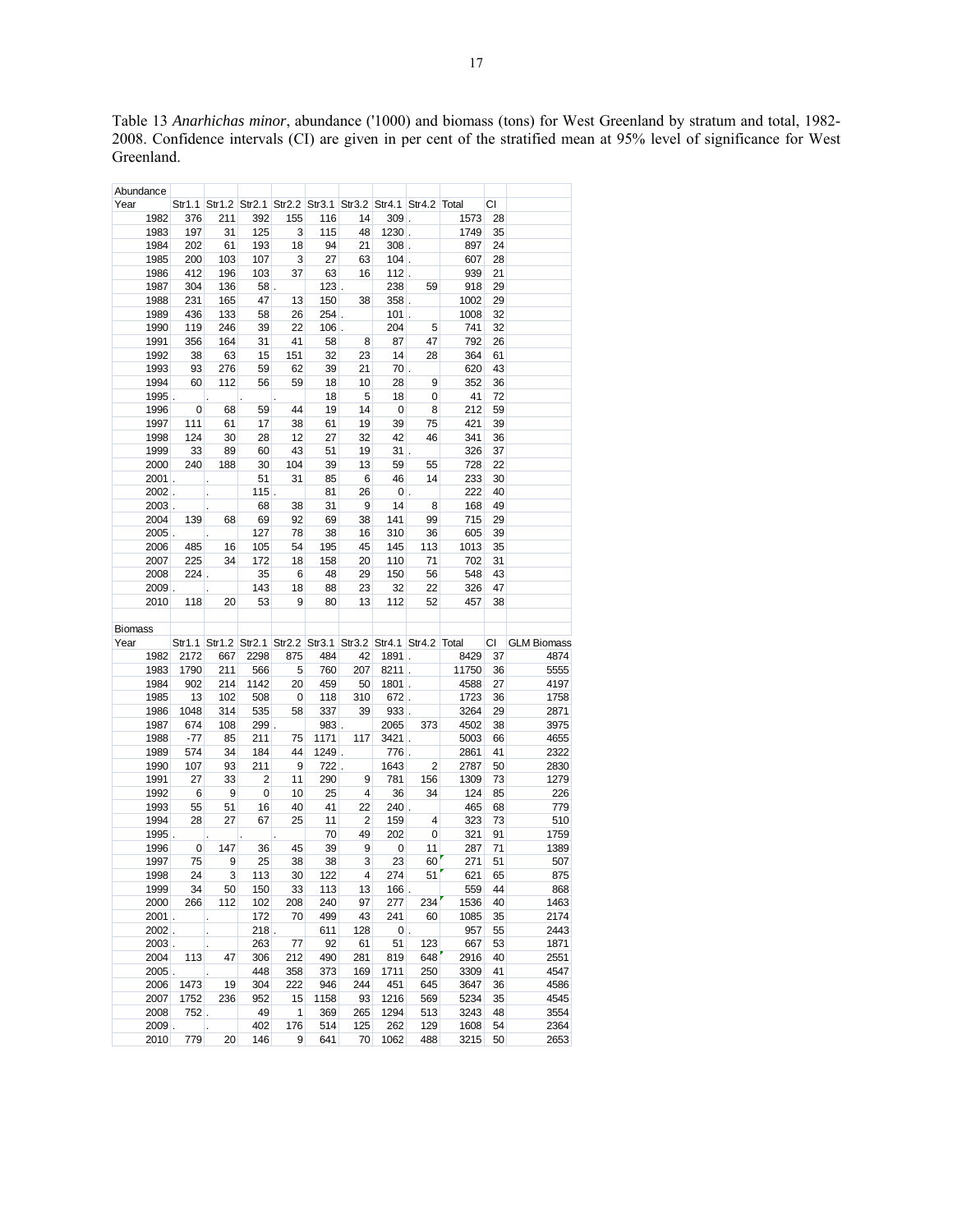| Lengt<br>h.  | 1998                 | 1999                       | 2000                  | 2001             | 2002                       | 2003                            |                   | 2004 2005             | 2006        | 2007            | 2008           | 2009              | 2010                                 |
|--------------|----------------------|----------------------------|-----------------------|------------------|----------------------------|---------------------------------|-------------------|-----------------------|-------------|-----------------|----------------|-------------------|--------------------------------------|
| 10.5         | 0                    | 0                          | 12                    | 0                | 0                          | $\boldsymbol{0}$                | 0                 | $\boldsymbol{0}$      | 0           | $\pmb{0}$       | 0              | $\mathbf 0$       | $\mathbf 0$                          |
| 11.5         | 0                    | 6                          | $\pmb{0}$             | 0                | $\boldsymbol{0}$           | 0                               | $\mathbf 0$       | 0                     | 42          | 0               | 0              | $\boldsymbol{0}$  | $\pmb{0}$                            |
| 12.5         | 0                    | $\boldsymbol{0}$           | 20                    | $\mathbf 0$      | $\boldsymbol{0}$           | 0                               | $\mathbf 0$       | 0                     | 0           | 0               | 0              | $\boldsymbol{0}$  | $\mathbf 0$                          |
| 13.5         | 0<br>43              | $\mathbf 0$<br>$\mathbf 0$ | 52                    | 0<br>$\mathbf 0$ | 0<br>$\mathbf 0$           | 0<br>0                          | 0                 | 0                     | 0           | 0               | 0<br>0         | 0                 | 0<br>$\mathbf 0$                     |
| 14.5<br>15.5 | 0                    | 12                         | 69<br>20              | 0                | $\mathbf 0$                | 0                               | 0<br>0            | 0<br>0                | 0<br>0      | 13<br>$\pmb{0}$ | 0              | 0<br>0            | $\mathbf 0$                          |
| 16.5         | 0                    | 0                          | 12                    | 0                | $\mathbf 0$                | 0                               | 0                 | 0                     | 0           | 0               | 6              | 0                 | $\mathbf 0$                          |
| 17.5         | 0                    | $\boldsymbol{0}$           | 27                    | 0                | 5                          | $\mathbf 0$                     | $\mathbf 0$       | 0                     | 0           | 0               | 21             | $\mathbf 0$       | $\mathbf 0$                          |
| 18.5         | 0                    | 6                          | 0                     | 0                | $\mathbf 0$                | $\boldsymbol{0}$                | 0                 | 0                     | 0           | 0               | 0              | 0                 | $\mathbf 0$                          |
| 19.5         | 5                    | 6                          | $\boldsymbol{0}$      | 0                | $\mathbf 0$                | $\boldsymbol{0}$                | 0                 | 0                     | 0           | 0               | 0              | 0                 | $\mathbf 0$                          |
| 20.5         | 11                   | 0                          | $\boldsymbol{0}$      | 0                | 0                          | 0                               | $\mathbf 0$       | 0                     | 0           | 0               | 0              | $\mathbf 0$       | $\mathbf 0$                          |
| 21.5         | $\overline{7}$       | 5                          | $\boldsymbol{0}$      | 0                | 13                         | 0                               | 29                | 0                     | 0           | 0               | 0              | 0                 | $\mathbf 0$                          |
| 22.5         | 0                    | 0                          | 0                     | 0                | 0                          | 0                               | 4                 | 0                     | 0           | 0               | 0              | 0                 | $\mathbf 0$                          |
| 23.5         | 5                    | $\boldsymbol{0}$           | 6                     | 0                | 0                          | 6                               | $\mathbf 0$       | 0                     | 42          | 8               | 0              | $\mathbf 0$       | $\mathbf 0$                          |
| 24.5<br>25.5 | 12<br>$\overline{7}$ | $\boldsymbol{0}$<br>0      | $\mathbf 0$<br>35     | 9<br>0           | $\mathbf 0$<br>$\mathbf 0$ | 0<br>$\boldsymbol{0}$           | $\mathbf 0$<br>39 | 0<br>0                | 85<br>42    | 0<br>0          | 0<br>112       | 14<br>$\mathbf 0$ | $\boldsymbol{0}$<br>$\boldsymbol{0}$ |
| 26.5         | 0                    | 0                          | 11                    | 5                | 13                         | 0                               | $\overline{7}$    | 0                     | 0           | 0               | 0              | $\mathbf 0$       | $\mathbf 0$                          |
| 27.5         | 0                    | $\mathbf 0$                | 6                     | 0                | 0                          | 8                               | 10                | 0                     | 0           | 0               | 0              | 20                | $\mathbf 0$                          |
| 28.5         | 14                   | 12                         | 35                    | 0                | 0                          | 0                               | 4                 | $\pmb{0}$             | 0           | 0               | 0              | 37                | 60                                   |
| 29.5         | 0                    | 12                         | 0                     | 0                | 0                          | 0                               | 8                 | 11                    | 0           | 0               | 0              | $\mathbf 0$       | 0                                    |
| 30.5         | 5                    | 0                          | $\boldsymbol{0}$      | 6                | $\mathbf 0$                | 0                               | 4                 | 0                     | 0           | 0               | 0              | 0                 | $\mathbf 0$                          |
| 31.5         | 0                    | 12                         | $\boldsymbol{0}$      | 0                | 0                          | 0                               | 4                 | 0                     | 42          | 0               | 0              | 0                 | $\mathbf 0$                          |
| 32.5         | 0                    | 5                          | 6                     | 0                | 13                         | 0                               | 0                 | 0                     | 0           | 0               | 0              | 0                 | $\mathbf 0$                          |
| 33.5<br>34.5 | 0<br>0               | 11<br>$\pmb{0}$            | $\boldsymbol{0}$<br>0 | 0<br>0           | $\pmb{0}$<br>0             | 0<br>0                          | 6<br>0            | 0<br>0                | 0<br>0      | 0<br>0          | 0<br>0         | 0<br>0            | $\pmb{0}$<br>$\pmb{0}$               |
| 35.5         | 0                    | 5                          | 0                     | 0                | 0                          | 0                               | $\mathbf 0$       | 0                     | 0           | 0               | 0              | $\mathbf 0$       | $\mathbf 0$                          |
| 36.5         | 0                    | $\boldsymbol{0}$           | 0                     | 0                | 13                         | 0                               | $\mathbf 0$       | $\overline{7}$        | 13          | 0               | 0              | $\mathbf 0$       | $\mathbf 0$                          |
| 37.5         | 0                    | 5                          | $\boldsymbol{0}$      | 0                | 0                          | $\boldsymbol{0}$                | 10                | 0                     | 8           | 0               | 0              | 0                 | $\boldsymbol{0}$                     |
| 38.5         | 0                    | 0                          | $\boldsymbol{0}$      | $\mathbf 0$      | $\mathbf 0$                | $\boldsymbol{0}$                | $\mathbf 0$       | 0                     | 0           | 0               | 0              | 0                 | $\mathbf 0$                          |
| 39.5         | 0                    | 5                          | 6                     | 0                | 0                          | $\boldsymbol{0}$                | $\mathbf 0$       | 0                     | 0           | 0               | 0              | 0                 | $\mathbf 0$                          |
| 40.5         | 0                    | 6                          | $\overline{7}$        | $\mathbf 0$      | 0                          | $\boldsymbol{0}$                | 18                | 0                     | 0           | 0               | 0              | 0                 | $\mathbf 0$                          |
| 41.5         | 0                    | 12                         | $\boldsymbol{0}$      | 0                | $\mathbf 0$                | 0                               | 33                | 0                     | 0           | 0               | 0              | $\mathbf 0$       | $\mathbf 0$                          |
| 42.5<br>43.5 | 15<br>29             | 0<br>0                     | 0<br>6                | 5<br>0           | 13<br>0                    | 0<br>$\boldsymbol{0}$           | 4<br>0            | 0<br>0                | 0<br>12     | 0<br>0          | 0<br>0         | $\mathbf 0$<br>0  | $\mathbf 0$<br>$\mathbf 0$           |
| 44.5         | 0                    | 0                          | 0                     | 6                | 0                          | 6                               | 0                 | $\mathbf 0$           | 0           | 0               | 0              | 0                 | $\mathbf 0$                          |
| 45.5         | 0                    | 0                          | 0                     | 0                | 0                          | 6                               | 4                 | 10                    | 0           | 0               | 0              | 0                 | $\mathbf 0$                          |
| 46.5         | 0                    | 12                         | 0                     | 0                | 0                          | 0                               | 0                 | 20                    | 10          | 0               | 0              | 0                 | 10                                   |
| 47.5         | 0                    | 6                          | $\pmb{0}$             | 0                | 0                          | $\pmb{0}$                       | 0                 | 10                    | 27          | $\overline{7}$  | 0              | $\mathbf 0$       | 0                                    |
| 48.5         | 0                    | 12                         | $\mathbf 0$           | $\boldsymbol{0}$ | 0                          | 0                               | $\mathbf 0$       | 34                    | $\mathbf 0$ | 0               | 0              | $\mathbf 0$       | $\mathbf 0$                          |
| 49.5         | 0                    | 45                         | $\boldsymbol{0}$      | 0                | 0                          | 13                              | 51                | $\pmb{0}$             | 21          | 0               | 0              | 0                 | $\mathbf 0$                          |
| 50.5         | 0                    | $\pmb{0}$                  | 12                    | 0                | 13                         | $\boldsymbol{0}$                | 14                | 34                    | 0<br>12     | 0               | 0<br>0         | 0                 | $\mathbf 0$                          |
| 51.5<br>52.5 | 0<br>0               | $\mathbf 5$<br>$\pmb{0}$   | $\mathbf 0$<br>0      | 0<br>0           | $\pmb{0}$<br>0             | $\mathbf 0$<br>$\boldsymbol{0}$ | 10<br>19          | 16<br>0               | 13          | 0<br>0          | 0              | 0<br>0            | $\mathbf 0$<br>0                     |
| 53.5         | 0                    | $\mathbf 5$                | 0                     | 0                | 0                          | 10                              | 0                 | $\pmb{0}$             | 4           | 13              | 0              | 0                 | $\mathbf 0$                          |
| 54.5         | 0                    | $\pmb{0}$                  | $\boldsymbol{0}$      | 0                | 0                          | $\mathbf 0$                     | $\mathbf 0$       | $\mathbf 0$           | 19          | 8               | 0              | 0                 | 20                                   |
| 55.5         | 0                    | $\boldsymbol{0}$           | 21                    | 0                | 0                          | $\pmb{0}$                       | $\mathbf 0$       | $\pmb{0}$             | 37          | 82              | $\overline{7}$ | 0                 | 0                                    |
| 56.5         | 9                    | 12                         | $\,6$                 | 0                | $\boldsymbol{0}$           | 0                               | 44                | 10                    | 0           | $\pmb{0}$       | 0              | $\mathbf 0$       | 9                                    |
| 57.5         | 0                    | $\sqrt{5}$                 | 6                     | 0                | 0                          | 10                              | 8                 | $\boldsymbol{0}$      | 13          | 0               | 0              | 0                 | $\mathbf 0$                          |
| 58.5         | 0                    | 5                          | $\boldsymbol{0}$      | 5                | 0                          | $\,0\,$                         | 4                 | $\pmb{0}$             | 0           | 0               | 0              | 0                 | $\pmb{0}$                            |
| 59.5<br>60.5 | 10<br>$\overline{7}$ | $\,6$<br>$\pmb{0}$         | 0<br>0                | 12<br>12         | 0<br>0                     | $\pmb{0}$<br>$\pmb{0}$          | 6<br>0            | 0<br>$\boldsymbol{0}$ | 0<br>0      | 0<br>0          | 0<br>0         | 0<br>0            | 11<br>$\pmb{0}$                      |
| 61.5         | 15                   | $\pmb{0}$                  | 0                     | $\mathsf 0$      | 0                          | 0                               | 8                 | 25                    | 19          | 13              | 4              | 0                 | 4                                    |

Table 14 *Anarhichas minor*. Length composition by year ('1000), 1998-2010.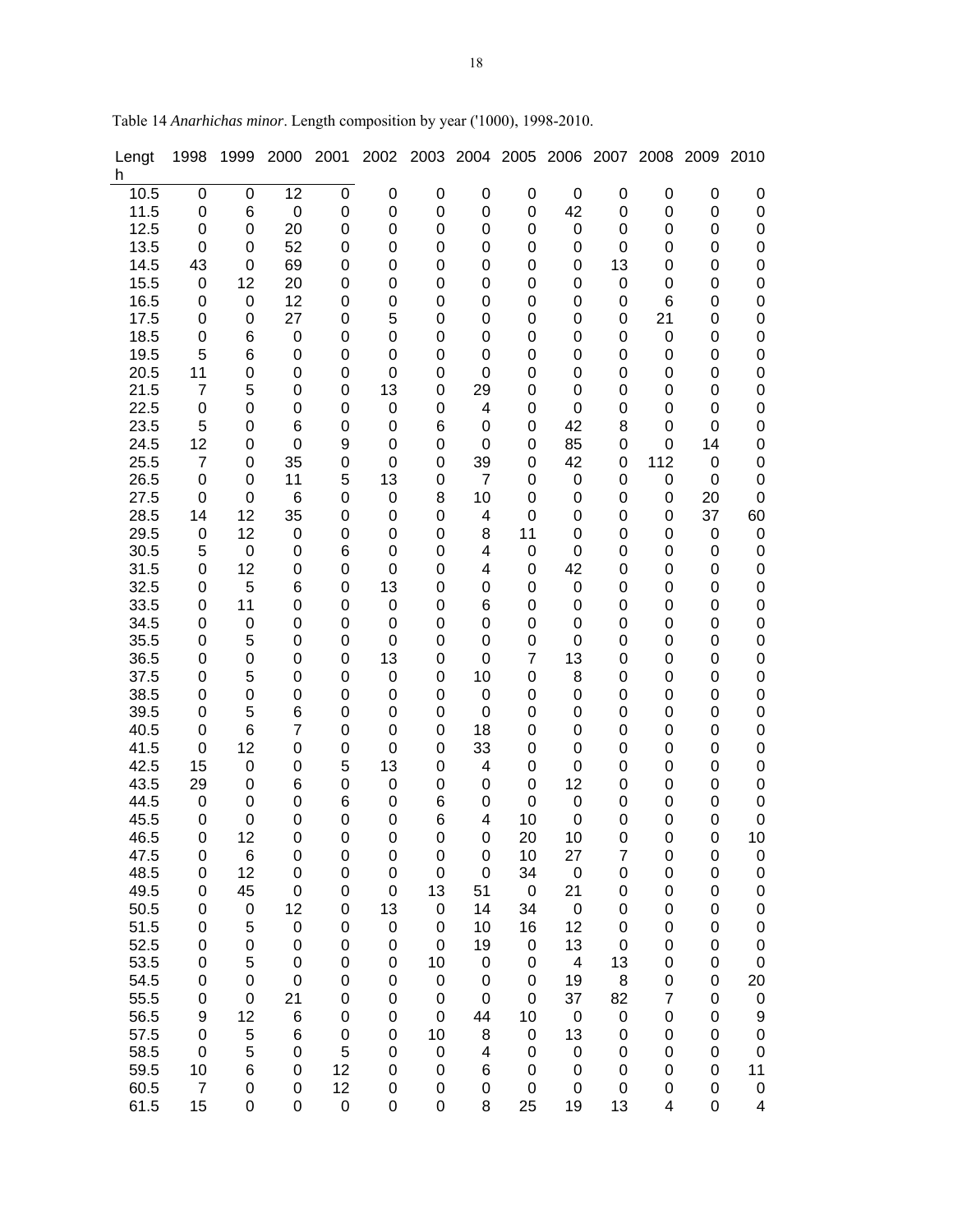| 62.5<br>63.5 | 7<br>0         | 5<br>$\mathbf 0$ | 6<br>6         | 0<br>0         | 0<br>0            | 13<br>$\mathbf 0$ | 8<br>8                  | 0<br>0            | 0<br>26                       | 0<br>6               | 0<br>0              | 0<br>0           | 0<br>0                  |
|--------------|----------------|------------------|----------------|----------------|-------------------|-------------------|-------------------------|-------------------|-------------------------------|----------------------|---------------------|------------------|-------------------------|
| 64.5         | 0              | 0                | 0              | 0              | 0                 | 0                 | $\overline{\mathbf{4}}$ | $\mathbf 0$       | 8                             | 12                   | 0                   | 0                | 0                       |
| 65.5         | 9              | $\mathbf 0$      | 0              | 6              | 0                 | 0                 | 0                       | 17                | 4                             | 19                   | 0                   | 0                | $\mathbf 0$             |
| 66.5         | 0              | 12               | 0              | 6              | 0                 | 13                | 0                       | $\mathbf 0$       | 21                            | 14                   | 0                   | 0                | 0                       |
| 67.5         | 0              | 0                | 5              | 0              | 0                 | $\boldsymbol{0}$  | 0                       | 5                 | $\mathbf 0$                   | 0                    | 0                   | 0                | $\mathbf 0$             |
| 68.5         | 0              | 6                | $\mathbf 0$    | 11             | $\overline{0}$    | 0                 | 0                       | 10                | 10                            | 0                    | 14                  | 0                | $\mathbf 0$             |
| 69.5         | 10             | 0                | 12             | 6              | 14                | 0                 | 0                       | $\mathbf 0$       | 36                            | 11                   | 14                  | 6                | 0                       |
| 70.5         | 0              | $\mathbf 0$      | 12             | 12             | $\mathbf 0$       | 0                 | $\mathbf 0$             | 25                | 24                            | 12                   | $\mathbf 0$         | 22               | $\mathbf 0$             |
| 71.5         | 0              | $\mathbf 0$      | $\mathbf 0$    | 6              | $\overline{0}$    | 15                | 11                      | 15                | $\overline{4}$                | 25                   | $\mathbf 0$         | $\mathbf 0$      | $\overline{\mathbf{4}}$ |
| 72.5         | 0              | 6                | 29             | $\overline{0}$ | 0                 | $\mathbf 0$       | $\mathbf 0$             | 10                | 10                            | 0                    | 23                  | $\overline{0}$   | 11                      |
| 73.5         | 0              | 6                | $\mathbf 0$    | 6              | 0                 | $\mathbf 0$       | $\mathbf 0$             | 25                | $\mathbf 0$                   | 12                   | $\mathbf 0$         | $\mathbf 0$      | $\mathbf 0$             |
| 74.5         | 0              | 0                | 12             | 9              | 9                 | $\mathbf 0$       | 4                       | 30                | 13                            | 0                    | 0                   | 14               | 13                      |
| 75.5         | 0              | 0                | $\overline{7}$ | 6              | 0                 | 10                | 4                       | 10                | 0                             | 13                   | 10                  | 0                | $\boldsymbol{0}$        |
| 76.5         | 0              | $\mathbf 0$      | 11             | 0              | 0                 | $\mathbf 0$       | 0                       | 10                | $\overline{7}$                | 0                    | 0                   | 0                | 0                       |
| 77.5         | 0              | 11               | 42             | 9              | 13                | 0                 | 15                      | $\mathbf 0$       | 18                            | 0                    | 0                   | 0                | 0                       |
| 78.5         | 0              | 6                | $\mathbf 0$    | 6              | 0                 | 13                | 21                      | 5                 | $\boldsymbol{0}$              | 12                   | 0                   | 0                | 0                       |
| 79.5         | 0              | 0                | $\mathbf 0$    | 0              | 0                 | $\mathbf 0$       | 11                      | 10                | 10                            | 0                    | 0                   | 0                | $\mathbf 0$             |
| 80.5         | 6              | 6                | 0              | 6              | 0                 | 0                 | $\overline{7}$          | $\mathbf 0$       | 27                            | 12                   | 30                  | 0                | $\mathbf 0$             |
| 81.5         | 0              | 0                | 0              | 6              | 0                 | 0                 | 11                      | 49                | 11                            | 0                    | $\mathbf 0$         | 6                | 11                      |
| 82.5         | 0              | 0                | 5              | 0              | 0                 | 0                 | $\mathbf 0$             | 5                 | 42                            | 0                    | 34                  | 0                | $\mathbf 0$             |
| 83.5         | 0              | 6                | 26             | 0              | 0                 | 0                 | 19                      | 25                | $\mathbf 0$                   | 0                    | 112                 | 20               | 10                      |
| 84.5         | $\overline{0}$ | 0                | 0              | $\overline{0}$ | 0                 | 0                 | $\mathbf 0$             | $\mathbf 0$       | 11                            | 17                   | 0                   | 0                | $\mathbf 0$             |
| 85.5         | 10             | 0                | 6              | 0              | 0                 | 4                 | $\mathbf 0$             | $\mathbf 0$       | 10                            | 0                    | 0                   | 0                | 12                      |
| 86.5         | 0              | 0                | $\overline{0}$ | 6              | 0                 | 0                 | $\overline{0}$          | 5                 | $\mathbf 0$                   | 11                   | 0                   | 20               | $\mathbf 0$             |
| 87.5         | 0              | 0                | $\overline{0}$ | 17             | 0                 | 0                 | 10                      | $\overline{0}$    | 24                            | $\mathbf 0$          | 15                  | 0                | $\mathbf 0$             |
| 88.5         | 0              | $\mathbf 0$      | 6              | 5              | 0                 | 4                 | 8                       | 0                 | 17                            | 24                   | 0                   | $\pmb{0}$        | $\pmb{0}$               |
| 89.5         | 0              | 0                | 0              | 6              | 0                 | 0                 | $\pmb{0}$               | $\mathbf 0$       | 8                             | 6                    | 0                   | 51               | 10                      |
| 90.5         | 0              | 11               | $\mathbf 0$    | 0              | 14                | 0                 | 8                       | $\mathbf 0$       | 10                            | 13                   | 0                   | $\boldsymbol{0}$ | 24                      |
| 91.5         | 0              | $\mathbf 0$      | $\overline{7}$ | 0              | 14                | 6                 | $\overline{7}$          | 10                | 21                            | 91                   | 0                   | 22               | 22                      |
| 92.5         | 0              | 0                | 12             | 0              | 0                 | 0                 | $\overline{\mathbf{4}}$ | $\overline{7}$    | $\mathbf 0$<br>$\overline{7}$ | 11                   | 0                   | 0                | $\boldsymbol{0}$        |
| 93.5         | 0              | 0                | 6              | $\mathbf 0$    | $\mathbf 0$       | 0                 | 6                       | 25                |                               | 12                   | 0                   | 0                | $\boldsymbol{0}$        |
| 94.5<br>95.5 | 9<br>0         | 0<br>0           | 6<br>0         | 23<br>12       | 19<br>$\mathbf 0$ | 0<br>13           | 27<br>19                | 25<br>$\mathbf 0$ | $\mathbf 0$<br>105            | $\overline{7}$<br>25 | $\overline{7}$<br>8 | 32               | 28<br>$\boldsymbol{0}$  |
| 96.5         | 0              | 0                | 0              | $\mathbf 0$    | $\overline{0}$    | $\mathbf 0$       | 10                      | 15                | 10                            | 18                   | 0                   | 0<br>0           | 10                      |
| 97.5         | 0              | 0                | 0              | 0              | 14                |                   | 8                       | $\mathbf 0$       | $\boldsymbol{0}$              | $\overline{7}$       | 0                   | $\mathbf 0$      | $\mathbf 0$             |
| 98.5         | 0              | 0                | 0              | 0              | 5                 | 0<br>0            | 8                       | $\mathbf 0$       | $\overline{7}$                | 0                    | 37                  | 6                | 10                      |
| 99.5         | 0              | 0                | 0              | $\overline{0}$ | 0                 | 0                 | $\overline{\mathbf{4}}$ | $\mathbf 0$       | 0                             | 15                   | 0                   | 15               | $\boldsymbol{0}$        |
| 100.5        | $\overline{0}$ | $\overline{0}$   | 0              | $\overline{0}$ | 0                 | $\overline{0}$    | $\mathbf 0$             | $\overline{0}$    | $\mathbf 0$                   | $\mathbf 0$          | $\overline{7}$      | $\overline{0}$   | 10                      |
|              |                |                  |                |                |                   |                   |                         |                   |                               |                      |                     |                  |                         |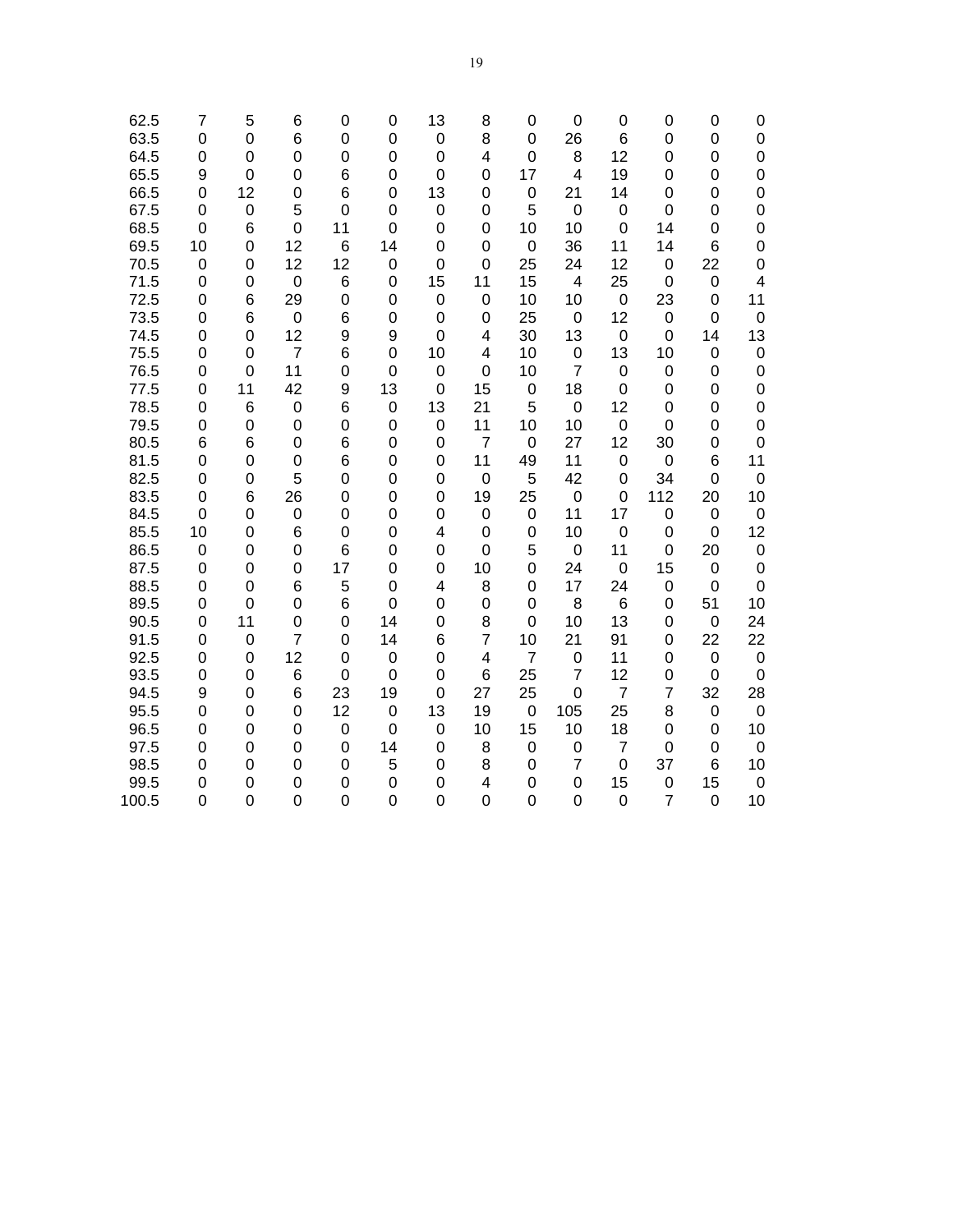| Abundance |          |            |                                                               |         |                      |         |         |                 |                         |              |    |           |
|-----------|----------|------------|---------------------------------------------------------------|---------|----------------------|---------|---------|-----------------|-------------------------|--------------|----|-----------|
| Year      |          |            | Str1.1 Str1.2 Str2.1 Str2.2 Str3.1 Str3.2 Str4.1 Str4.2 Total |         |                      |         |         |                 |                         |              | СI |           |
|           | 1982     | 5417       | 1930                                                          | 1547    | 468                  | 516     | 122     | $152$ .         |                         | 10152 28     |    |           |
|           | 1983     | 3764       | 587                                                           | 741     | 303                  | 691     | 28      | $57$ .          |                         | 6171         | 54 |           |
|           | 1984     | 3235       | 1862                                                          | 802     | 542                  | 152     | 482     | $163$ .         |                         | 7238         | 34 |           |
|           | 1985     | 2082       | 2133                                                          | 1801    | 721                  | 373     | 58      | $245$ .         |                         | 7413         | 32 |           |
|           | 1986     | 1890       | 2604                                                          | 717     | 316                  | 266     | 121     | $186$ .         |                         | 6100         | 36 |           |
|           | 1987     | 1719       | 341                                                           | $597$ . |                      | $275$ . |         | 59              | 28                      | 3019         | 22 |           |
|           | 1988     | 3906       | 1046                                                          | 1145    | 759                  | 340     | 43      | $78$ .          |                         | 7317         | 30 |           |
|           |          | 1989 13263 | 2199                                                          | 4141    | 728                  |         | $543$ . | $132$ .         |                         | 21006 26     |    |           |
|           | 1990     | 9744       | 2983                                                          | 2673    | 690                  |         | $333$ . | 668             |                         | 385 17476 36 |    |           |
|           | 1991     | 2173       | 503                                                           | 1273    | 289                  | 697     | 163     | 153             | 64                      | 5315 22      |    |           |
|           | 1992     | 4135       | 718                                                           | 3414    | 1652                 | 608     | 683     | 205             |                         | 57 11472 38  |    |           |
|           | 1993     | 2749       | 422                                                           | 798     | 382                  | 244     | 353     | $116$ .         |                         | 5064 27      |    |           |
|           | 1994     | 2327       | 384                                                           | 823     | 254                  | 227     | 76      | 394             | 16                      | 4501         | 31 |           |
|           | $1995$ . |            | ¥,                                                            | ¥.      | ¥.                   | 181     | 282     | 106             | 26                      | 595 74       |    |           |
|           | 1996     | 1359       | 154                                                           | 463     | 85                   | 122     | 125     | 59              | 34                      | 2401         | 24 |           |
|           | 1997     | 4862       | 507                                                           | 852     | 45                   | 123     | 135     | 186             | 0                       | 6710 31      |    |           |
|           | 1998     | 1789       | 581                                                           | 502     | 212                  | 271     | 55      | 51              | 15                      | 3476 24      |    |           |
|           | 1999     | 2268       | 213                                                           | 730     | 211                  | 301     | 216     | $236$ .         |                         | 4175 27      |    |           |
|           | 2000     | 767        | 215                                                           | 531     | 1013                 | 271     | 144     | 251             | 18                      | 3210 42      |    |           |
|           |          |            |                                                               |         |                      |         |         |                 |                         |              |    |           |
|           | $2001$ . |            | ¥,                                                            | 524     | 107                  | 93      | 142     | 702<br>$131$ .  | 32                      | 1600 39      |    |           |
|           | $2002$ . |            | $\cdot$                                                       | $707$ . |                      | 119     | 219     |                 |                         | 1176 40      |    |           |
|           |          | $2003$ .   |                                                               | 448     | 400                  | 65      | 309     | 224             | $\overline{\mathbf{0}}$ | 1446 52      |    |           |
|           | 2004     | 1003       | 100                                                           | 678     | 251                  | 121     | 170     | 210             | 26                      | 2559 28      |    |           |
|           | $2005$ . |            |                                                               | 830     | 242                  | 227     | 391     | 263             | 0                       | 1953 39      |    |           |
|           | 2006     | 387        | 88                                                            | 700     | 483                  | 41      | 425     | 541             | 43                      | 2372 43      |    |           |
|           | 2007     | 596        | 144                                                           | 379     | 213                  | 83      | 70      | 126             | $\mathbf 0$             | 1380 28      |    |           |
|           | 2008     | $233$ .    |                                                               | 622     | 221                  | 178     | 223     | 106             | 7                       | 1590 43      |    |           |
|           | $2009$ . |            |                                                               | 1729    | 265                  | 132     | 231     | 186             | 0                       | 2543 51      |    |           |
|           | 2010     | 1106       | 80                                                            | 825     | 268                  | 35      | 182     | 30 <sub>2</sub> | 0                       | 2526 37      |    |           |
|           |          |            |                                                               |         |                      |         |         |                 |                         |              |    |           |
|           |          |            |                                                               |         |                      |         |         |                 |                         |              |    |           |
| Biomass   |          |            |                                                               |         |                      |         |         |                 |                         |              |    |           |
| Year      |          |            | Str1.1 Str1.2 Str2.1 Str2.2 Str3.1 Str3.2 Str4.1 Str4.2 Total |         |                      |         |         |                 |                         |              |    | CI GLM Bi |
|           | 1982     | 3097       | 993                                                           | 1465    | 336                  | 388     | 86      | $146$ .         |                         | 6511 28      |    | 4323      |
|           | 1983     | 810        | 184                                                           | 652     | 115                  | 666     | 28      | $55$ .          |                         | 2510         | 25 | 1858      |
|           | 1984     | 824        | 355                                                           | 434     | 105                  | 134     | 127     | $137$ .         |                         | 2116 27      |    | 2068      |
|           | 1985     | 447        | 377                                                           | 791     | 207                  | 146     | 50      | $52$ .          |                         | 2070 27      |    | 1791      |
|           | 1986     | 452        | 545                                                           | 386     | 80                   | 113     | 58      |                 | $35$ .                  | 1669 27      |    | 1576      |
|           | 1987     | 397        | 108                                                           |         | $281$ .              |         | $137$ . | $-168$          | 30                      | 785 39       |    | 1290      |
|           | 1988     | 640        | 98                                                            | 563     | 243                  | 90      | 19      |                 | $31$ .                  | 1684 27      |    | 1579      |
|           | 1989     | 2225       | 434                                                           | 1084    | 109                  |         | $258$ . |                 | $79$ .                  | 4189 24      |    | 3057      |
|           | 1990     | 1409       | 409                                                           | 560     | 76                   |         | 111.    | 135             | 231                     | 2931         | 34 | 2204      |
|           | 1991     | 295        | 83                                                            | 188     | 43                   | 274     | 52      | 20              | 32                      | 987          | 28 | 1006      |
|           | 1992     | 334        | 109                                                           | 167     | 170                  | 255     | 111     | 26              | 26                      | 1198         | 30 | 1351      |
|           | 1993     | 388        | 104                                                           | 94      | 40                   | 39      | 38      | $4$ .           |                         | 707 23       |    | 902       |
|           | 1994     | 215        | 73                                                            | 134     | 29                   | 90      | 14      | 57              | 12                      | 624 22       |    | 767       |
|           | 1995.    |            | ¥.                                                            | ÷.      | $\ddot{\phantom{0}}$ | 69      | 35      | 39              | $\mathbf{1}$            | 144 49       |    | 1894      |
|           | 1996     | 102        | 27                                                            | 40      | 26                   | 22      | 18      | 9               | 15                      | 259          | 26 | 617       |
|           | 1997     | 346        | 97                                                            | 173     | 6                    | 16      | 32      | 37              | $0^{\prime}$            | 707          | 31 | 843       |
|           | 1998     | 186        | 99                                                            | 100     | 49                   | 58      | 15      | 9               | 16                      | 532          | 29 | 736       |
|           | 1999     | 159        | 61                                                            | 152     | 70                   | 69      | 29      | $59$ .          |                         | 599 30       |    | 1052      |
|           | 2000     | 119        | 55                                                            | 142     | 355                  | 110     | 14      | 30              | 15                      | 840          | 54 | 1075      |
|           | 2001     |            |                                                               | 89      | 36                   | 44      | 27      | 143             | 19                      | 358          | 40 | 1733      |
|           | $2002$ . |            | $\ddot{\phantom{0}}$                                          | $150$ . |                      | 25      | 36      | $15$ .          |                         | 226          | 35 | 1716      |
|           | $2003$ . |            |                                                               | 80      | 62                   | 28      | 56      | 102             | 0                       | 328          | 43 | 1840      |
|           | 2004     | 80         | 22                                                            | 156     | 53                   | 39      | 24      | 37              | 12                      | 423 34       |    | 799       |
|           | $2005$ . |            |                                                               | 167     | 62                   | 79      | 68      | 78              | 0                       | 454          | 32 | 1836      |
|           | 2006     | 28         | 16                                                            | 169     | 152                  | 8       | 78      | 164             | 12                      | 548 46       |    | 1043      |
|           | 2007     | 83         | 23                                                            | 78      | 24                   | 29      | 5       | 19              | 0                       | 222          | 35 | 691       |
|           | 2008     | $10$ .     |                                                               | 45      | 21                   | 35      | 28      | 5               | 5                       | 149          | 56 | 674       |
|           | $2009$ . |            |                                                               | 73      | 42                   | 15      | 26      | 5               | 0                       | 131          | 59 | 1369      |

Table 15 *Raja radiata*, abundance (1 000) and biomass (tons) for West Greenland by stratum and total, 1982-2010. Confidence intervals (CI) are given in per cent of the stratified mean at 95% level of significance.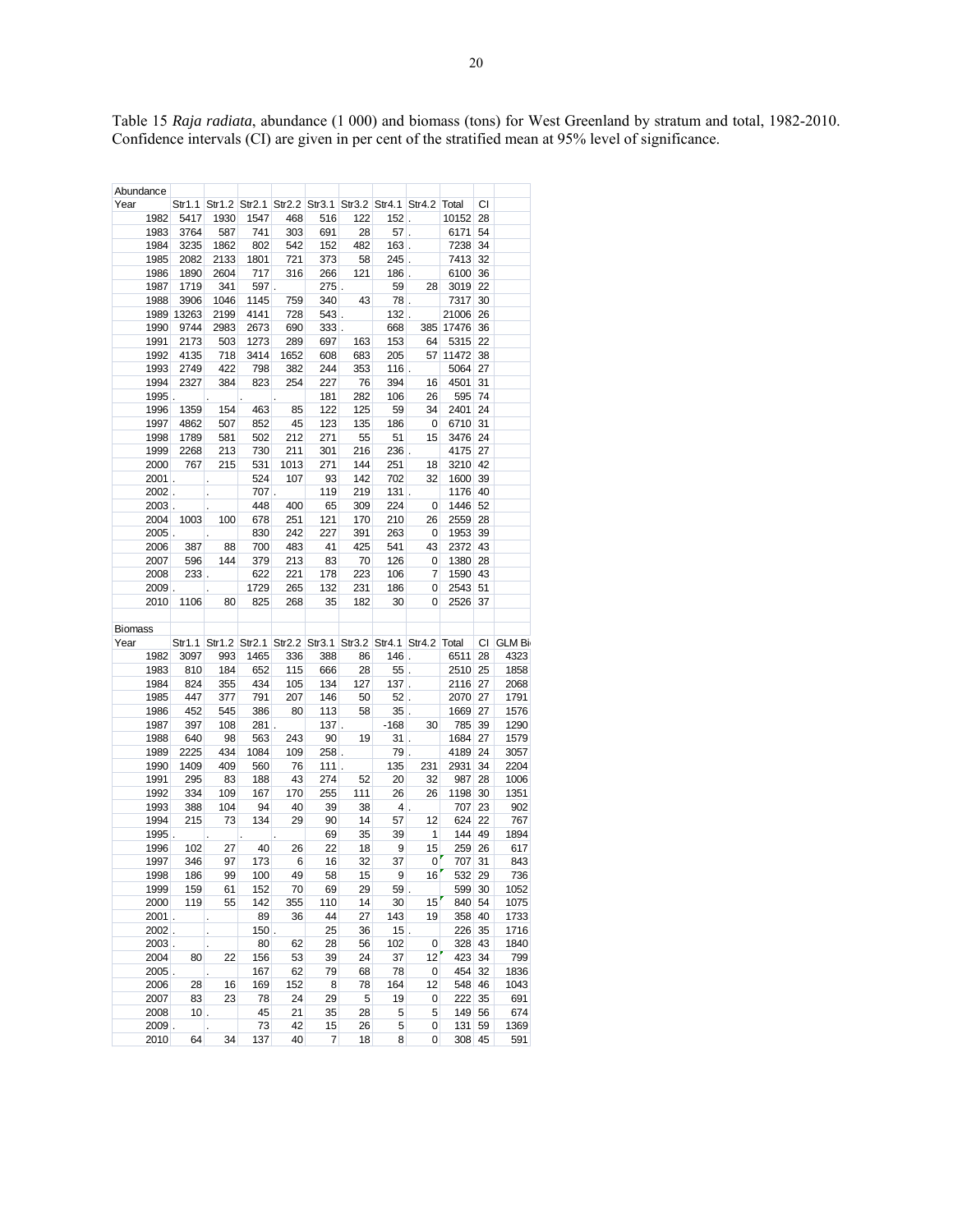| Length       | 1998        | 1999        | 2000        | 2001             | 2002        | 2003                    | 2004             | 2005        | 2006        | 2007                | 2008           | 2009              | 2010                    |
|--------------|-------------|-------------|-------------|------------------|-------------|-------------------------|------------------|-------------|-------------|---------------------|----------------|-------------------|-------------------------|
| 0.5          | 0           | 0           | $\pmb{0}$   | 0                | $\pmb{0}$   | 0                       | $\mathbf 0$      | 0           | 0           | 0                   | 0              | $\mathbf 0$       | $\mathbf 0$             |
| 1.5          | 0           | 0           | 0           | 0                | 0           | 0                       | 0                | 0           | 0           | 0                   | 0              | 0                 | 0                       |
| 2.5          | 0           | 0           | 0           | 0                | 0           | 0                       | $\mathbf 0$      | 6           | $\mathbf 0$ | 0                   | 0              | 0                 | $\pmb{0}$               |
| 3.5          | 0           | 0           | 0           | 0                | 0           | 0                       | 0                | 0           | 0           | 0                   | 0              | 0                 | $\boldsymbol{0}$        |
| 4.5          | 0           | 0           | 0           | 0                | 0           | 0                       | 0                | 0           | 0           | $\pmb{0}$           | 0              | $\pmb{0}$         | $\mathbf 0$             |
| 5.5          | 0           | 0           | 0           | 0                | 0           | 0                       | $\mathbf 0$      | 0           | 0           | 0                   | 0              | 0                 | $\mathbf 0$             |
| 6.5          | 0           | 0           | 0           | 0                | 0           | 0                       | 11               | 0           | 0           | 0                   | $\pmb{0}$      | $\pmb{0}$         | $\overline{0}$          |
| 7.5          | 0           | $\mathbf 0$ | $\pmb{0}$   | 0                | 0           | 0                       | 0                | 0           | 0           | 0                   | 0              | 0                 | $\pmb{0}$               |
| 8.5          | 0           | 38          | 12          | 0                | 0           | 0                       | $\mathbf 0$      | 0           | $\mathbf 0$ | 25                  | 0              | 0                 | $\pmb{0}$               |
| 9.5          | 82          | 364         | 89          | $\boldsymbol{9}$ | 13          | 0                       | 61               | 11          | 27          | 21                  | 62             | 143               | 4                       |
| 10.5         | 435         | 681         | 62          | 84               | 93          | 63                      | 155              | 23          | 74          | 69                  | 162            | 739               | 126                     |
| 11.5         | 225         | 369         | 124         | 82               | 80          | 49                      | 179              | 85          | 110         | 126                 | 185            | 1004              | 224                     |
| 12.5         | 196         | 249         | 131         | 82               | 5           | 76                      | 242              | 75          | 105         | 190                 | 86             | 930               | 135                     |
| 13.5         | 121         | 277         | 93          | 81               | 36          | 50                      | 116              | 61          | 141         | 64                  | 175            | 979               | 124                     |
| 14.5         | 165         | 152         | 56          | 98               | 72          | 107                     | 85               | 143         | 83          | 13                  | 31             | 524               | 127                     |
| 15.5         | 92          | 88          | 137         | 90               | 68          | 80                      | 100              | 68          | 37          | 107                 | 22             | 257               | 137                     |
| 16.5         | 116         | 43          | 127         | 52               | 84          | 38                      | 126              | 102         | 33          | 40                  | 202            | 132               | 232                     |
| 17.5         | 162         | 125         | 96          | 72               | 9           | 91                      | 249              | 58          | 106         | 76                  | 96             | 105               | 175                     |
| 18.5         | 125         | 133         | 109         | 50               | 14          | 88                      | 198              | 42          | 223         | 51                  | 77             | 191               | 40                      |
| 19.5         | 93          | 40          | 63          | 41               | 22          | 26                      | 69               | 54          | 43          | 73                  | 31             | 45                | 132                     |
| 20.5         | 63          | 44          | 58          | 35               | 64          | 39                      | 70               | 47          | 90          | 72                  | 69             | 55                | 277                     |
| 21.5         | 97          | 18          | 86          | 58               | 50          | 51                      | 91               | 33          | 108         | 33                  | 21             | 50                | 74                      |
| 22.5         | 49          | 89          | 77          | 24               | 55          | 37                      | 167              | 32          | 83          | 53                  | 62             | 35                | 44                      |
| 23.5         | 95          | 63          | 112         | 35               | 15          | 37                      | 101              | 98          | 165         | 8                   | 27             | 36                | 113                     |
| 24.5         | 79          | 40          | 47          | 11               | 33          | 35                      | 94               | 68          | 28          | 32                  | 55             | $6\phantom{a}$    | 54                      |
| 25.5         | 73          | 41          | 80          | 17               | 13          | 30                      | 73               | 84          | 24          | 14                  | 24             | 49                | 59                      |
| 26.5         | 103         | 71          | 77          | 15               | 38          | $\overline{\mathbf{4}}$ | 127              | 81          | 56          | 27                  | 4              | 6                 | 43                      |
| 27.5         | 151         | 85          | 16          | 44               | 15          | 8                       | 33               | 59          | 27          | 11                  | $\overline{7}$ | $\pmb{0}$         | $\overline{\mathbf{4}}$ |
| 28.5         | 54          | 58          | 144         | 17               | 25          | 0                       | 69               | 27          | 27          | 51                  | 30             | $\,$ 6 $\,$       | 36                      |
| 29.5         | 74          | 126         | 47          | 9                | 13          | 46                      | 68               | 14          | 82          | 11                  | $\,6$          | 9                 | 93                      |
| 30.5         | 91          | 46          | 30          | 20               | 25          | 6                       | 29               | 30          | 59          | 8                   | 14             | $\mathbf 0$       | $\boldsymbol{8}$        |
| 31.5         | 54          | 142         | 90          | 12               | 13          | 16                      | 44               | 5           | 45          | 14                  | 6              | 0                 | 22                      |
| 32.5         | 9           | 77          | 71          | 20               | 28          | 20                      | 62               | 29          | 45          | 0                   | 16             | $\mathbf 0$       | $\pmb{0}$               |
| 33.5         | 58          | 90          | 121         | 20               | 0           | 14                      | 40               | 15          | 45          | 0                   | 0              | 9                 | 20                      |
| 34.5         | 59          | 45          | 72          | 36               | 13          | 4                       | 12               | 26          | 25          | $\pmb{0}$           | 0              | 6                 | 30                      |
| 35.5         | 40          | 34          | 68          | 21               | 18          | 8                       | 79               | 23          | 50          | 0                   | 18             | 0                 | 25                      |
| 36.5         | 59          | 74          | 40          | 29               | 0           | 0                       | 20               | 28          | 60          | 0                   | $\pmb{0}$      | 15                | 11                      |
| 37.5         | 33          | 30          | 92          | 24               | 13          | 0                       | 0                | 5           | 65          | 0                   | 0              | 0                 | 10                      |
| 38.5         | 42          | 130         | 93          | 19               | 37          | 29                      | 22               | 27          | 34          | 38                  | 10             | 9                 | 20                      |
|              |             |             |             |                  |             |                         |                  |             |             |                     |                |                   |                         |
| 39.5<br>40.5 | 34<br>49    | 33<br>33    | 79<br>60    | 43<br>30         | 13<br>14    | 17<br>20                | 24<br>12         | 22<br>47    | 25<br>33    | 23<br>8             | 10<br>18       | $\mathbf 0$<br>30 | 34<br>28                |
| 41.5         | 0           | 29          | 91          | 60               | 13          | 25                      | 12               | $\,6$       | 20          | 69                  | 17             | 21                | 9                       |
| 42.5         | 7           | 35          |             |                  |             | 49                      |                  | 45          |             |                     |                | $\pmb{0}$         |                         |
|              |             |             | 57          | 11<br>19         | 18          |                         | 48               |             | 67          | $\pmb{0}$           | 0              |                   | 29                      |
| 43.5         | 0           | 0           | 38          |                  | 49          | 30                      | 21               | 73          | 24          | 0                   | 0              | 9                 | 8                       |
| 44.5         | 5           | 11          | 34          | 44<br>12         | 0           | 13                      | 64               | 53<br>11    | 64          | 39                  | 4              | 0                 | 10                      |
| 45.5         | 14          | 0           | 33          |                  | 0           | 20                      | 16               |             | 20          | $\pmb{0}$           | $\pmb{0}$      | 9                 | $\mathbf 0$             |
| 46.5         | 20          | 0           | $\pmb{0}$   | 0                | 13          | 17                      | 8                | 0           | 15          | $\pmb{0}$           | 0              | $\pmb{0}$         | 0                       |
| 47.5         | 5           | 0           | $\mathbf 0$ | 9                | 0           | 18                      | $\boldsymbol{9}$ | $\mathbf 0$ | 8           | 25                  | 4              | $\pmb{0}$         | $\pmb{0}$               |
| 48.5         | $\mathbf 0$ | $\mathbf 0$ | $\mathbf 0$ | $\pmb{0}$        | $\mathbf 0$ | $\mathbf 0$             | 4                | 26          | $\mathbf 0$ | $\mathbf 0$         | $\pmb{0}$      | 6                 | 10                      |
| 49.5         | 0           | 0           | 0           | 0                | 0           | 16                      | 4                | 0           | 0           | 0                   | 0              | 0                 | $\pmb{0}$               |
| 50.5         | 5           | 0           | 0           | 0                | $\pmb{0}$   | $\pmb{0}$               | 13               | 0           | 0           | 0                   | 0              | $\mathbf 0$       | 0                       |
| 51.5         | 0           | $\mathbf 0$ | $\mathbf 0$ | $\pmb{0}$        | $\mathbf 0$ | $\mathbf 0$             | 4                | 0           | 0           | $\mathsf{O}\xspace$ | $\pmb{0}$      | $\mathbf 0$       | $\overline{0}$          |

Table 16 *Raja radiata*. Length composition by year (1 000), 1998-2010.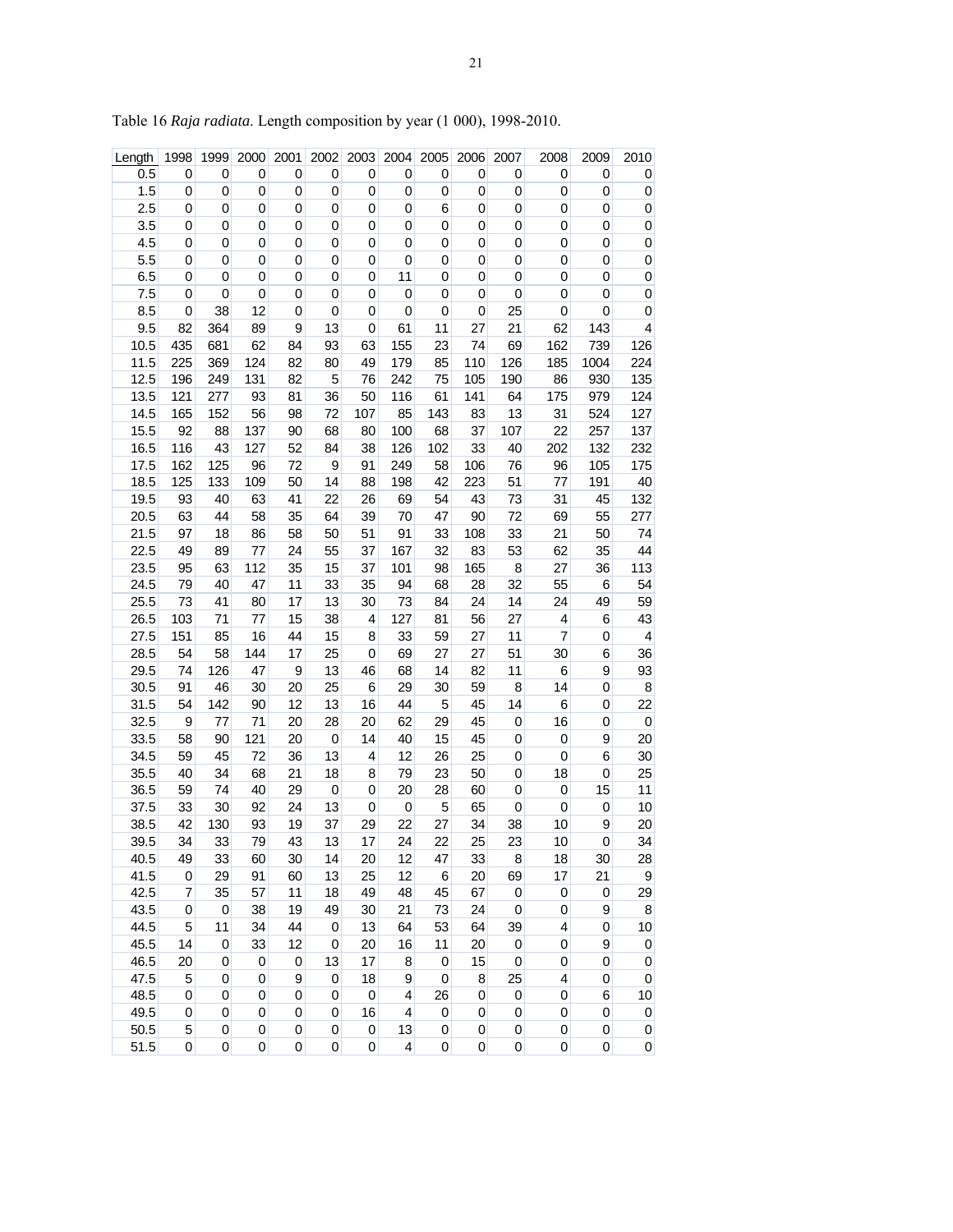| 2                              |     |     |     |     |     |     |     |     |                       |     |     |     |     |
|--------------------------------|-----|-----|-----|-----|-----|-----|-----|-----|-----------------------|-----|-----|-----|-----|
| <b>Bottem</b><br>temperature - |     |     |     |     |     |     |     |     |                       |     |     |     |     |
| Mean by stratum 1C             |     | 1D  |     | 1E  |     | 1F  |     |     | <b>East Greenland</b> |     |     |     |     |
| year                           | 1.1 | 1.2 | 2.1 | 2.2 | 3.1 | 3.2 | 4.1 | 4.2 | 5.1                   | 5.2 | 6.1 | 6.2 | 7.2 |
| 1981                           | 2.5 | 2.7 | 1.4 | 4.7 | 3.0 | 3.9 | 4.2 | 4.0 | 3.4                   | 4.3 | 4.4 | 4.1 | 3.2 |
| 1982                           | 2.5 | 4.2 | 2.1 | 4.2 | 3.3 | 4.4 | 2.6 | 5.4 |                       |     |     | 4.3 | 4.6 |
| 1983                           | 2.0 | 3.7 | 1.4 | 3.8 | 2.1 | 4.7 | 2.2 | 5.0 | 3.7                   | 4.2 | 3.6 | 4.0 | 4.0 |
| 1984                           | 1.4 | 2.8 | 1.6 | 3.9 | 2.6 | 4.7 | 2.4 | 3.8 | 4.5                   | 4.8 | 4.2 | 4.1 | 5.0 |
| 1985                           | 4.2 | 5.2 | 3.1 | 4.6 | 2.6 | 4.3 | 4.4 | 5.3 | 5.0                   | 5.2 | 4.4 | 4.3 | 3.3 |
| 1986                           | 3.7 | 4.4 | 4.0 | 5.1 | 4.2 | 5.1 | 4.0 | 4.6 | 4.6                   | 4.8 | 4.0 | 4.5 | 3.3 |
| 1987                           | 3.1 | 4.8 | 3.4 | 4.5 | 3.5 | 5.3 | 3.5 | 4.6 | 3.3                   | 4.5 | 3.7 | 4.4 | 3.3 |
| 1988                           | 2.7 | 4.3 | 3.0 | 5.0 | 4.2 | 5.2 | 4.3 | 5.3 | 4.5                   | 4.6 | 4.3 | 4.6 | 3.8 |
| 1989                           |     |     |     |     |     |     |     |     | 3.3                   | 3.7 | 3.7 | 4.1 | 5.6 |
| 1990                           | 2.5 | 3.9 | 3.0 | 4.8 | 3.4 | 4.8 | 2.5 | 4.6 | 4.4                   | 4.6 | 3.3 | 4.0 | 3.0 |
| 1992                           | 3.9 | 4.4 | 2.9 | 4.5 | 3.0 | 4.7 | 1.9 | 3.5 |                       |     |     |     | 3.6 |
| 1993                           | 3.0 | 4.3 | 2.5 | 3.4 | 4.7 | 5.0 | 2.8 |     | 3.8                   | 4.1 | 4.3 | 4.4 | 2.8 |
| 1994                           | 2.9 | 4.4 | 3.7 | 4.6 | 3.9 | 5.1 | 3.8 | 5.2 |                       |     |     |     | 3.6 |
| 1995                           |     |     | 3.8 |     | 4.2 | 4.6 | 3.5 | 4.2 | 2.6                   | 3.6 | 3.7 | 4.3 | 3.8 |
| 1996                           | 4.6 | 5.5 | 4.3 | 5.7 | 5.6 | 5.7 | 4.9 | 5.7 | 4.5                   | 5.1 | 5.3 | 5.0 | 2.9 |
| 1997                           | 3.3 | 4.9 | 4.0 | 5.2 | 4.6 | 5.5 | 4.6 | 5.5 | 4.6                   | 4.7 | 4.6 | 4.3 | 3.5 |
| 1998                           | 4.1 | 5.3 | 4.6 | 5.8 | 6.4 | 6.4 | 5.4 | 6.0 | 6.0                   | 5.8 | 5.5 | 5.2 | 4.7 |
| 1999                           | 4.9 | 5.7 | 4.4 | 5.7 | 4.8 | 5.8 | 4.1 | 5.7 | 5.2                   | 5.3 | 4.8 | 4.1 | 3.0 |
| 2000                           | 3.1 | 4.6 | 4.3 | 5.0 | 4.6 | 5.3 |     | 5.2 |                       |     |     |     |     |
| 2001                           |     |     | 5.0 | 5.4 | 5.1 | 6.0 | 4.3 | 5.9 | 5.7                   | 5.2 | 4.9 | 4.2 | 4.3 |
| 2002                           |     |     | 4.5 | 5.7 | 5.8 | 6.0 | 4.9 | 6.0 | 4.8                   | 5.3 | 4.8 | 4.9 | 4.3 |
| 2003                           |     |     | 6.9 | 6.5 | 6.5 | 6.6 | 5.5 | 6.5 | 6.1                   | 5.8 | 5.0 | 5.1 | 3.9 |
| 2004                           | 4.8 | 5.6 | 5.1 | 5.8 | 5.6 | 6.2 | 5.9 | 6.0 | 5.9                   | 5.7 | 5.8 | 4.4 | 4.6 |
| 2005                           |     |     | 5.0 | 5.6 | 4.6 | 5.8 | 4.7 | 5.5 | 3.8                   | 5.3 | 4.6 | 4.4 | 3.9 |
| 2006                           | 3.3 | 5.8 | 4.0 | 4.9 | 4.1 | 5.0 | 2.7 | 5.8 | 5.6                   | 6.3 | 5.0 | 4.8 | 4.1 |
| 2007                           | 4.8 | 5.8 | 4.4 | 5.8 | 4.7 | 6.0 | 4.0 | 6.0 | 5.2                   | 5.8 | 5.1 | 4.8 | 3.6 |
| 2008                           | 4.4 |     | 3.8 | 4.8 | 4.4 | 5.4 | 4.0 | 5.5 | 5.6                   | 5.5 | 4.9 | 4.7 | 3.7 |

| Table 17 Stratum means of near bottom temperature $(°C)$ , 1982-2008. |  |
|-----------------------------------------------------------------------|--|
|-----------------------------------------------------------------------|--|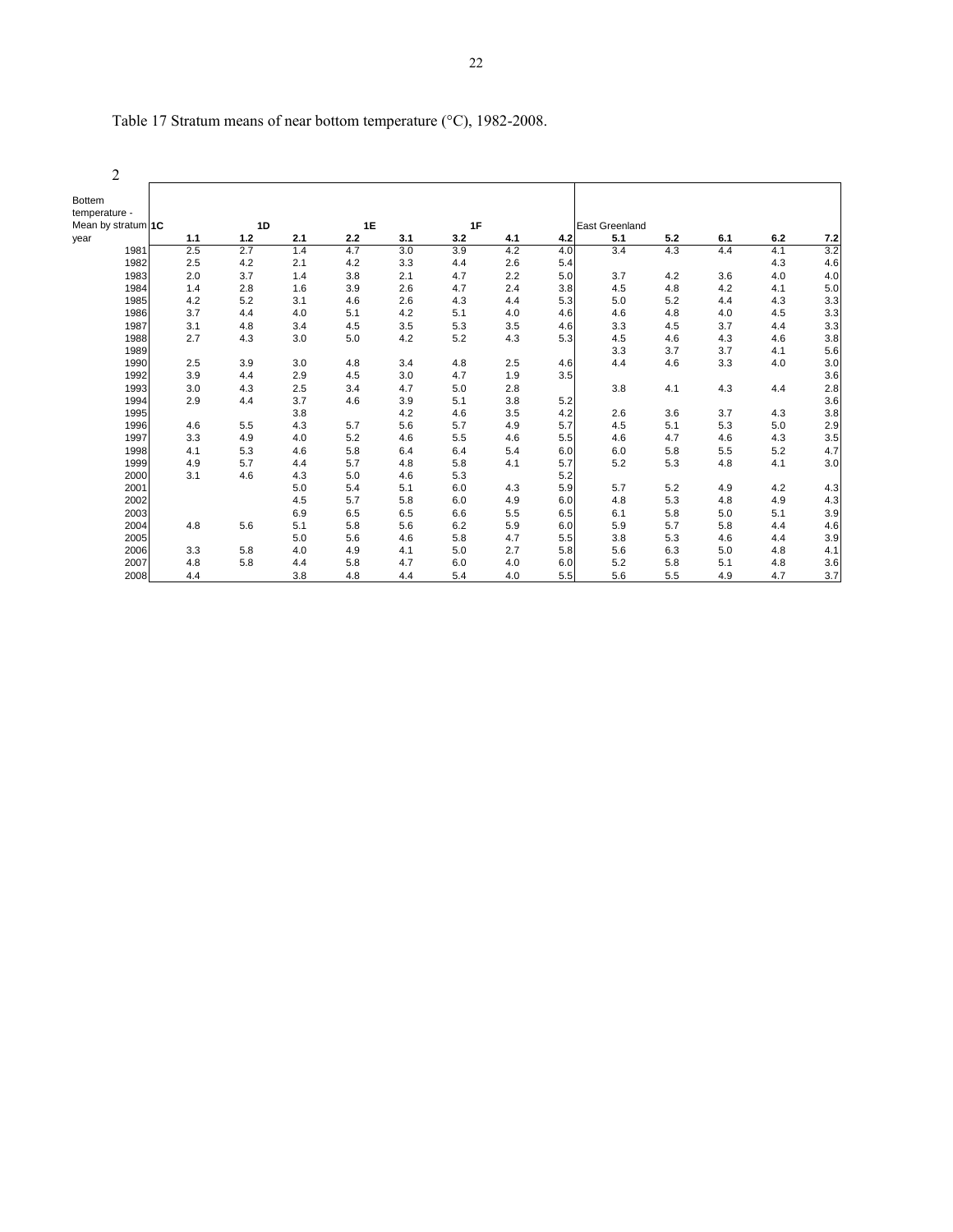

Fig. 1 Stratification of the survey area in 2010 as specified in Table 2, positions of hauls carried out off West Greenland refer to strata 1 to 4.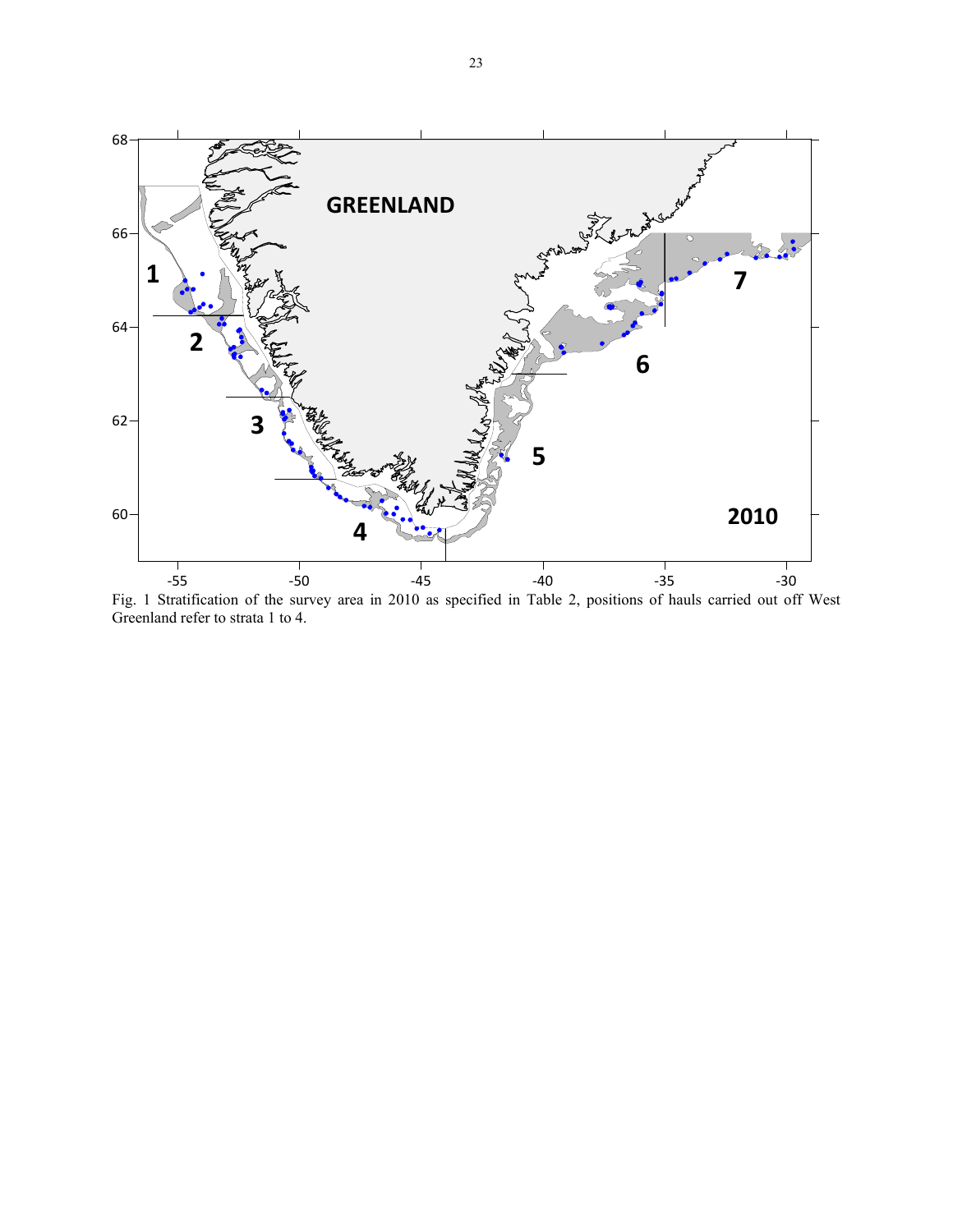

Fig. 2 Abundance and biomass indices for *S. marinus* >=17 cm off West Greenland, 1982-2010. Respective values are listed in Table 3. GLM 1985-1989 subject to revision.



Fig. 3 Length disaggregated abundance indices for *S. marinus* >=17 cm off West Greenland, 2006-2010. Respective values are listed in Table 4.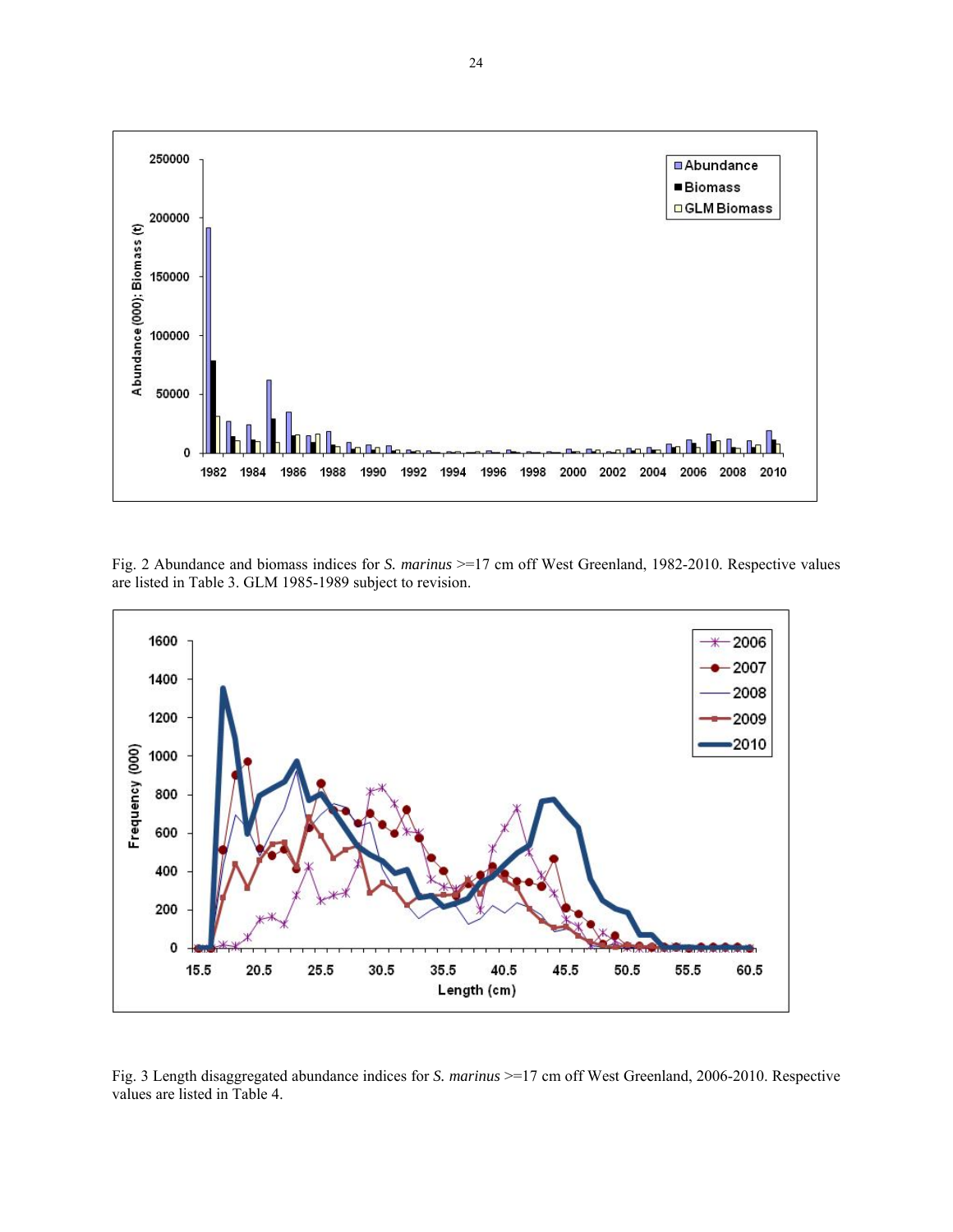

Fig. 4 Abundance and biomass indices for *S. mentella* >=17 cm off West Greenland, 1982-2010. Respective values are listed in Table 5. GLM 1985-1989 subject to revision.



Fig. 5 Length disaggregated abundance indices for *S. mentella* >=17 cm off West Greenland, 2006-2010. Respective values are listed in Table 6.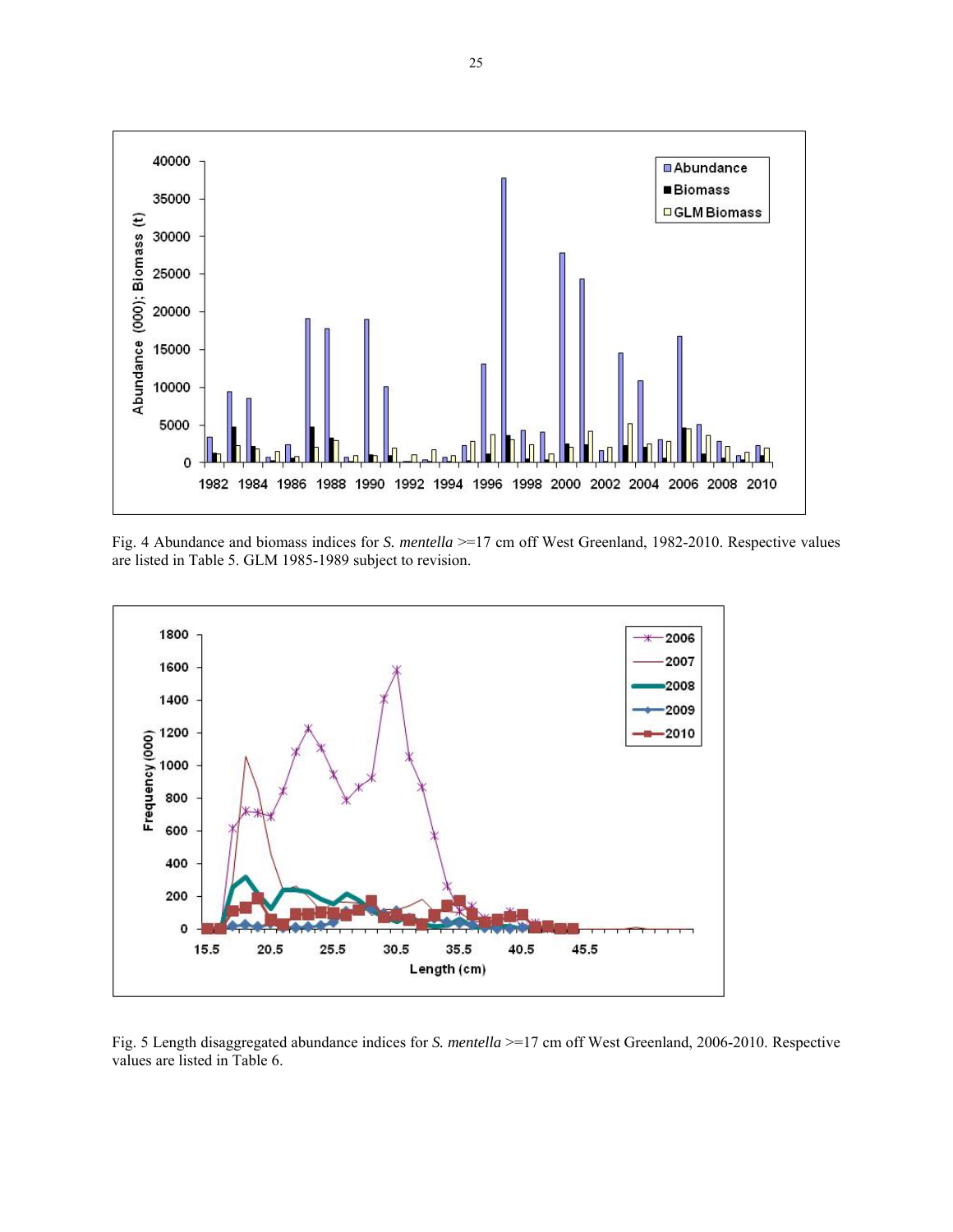

Fig. 6 Abundance and biomass indices for *Sebastes spp.* <17 cm off West Greenland, 1982-2010. Respective values are listed in Table 7.



Fig. 7 Length disaggregated abundance indices for *Sebastes spp.* <17 cm off West Greenland, 2006-2010. Respective values are listed in Table 8.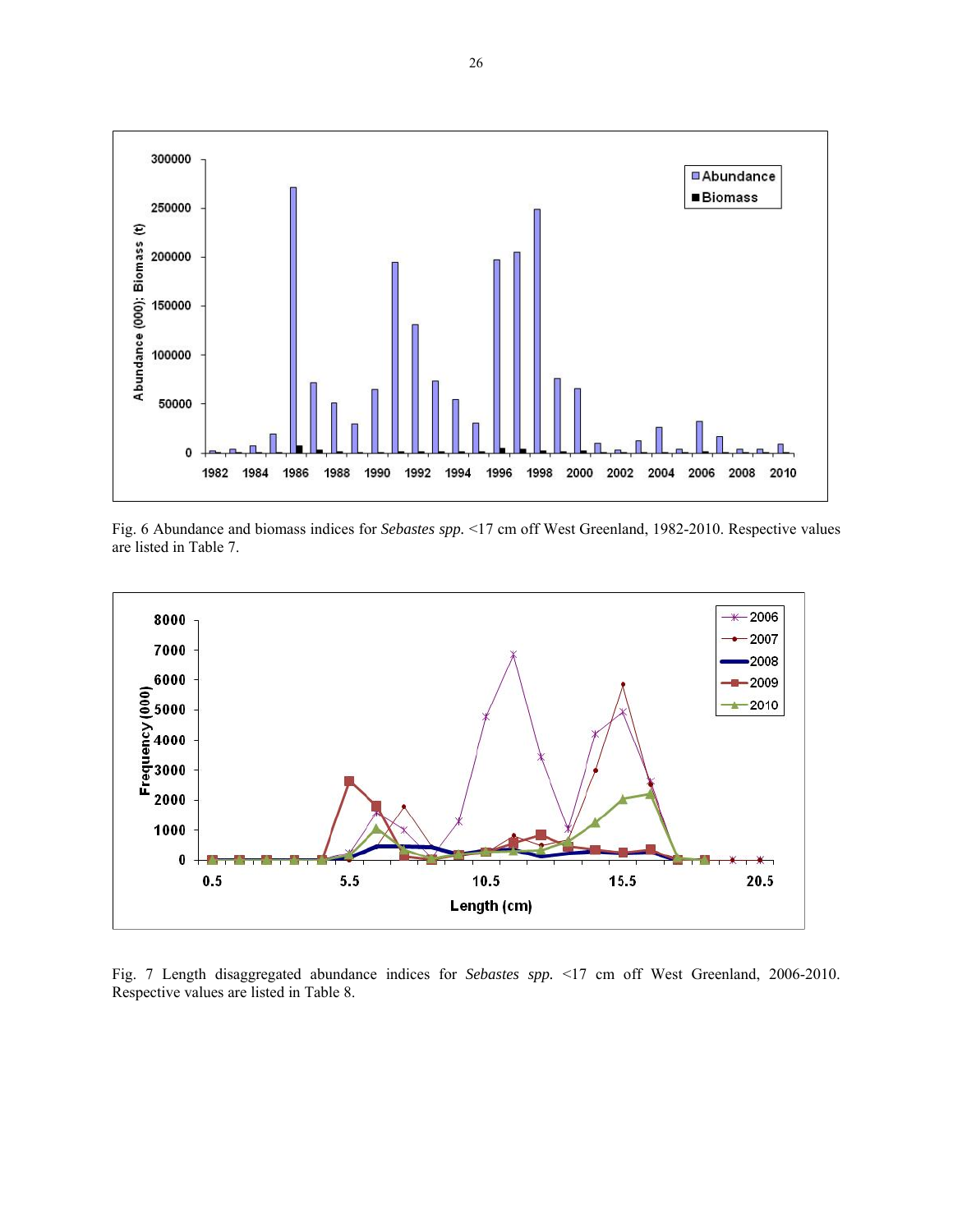

Fig. 8 Abundance and biomass indices for *Hippoglossoides platessoides* off West Greenland, 1982-2010. Respective values are listed in Table 9.



Fig. 9 Length disaggregated abundance indices for *Hippoglossoides platessoides* off West Greenland, 2006-2010. Respective values are listed in Table 10.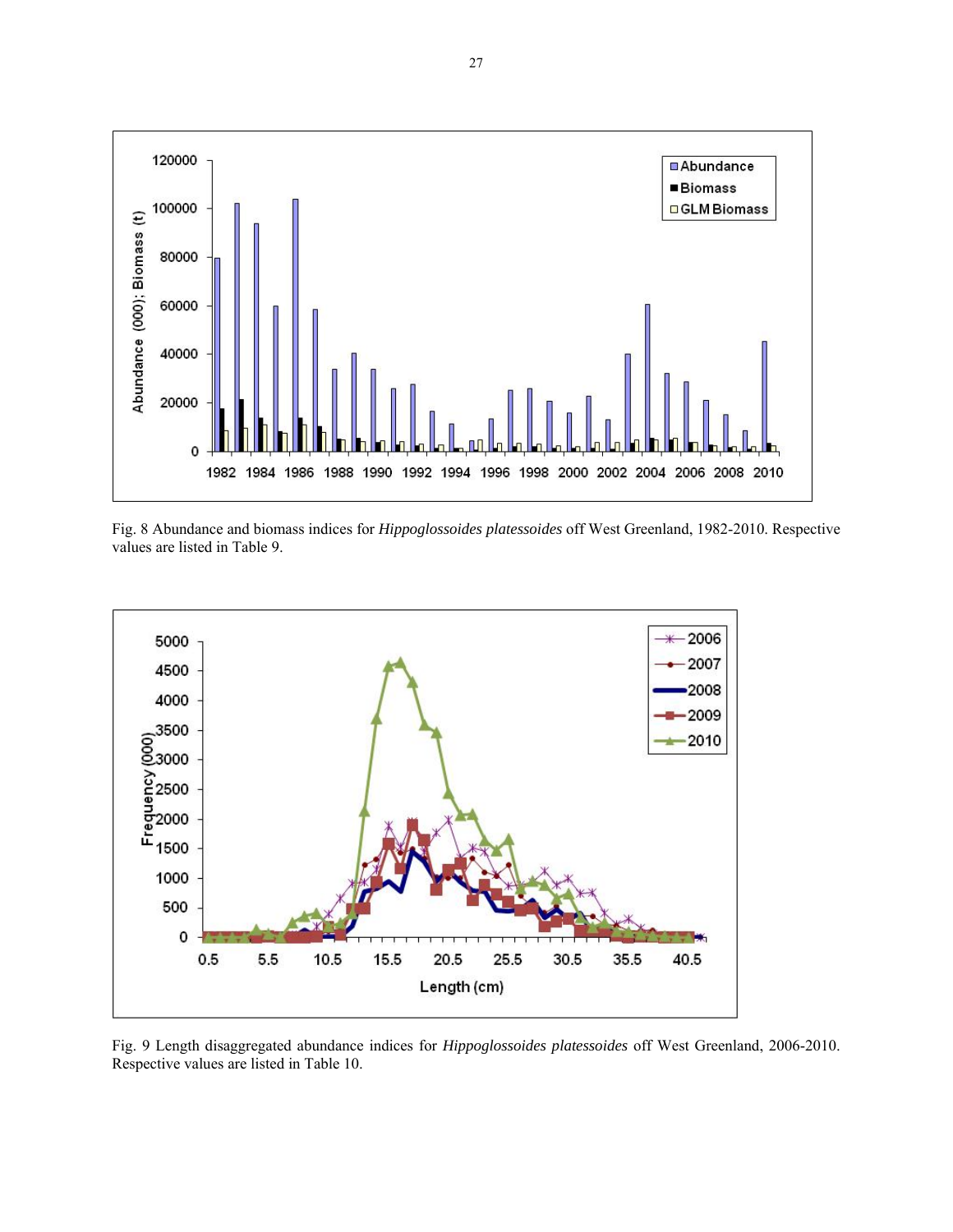

Fig. 10 Abundance and biomass indices for *Anarhichas lupus* off West Greenland, 1982-2010. Respective values are listed in Table 11.



Fig. 11 Length disaggregated abundance indices for *Anarhichas lupus* off West Greenland, 2008-2010. Respective values are listed in Table 12.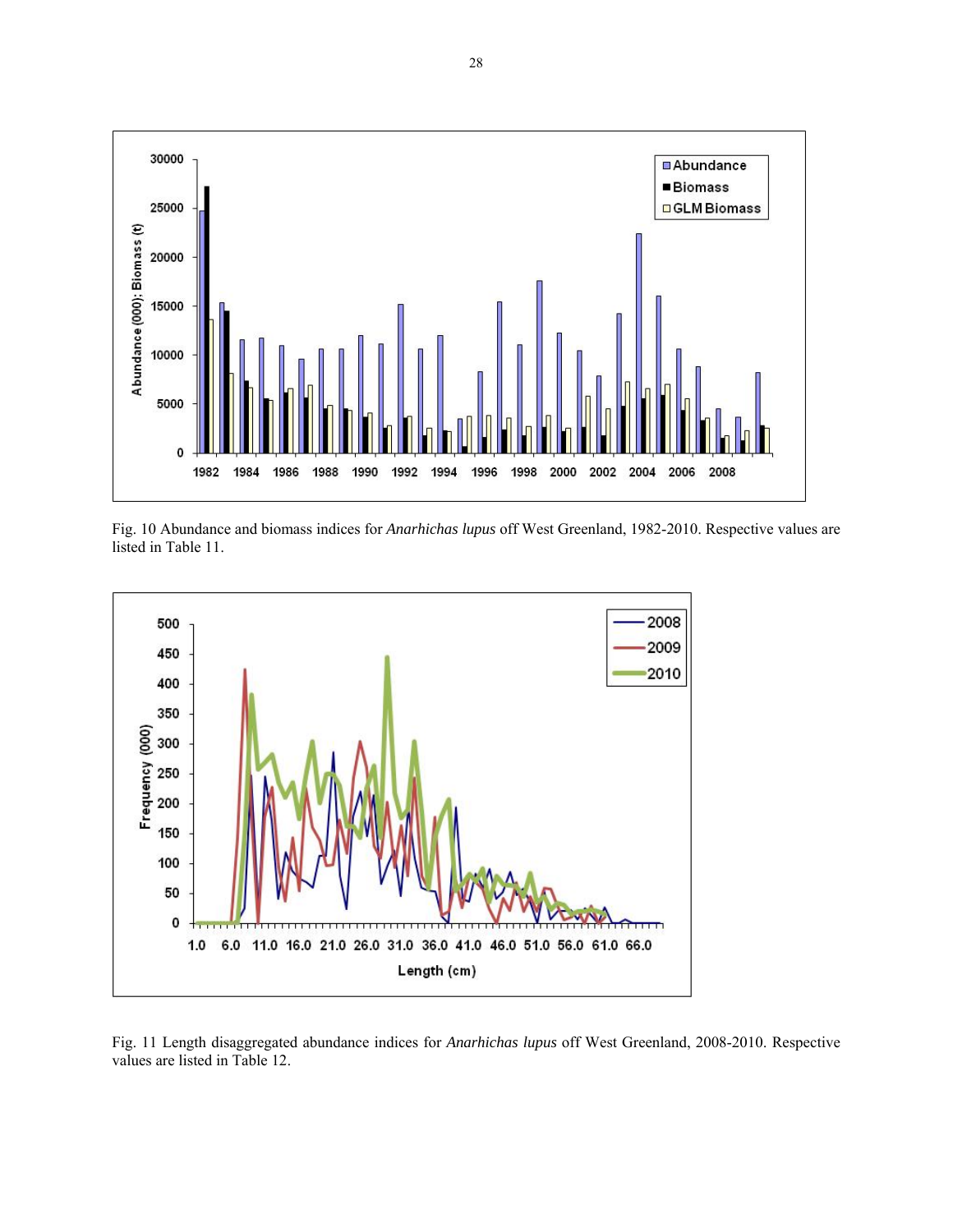

Fig. 12 Abundance and biomass indices for *Anarhichas minor* off West Greenland, 1982-2010. Respective values are listed in Table 13.



Fig. 13 Length disaggregated abundance indices for *Anarhichas minor* off West Greenland, 2008-2010. Respective values are listed in Table 14.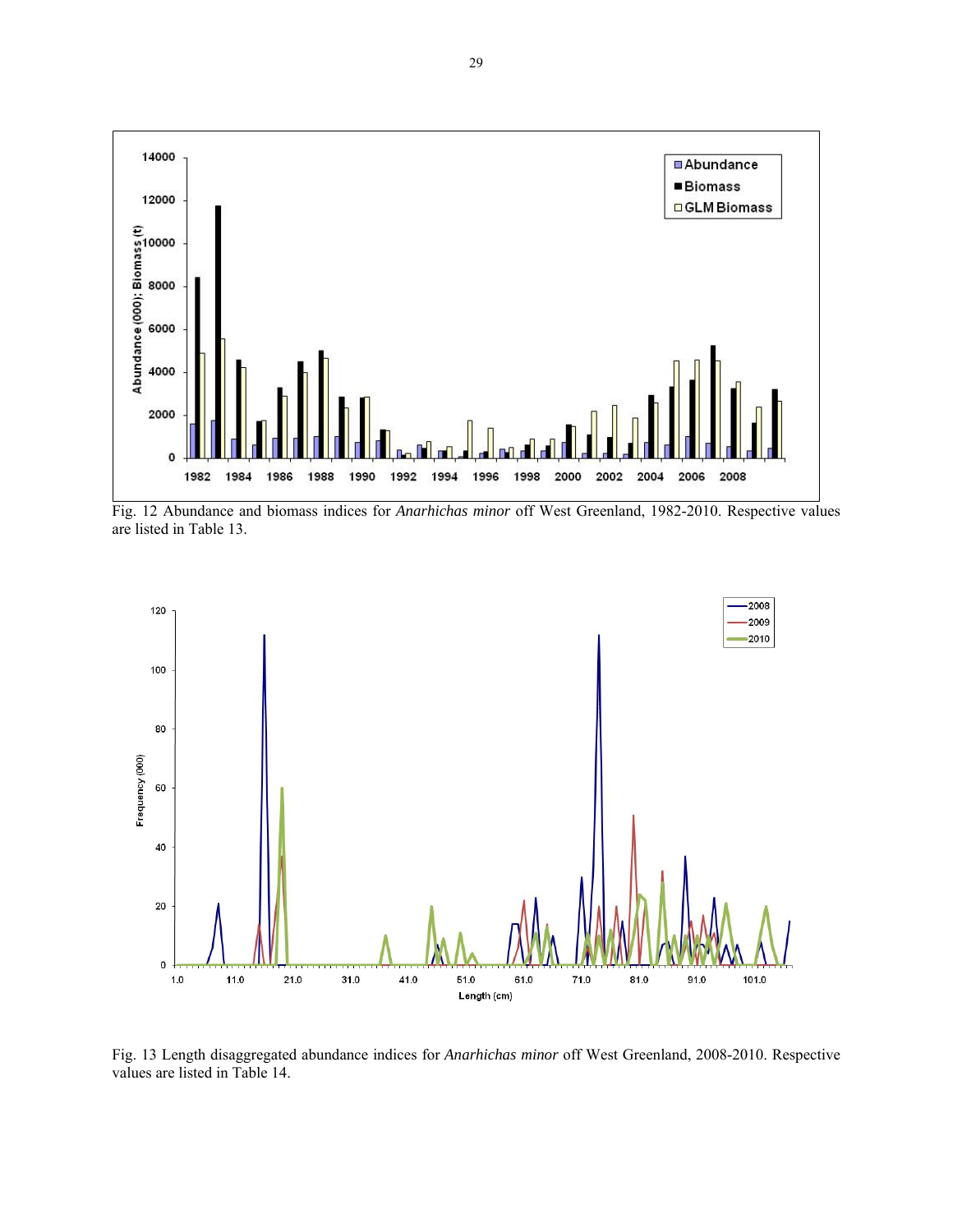

Fig. 14 Abundance and biomass indices for *Raja radiata* off West Greenland, 1982-2008. Respective values are listed in Table 15.



Fig. 15 Length disaggregated abundance indices for *Raja radiata* off West Greenland, 2006-2010. Respective values are listed in Table 16. Year 2009 includes samples from stratum 1 (NAFO SA 1C) which were not included in the abnundance and biomass indices since they did not satisfy the minimum of 5 valid per stratum.